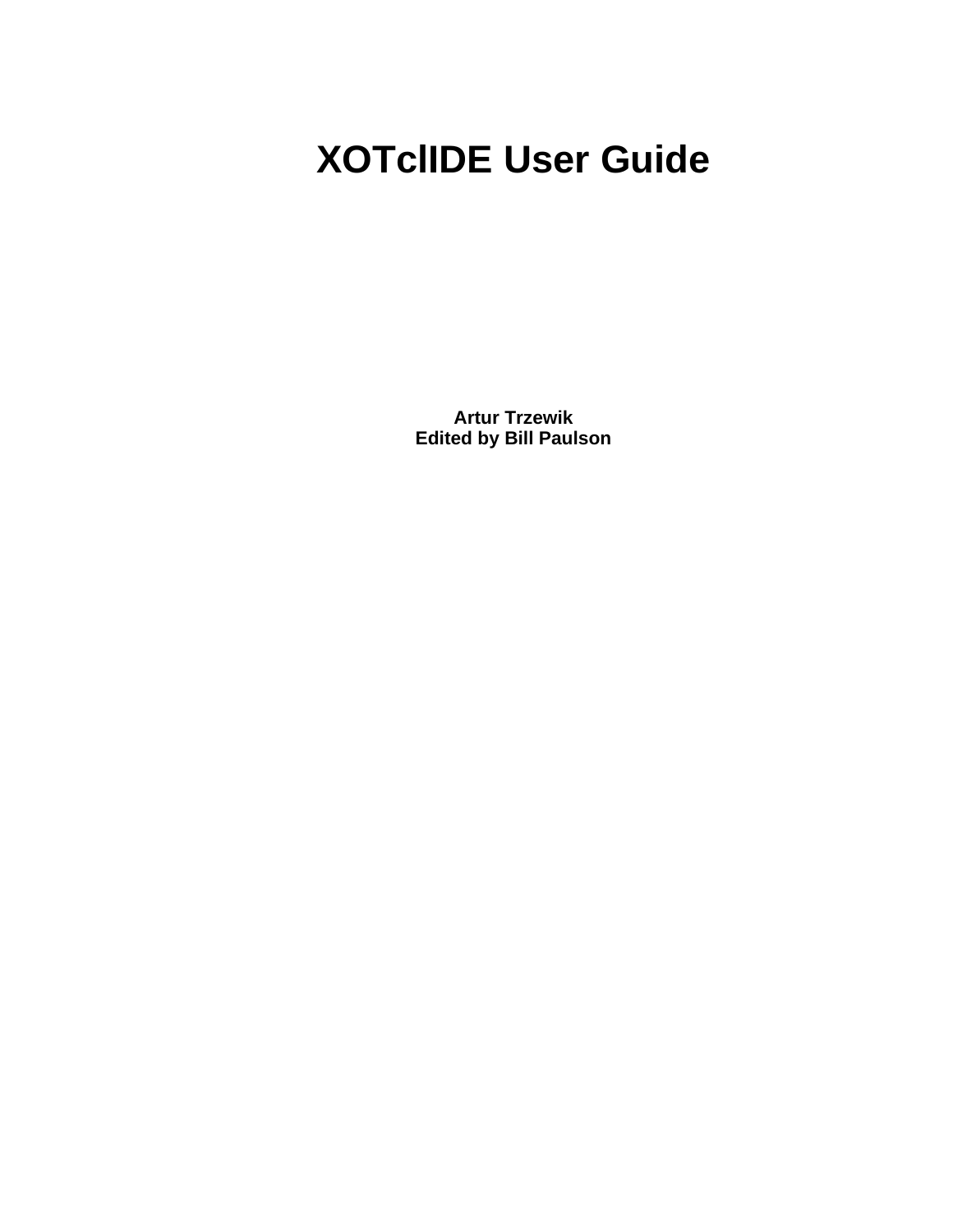#### **XOTclIDE User Guide**

by Artur Trzewik and Bill Paulson Copyright © 2006 Artur Trzewik

*This document contains the user documentation and tutorials for XOTclIDE*

XOTclIDE is an Integrated Development Environment for XOTcl and Tcl. XOTcl is an object oriented extension for Tcl. XOTcl can also manage old Tcl code (procs).

XOTclIDE was suggested and inspired by such great Smalltalk graphical environment systems as Squeak and Envy.

XOTclIDE is licensed under the GNU Public License

Copyright Artur Trzewik. License GNU Free Documentation License (GFDL)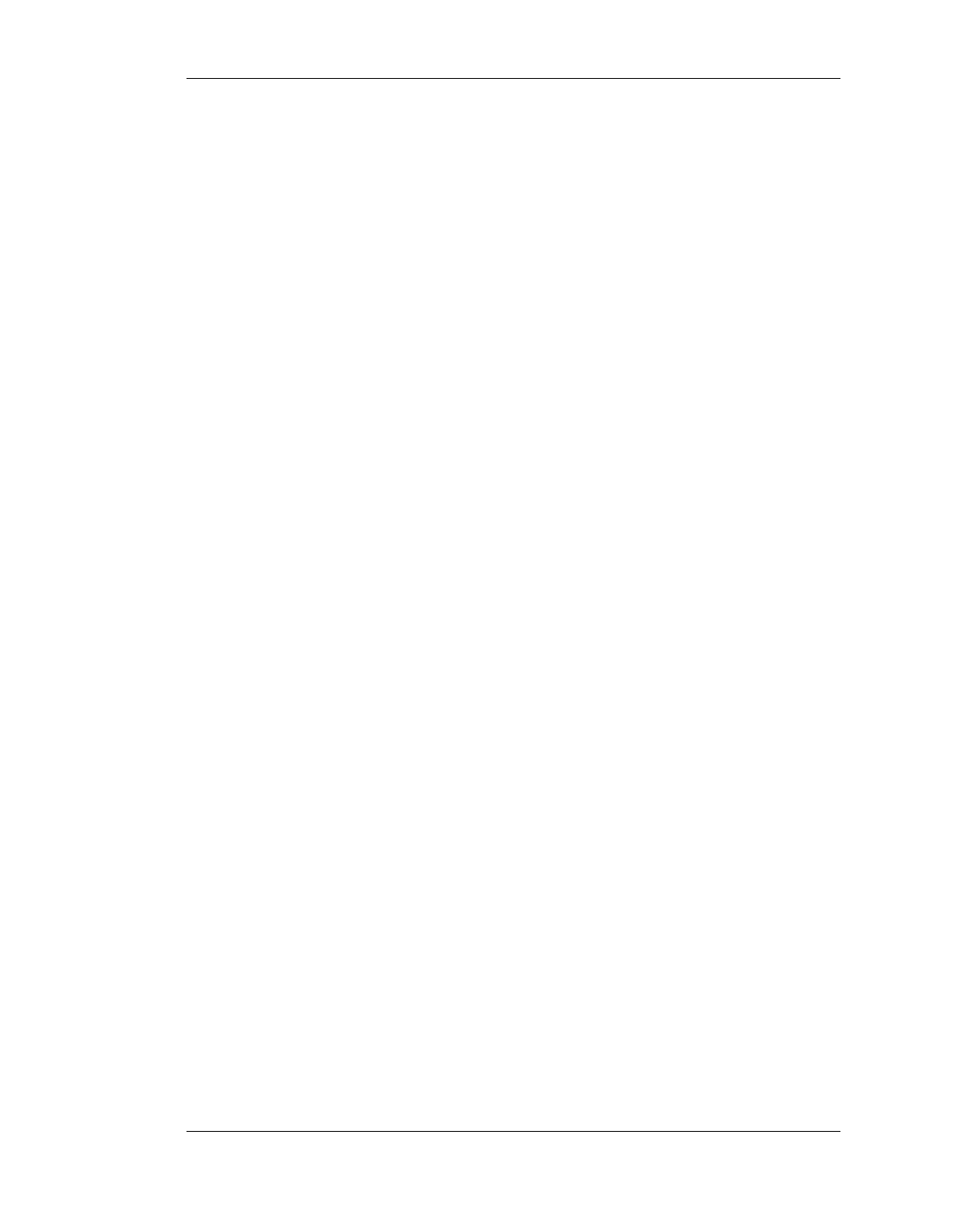# **Table of Contents**

| Object-Orientation with XOTcl Components and Object Introspection - Tutorial  12 |
|----------------------------------------------------------------------------------|
|                                                                                  |
|                                                                                  |
|                                                                                  |
|                                                                                  |
|                                                                                  |
|                                                                                  |
|                                                                                  |
|                                                                                  |
|                                                                                  |
| Starting XOTclIDE with Version Control System by loading from Version Control 18 |
|                                                                                  |
|                                                                                  |
|                                                                                  |
|                                                                                  |
|                                                                                  |
|                                                                                  |
|                                                                                  |
|                                                                                  |
|                                                                                  |
|                                                                                  |
|                                                                                  |
|                                                                                  |
|                                                                                  |
|                                                                                  |
|                                                                                  |
|                                                                                  |
|                                                                                  |
|                                                                                  |
|                                                                                  |
|                                                                                  |
|                                                                                  |
|                                                                                  |
|                                                                                  |
|                                                                                  |
|                                                                                  |
|                                                                                  |
|                                                                                  |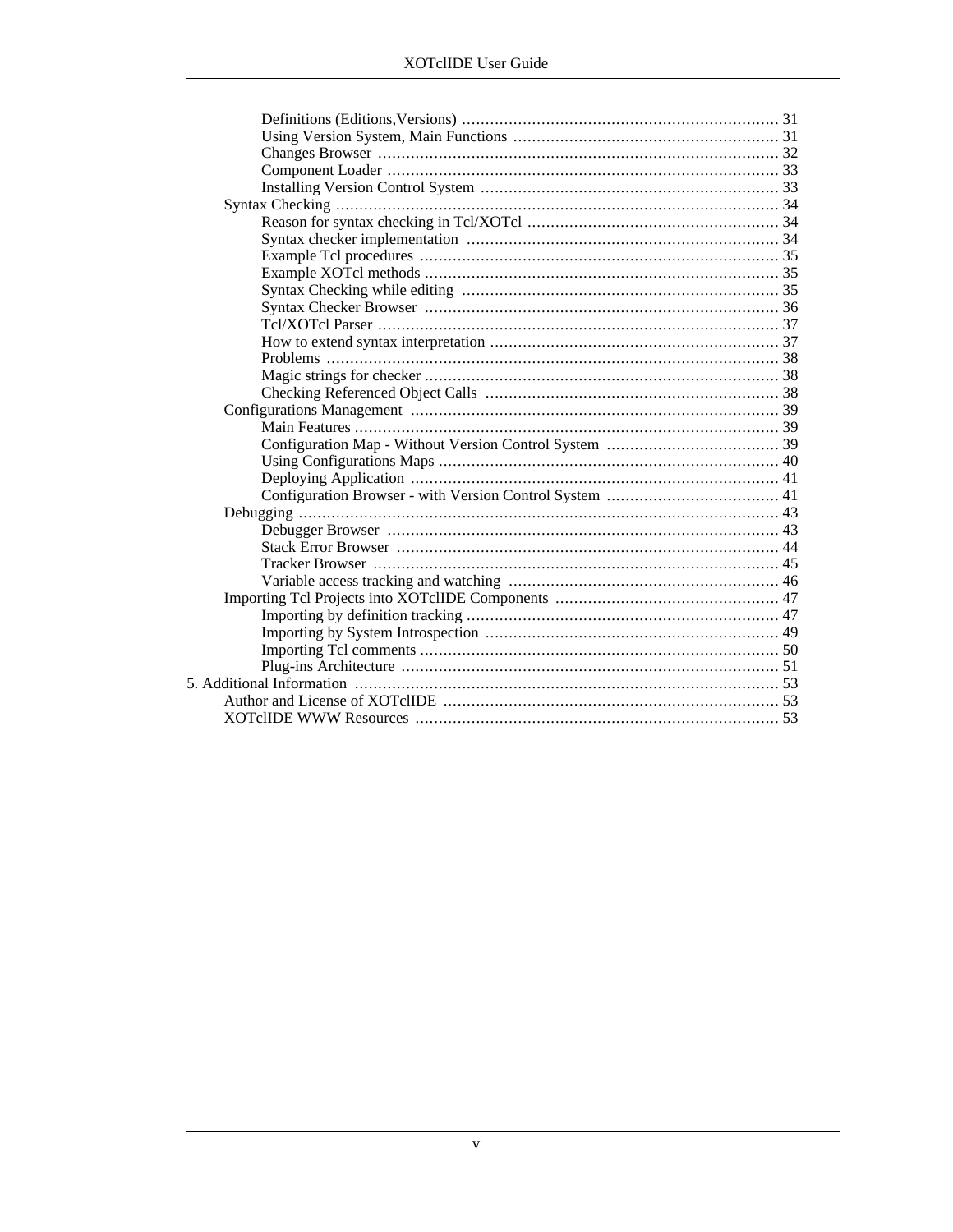# **List of Figures**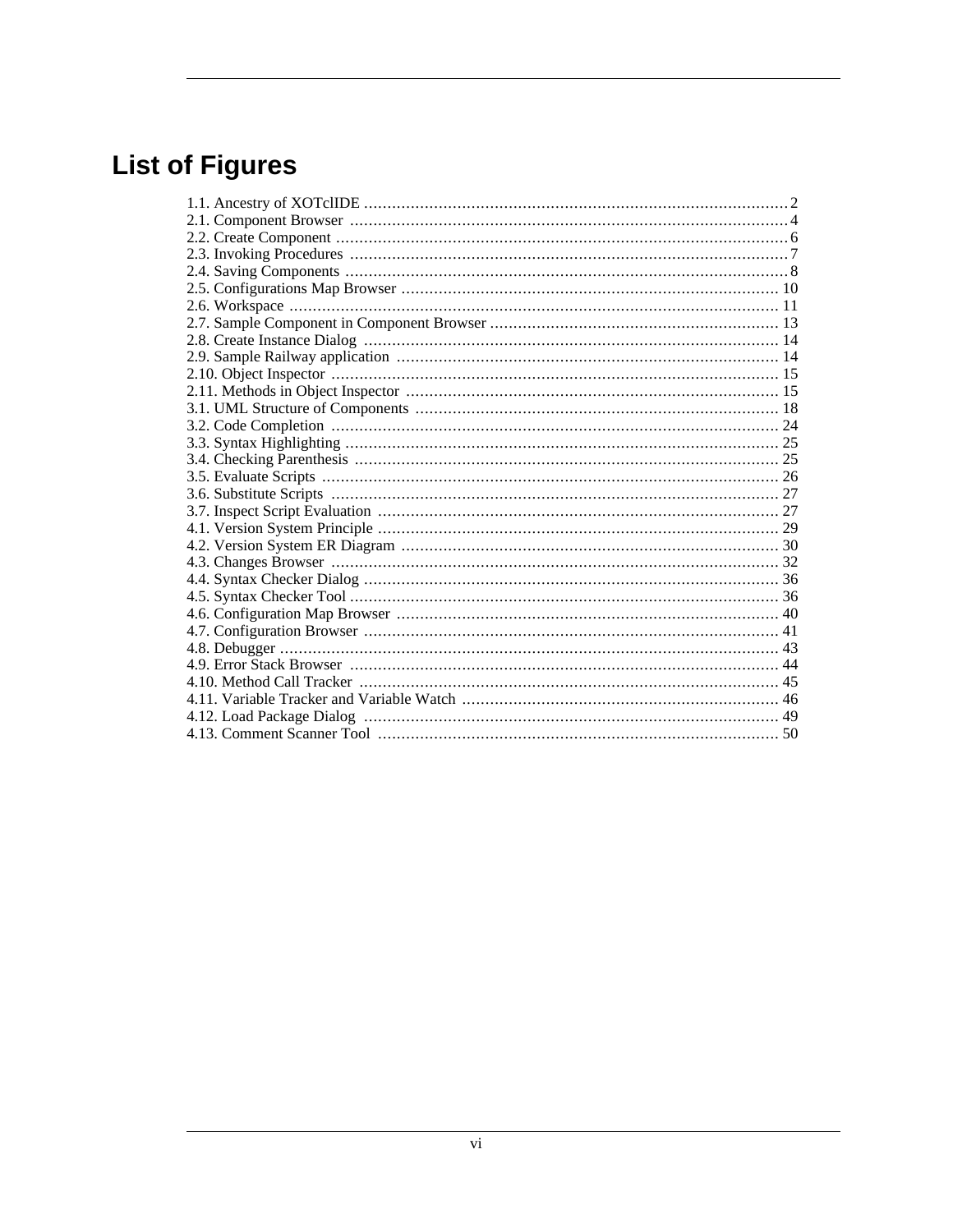# <span id="page-6-0"></span>**Chapter 1. XOTclIDE Overview**

<span id="page-6-1"></span>XOTclIDE is an Integrated Development Environment for the [XOTcl \[](http://www.xotcl.org)http://www.xotcl.org] programming language. XOTcl is an object oriented extension for Tcl. XOTclIDE can also be used to program Tcl code that does not use XOTcl. XOTclIDE was suggested and inspired by such great Smalltalk graphical development environment systems as Squeak and Envy.

# **About this document**

This document is the user guide for XOTclIDE. The first chapter is a short tutorial that demonstrates the specifics of programming with XOTclIDE. The next chapter describes the use of XOTclIDE. Many functions and characteristics are not described in this document because they are assumed to be quasi standard in similar applications. Therefore component development and object-orientation will be not explained in this document.

<span id="page-6-2"></span>This documentation does not contain the programmer guide for programming in Tcl and XOTcl. Suitable documentation can be found on the Internet (see the sect[ion called "XOTclIDE WWW](#page-58-2) Resources").

# **Main Features**

- Many source editing features for both Tcl and XOTcl, such as syntax highlighting and code completion
- Debugging
- System Introspection
- Source Documentation
- Source Syntax Checking for Tcl and XOTcl
- Version Control System
- Team Programming Support
- Testing Support (Unit Test Framework)
- <span id="page-6-3"></span>• Configuration Management

# **Benefits**

- XOTclIDE can manage large projects with thousands of lines of Tcl or XOTcl program code.
- XOTclIDE supports component based development that helps to structure and reuse code in different applications.
- XOTclIDE enables interactive XOTcl development, using the introspection functions of XOTcl. There is no difference between using, developing, debugging and browsing (introspection) the system. You work on a live XOTcl system.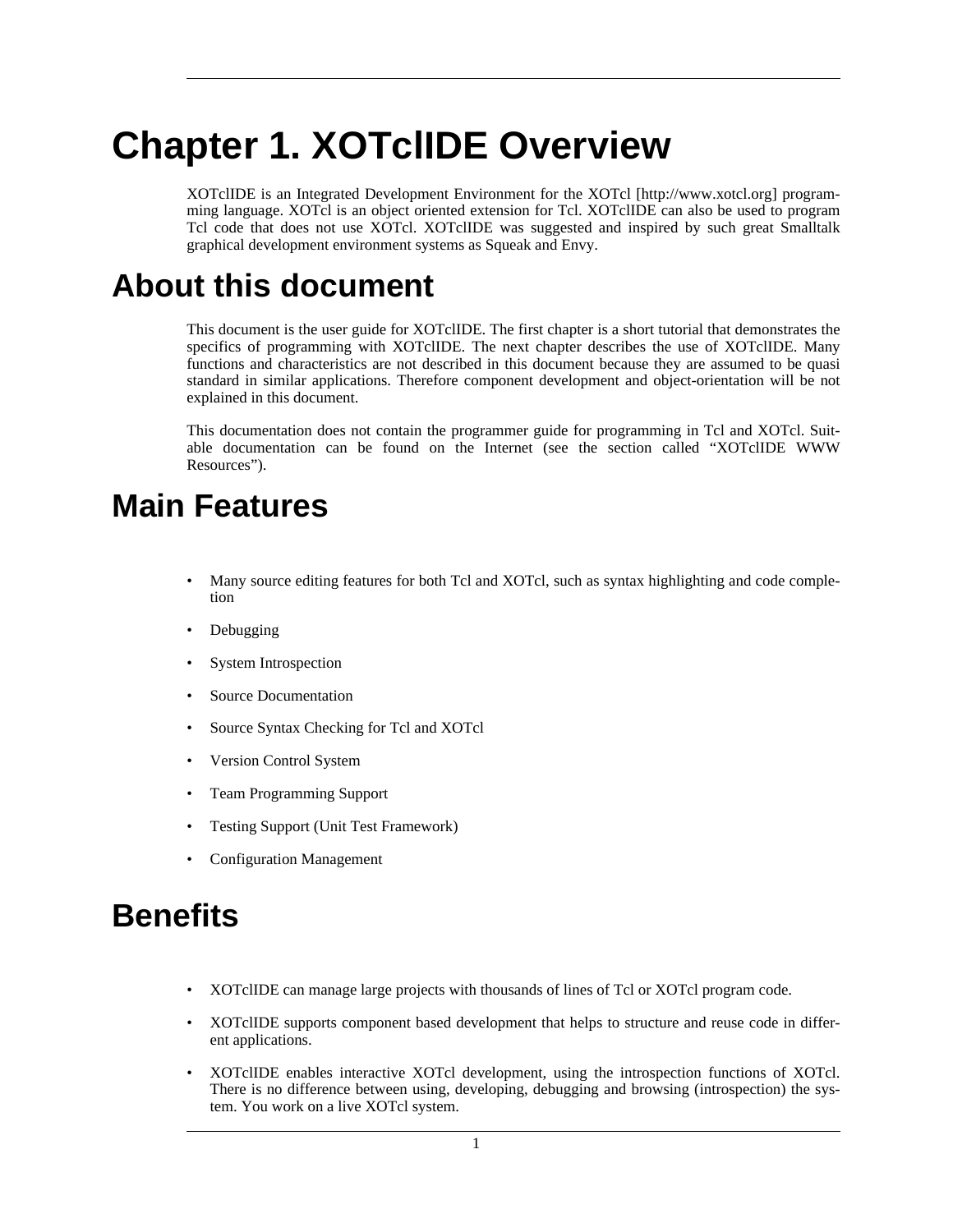- XOTclIDE is a set of structure browsers. They can be used to browse class and object structure and add and modify the methods or meta-data.
- The XOTclIDE Object Inspector lets you browse and manipulate all XOTcl objects. You can navigate through sub-object structures, inspect and modify variables, or invoke objects method with a GUI interface.
- Includes a powerful syntax checking tool to find all typos while editing.
- XOTclIDE manages normal Tcl procedures, allowing reuse of old non-Xotcl code or mixing of Tcl and XOTcl in one project.
- Supports programming process. Version Control, Unit Tests Framework
- XOTclIDE is easily adapted and extended by the user
- XOTclIDE can be extended with dynamic loadable modules (plugins)
- <span id="page-7-0"></span>• XOTclIDE enables team development.

# **Ancestry**

XOTclIDE does not try to invent "yet another way" to write computer programs. Rather it is a synthesis of three streams - Tcl, XOTcl and Smalltalk - in the computer world, along with the author's experience. Indeed XOTclIDE is a Smalltalk like IDE programmed in Tcl/XOTcl. What are the main ideas taken from these streams?

- TCL is the base programming language and platform for this system. Flexible string oriented interpreter allows implementing many ideas in a short time. TCL is widely used, has many additional libraries, offers a GUI Toolkit (TK) and supports many platforms.
- XOTcl enables flexible object-oriented language support for Tcl. Allows programing and structuring large application, and allows reuse of code in an object oriented manner. The implementation of XOTcl in C brings reasonable performance.
- Smalltalk the model for a big IDE. How to work with it and use all advantages of interpreted language and dynamic/interactive programming. It was also the reference system for some basic programming practices and tools (Debugger, Version Control, Unit Tests, Object inspector, Browsers). Although Smalltalk lost popularity several years ago it has influenced many programming languages  $(C_{++}$ , Java,  $C_{+}$ ) and IDEs so the concepts will be familiar to many programmers.

#### <span id="page-7-1"></span>**Figure 1.1. Ancestry of XOTclIDE**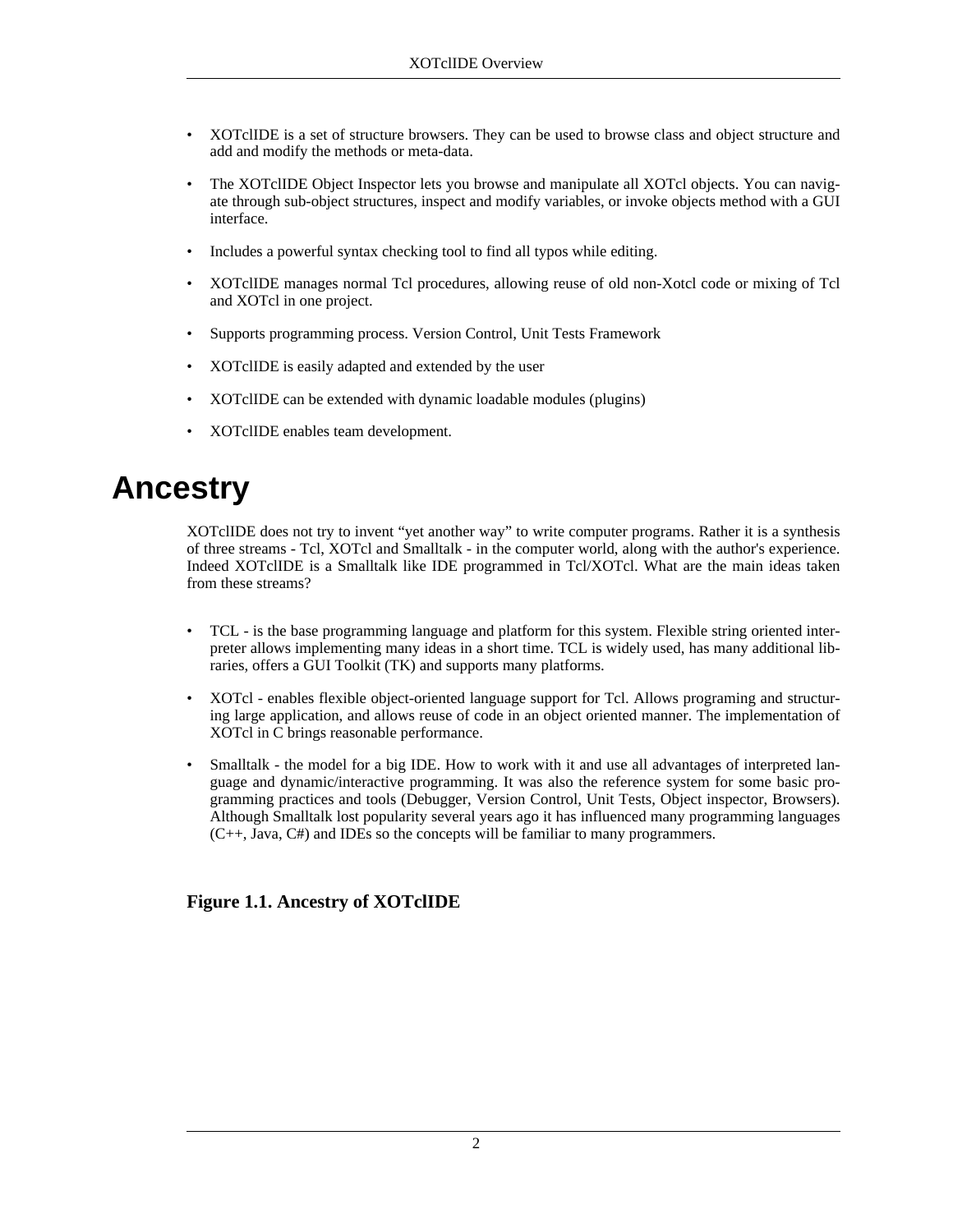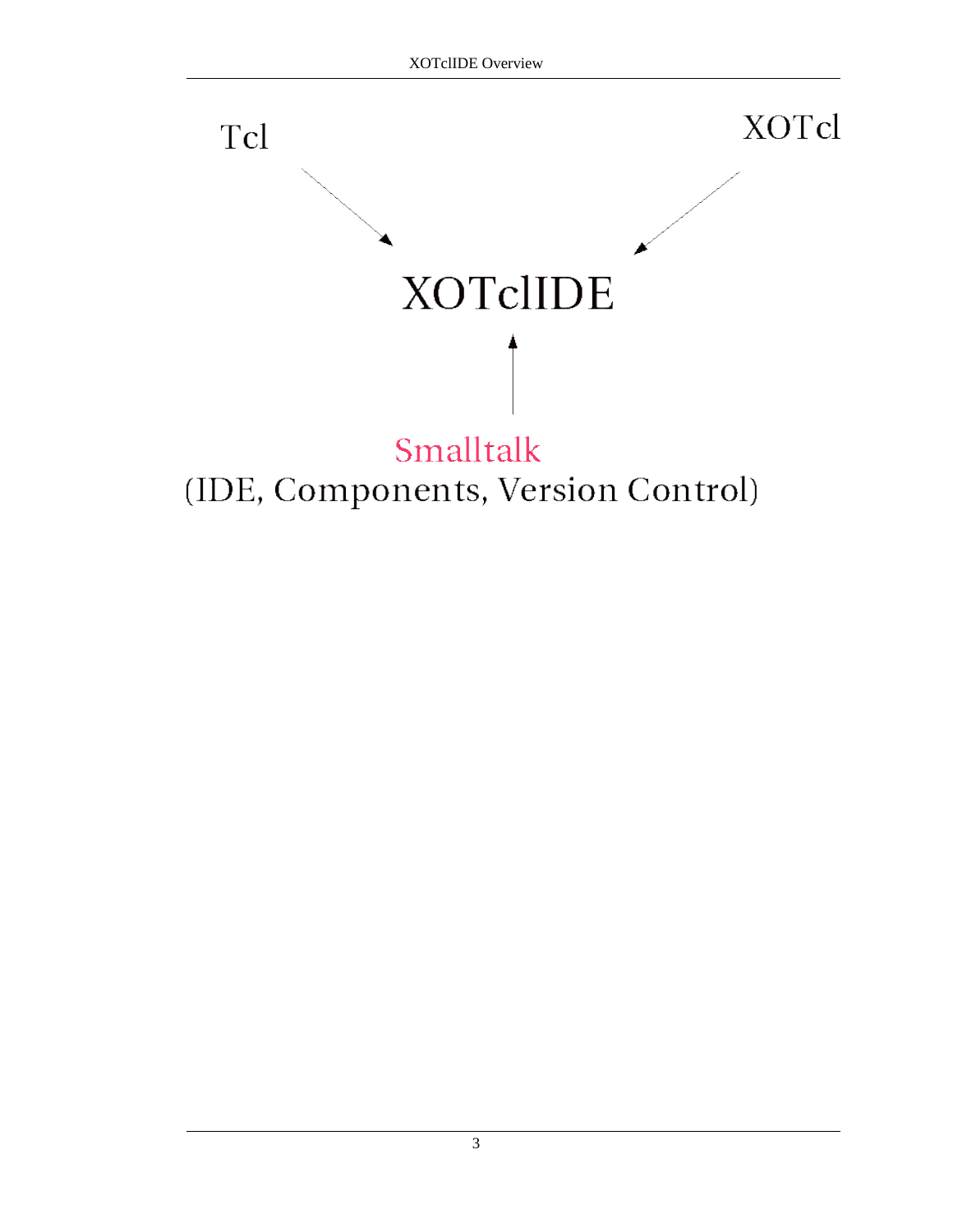# <span id="page-9-0"></span>**Chapter 2. Getting Started Tutorial**

<span id="page-9-1"></span>This chapter describes the first steps in using XOTclIDE. You will learn how to write your first XOTclIDE application, and how to save and reload it.

# **Developing Your First Application - Tutorial**

<span id="page-9-2"></span>In this section you will learn how to manage the basic tasks of programming with the XOTclIDE: how to create a new project (component), how to add new source, how to save the project and how to reload it. This section assumes a basic knowledge of Tcl and programming tools and is designed for programmers with some experience with Tcl or XOTcl.

### **Starting XOTclIDE**

Change to your chosen working directory and start XOTclIDE.tcl in it. The command line to start XOTclIDE depends on your installation. For example, using a Linux RPM installation:

[artur@rybnik xotclIDE]\$ tclsh /usr/local/lib/xotclIDE/XotclIDE.tcl or [artur@rybnik xotclIDE]\$ /usr/local/lib/xotclIDE/XotclIDE.tcl

On Windows systems you can just click on XOTclIDE.tcl.

After loading two windows appear. One window is the **Transcript** window with a welcome message. This is used to display system messages and evaluate short scripts. The second window is the **Component Browser**, the main browser used to explore and modify your system structure and program code.

The Component Browser is divided into five panes: Component, Classes/Object/Tcl Procs Groups, Categories, Methods and Text Editor. The four upper list-views correspond to source code structures within XOTclIDE. Each of the four has an associated menu. The highest level structure is a Component. A Component has a specific name and is a container for Classes, Objects and Tcl-Procedures-Groups. Each Class can have instance methods or class methods, corresponding respectively to XOTcl's instprocs and procs. These methods can be grouped together in Categories. Standard non object oriented Tcl procedures can be part of a Component when grouped in Tcl-Procedures-Groups. Individual Tcl procedures may not belong to Categories. The Methods pane lists the names of methods (procs and instprocs) in the selected Class and Category. The three levels (Component, Class/Object/Tcl-Procedures-Group, and Category) may be used to practice component oriented programming (More Information t[he section](#page-23-2) [called "Building an Application"\)](#page-23-2).

#### **Exercise**

Select component IDECore in the Components list view. In the Class/Objects list view all classes contained in this component will be listed. Select class IDE::Component in the Class/Objects list view. Select category \_all\_categories in Categories list view. Select method getObjectDefineList in the Methods list view. In the editor area the body (source code) of this method will appear. The browser will look like screen-shot Fig[ure 2.1, "Component](#page-9-3) [Browser"](#page-9-3). The blue background of the Source button in the right lower corner indicates that this method has a programmer comment. Press it to see this comment. The editor changes to comment view. Press the button again to change back to source view. Press button Objects in the Class/Objects list view to see another type of element of this component.

#### <span id="page-9-3"></span>**Figure 2.1. Component Browser**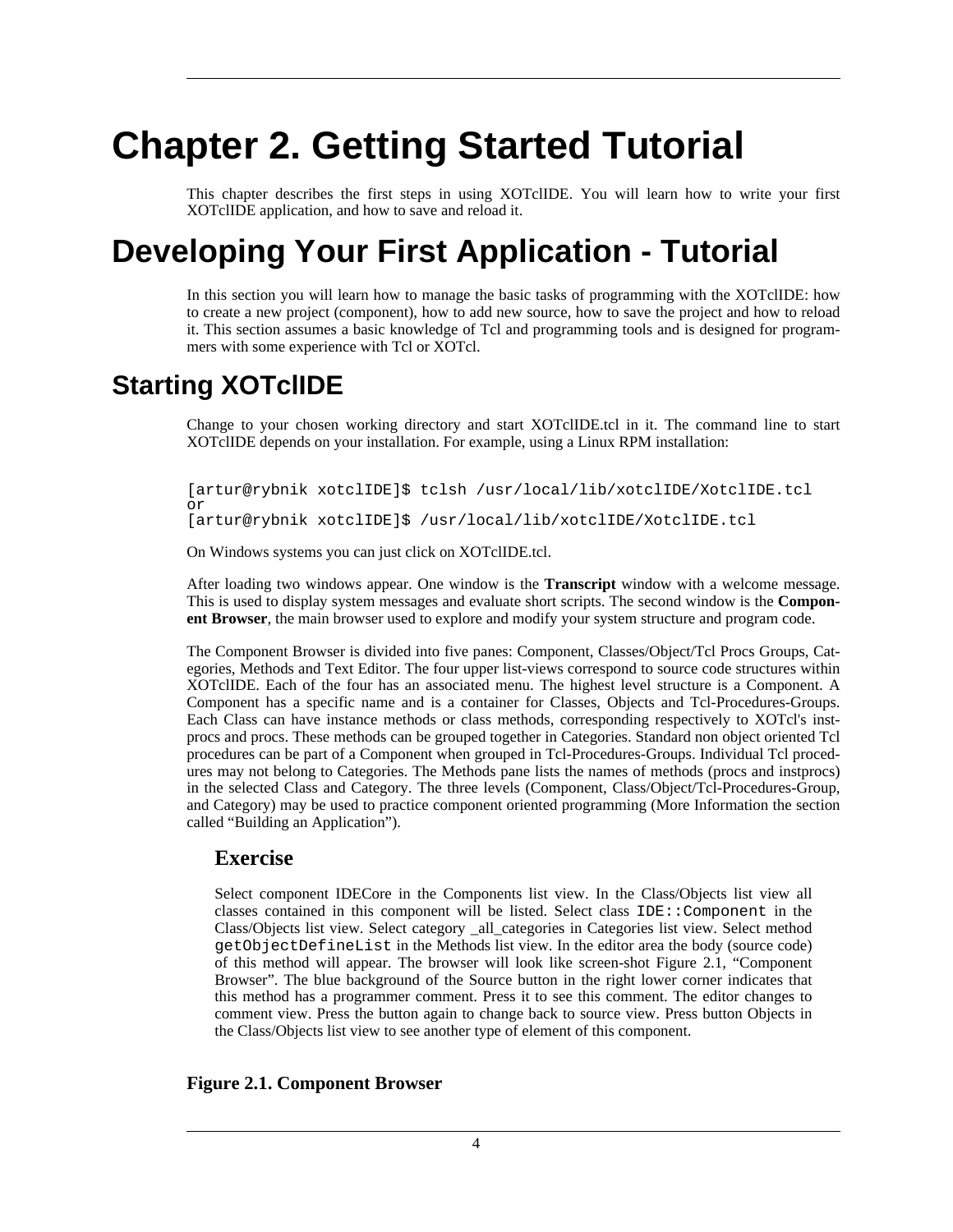

### **Creating new Components**

<span id="page-10-0"></span>Programming in XOTclIDE is component oriented. Assume that you want to write simple program as follows.

```
# This procedure dump elements of global array Tcl_platform
# to file with name specified by parameter "file"
proc generateTclPlatformProtocol {file} {
     global tcl_platform
     set fhandler [open $file w]
     foreach key [array names tcl_platform] {
         puts $fhandler "$key = $tcl_platform($key)"
     }
     close $fhandler
}
generateTclPlatformProtocol tclPlatform.log
```
A regular Tcl-Programmer would open his favorite editor, type the text and save it as a Tcl script. Perhaps he would not create the procedure generateTclPlatformProtocol but would program it directly in the global context as follows:

```
set fhandler [open tclPlatform.log w]
foreach key [array names tcl_platform] {
    puts $fhandler "$key = $tcl_platform($key)"
}
close $fhandler
```
This can be good for small scripts. To program larger systems or to create reusable code a good programmer would prefer to write a Tcl-package like this: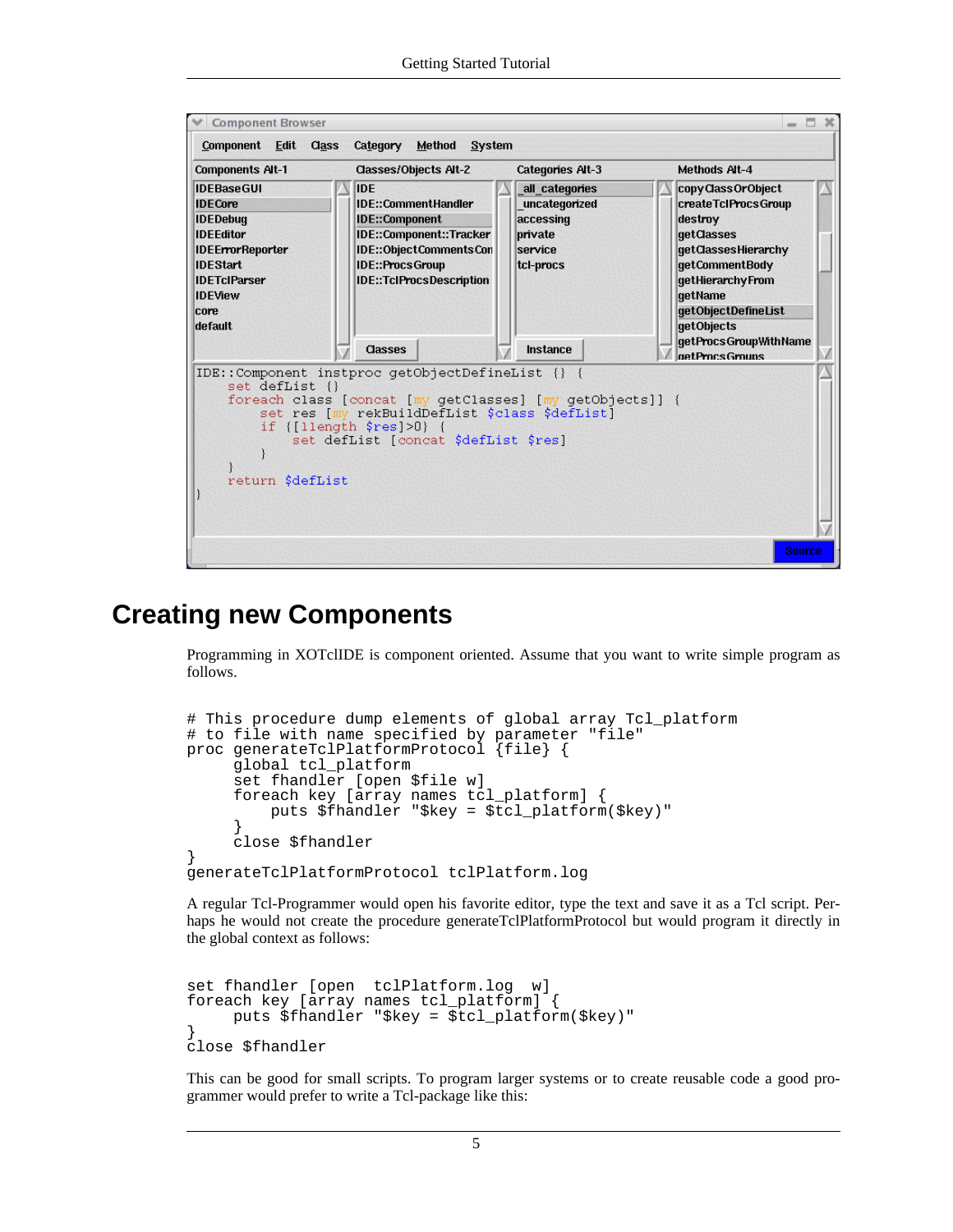```
package provide PlatformLogDumper 0.1
# This procedure dump elements of global array tcl_platform
# to file with name specified by parameter "file"
proc generateTclPlatformProtocol {file} {
     global tcl_platform
     set fhandler [open $file w]
     foreach key [array names tcl_platform] {
         puts $fhandler "$key = $tcl_platform($key)"
     }
     close $fhandler
}
```
You would also need to create a file pkgIndex.tcl and add its directory to the Tcl auto\_path global variable. You can use the package as follows

```
package require PlatformLogDumper
generateTclPlatformProtocol tclPlatform.log
```
The Tcl package mechanism allows the function library definition to be separated from the function call.

#### **Important**

XOTclIDE Components are normal Tcl packages that contain additional meta information that is handled by XOTclIDE.

<span id="page-11-0"></span>Let's make make a first Component. Choose menu Component->New from **Component Browser**. In the dialog enter the name of the new component "PlatformLogDumper" and click the apply button. Your new component will appear in the list of components. In the next section you will learn how to add procedures to this component.

### **Adding Tcl procedures**

Your new created component appears in the Components list view. Select it. Now create a new Tcl-Procedures-Group using the menu Class->Tcl Procs Group->New Group. In the dialog type the name of the group.

The name of the newly created Tcl-Procedures-Group will appear in the **Class/Objects** list view. Select it. New you can create your procedure. Select menu Method->New Method Template In the editor window the template for a Tcl procedure will appear as follows:

```
proc procName {args} {
    # enter the body here
}
```
Type your new procedure. When you are ready you must add the procedure to the interpreter. Use menu or key accelerator Edit->Save/Apply (**Control-s**) Your **Component Browser** will appear as follows: [Figure 2.2, "Create Component"](#page-11-1)

<span id="page-11-1"></span>**Figure 2.2. Create Component**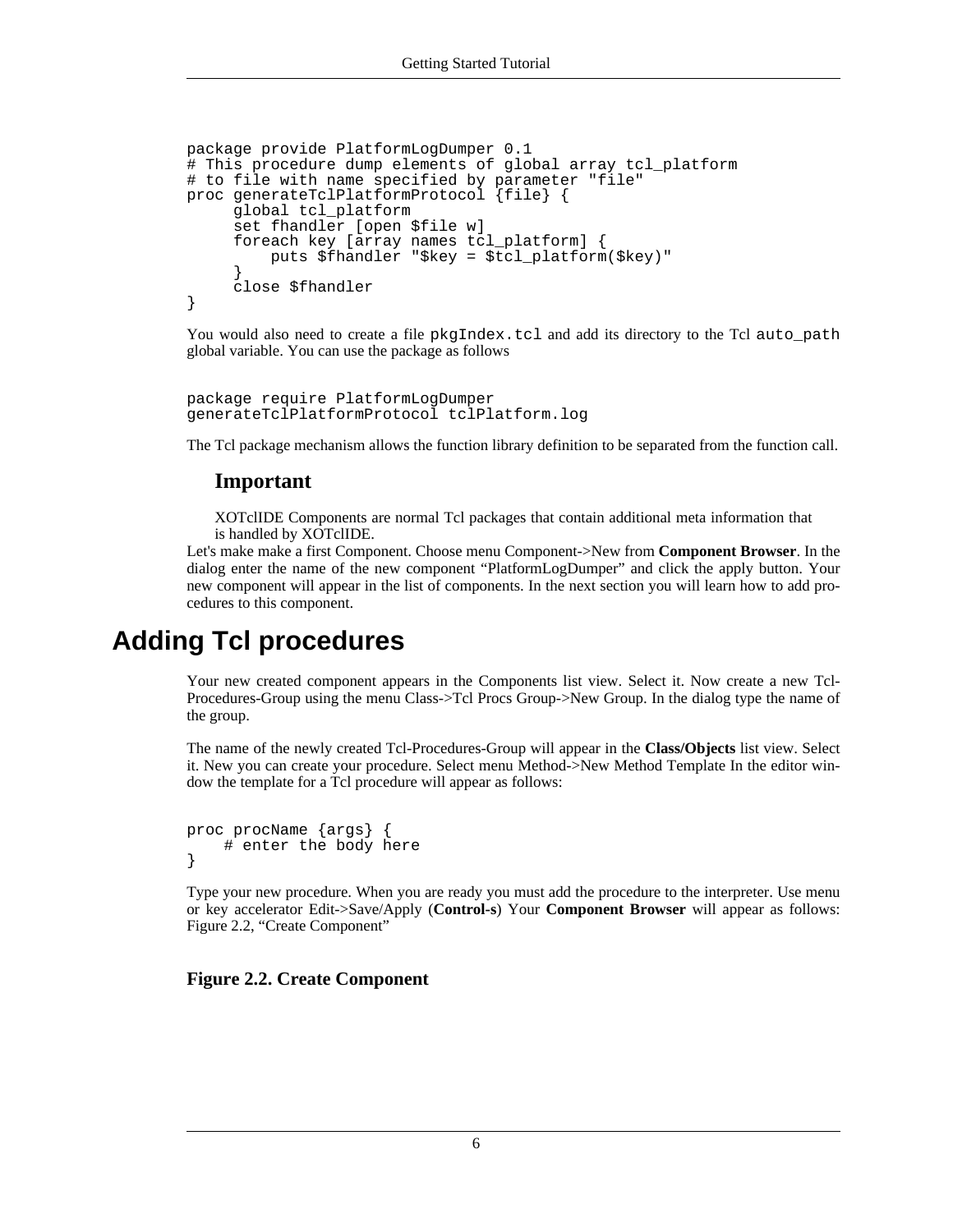| <b>Categories Alt-3</b><br>Classes/Objects Alt-2<br><b>Methods Alt-4</b><br>My Group<br>generateTcIPlatformProto<br><b>Tcl Procs</b><br>Instance<br>proc generateTclPlatformProtocol file {<br>global tcl platform<br>set fhandler [open \$file w]<br>foreach key [array names tcl platform]<br>puts \$fhandler "\$key = \$tcl platform(\$key)"<br>close \$fhandler | <b>Component Browser</b><br>Component Edit Class                                                                                                                                                          | Category Method System | $\Box$<br>$\mathcal{M}$<br>$\equiv$ |
|---------------------------------------------------------------------------------------------------------------------------------------------------------------------------------------------------------------------------------------------------------------------------------------------------------------------------------------------------------------------|-----------------------------------------------------------------------------------------------------------------------------------------------------------------------------------------------------------|------------------------|-------------------------------------|
|                                                                                                                                                                                                                                                                                                                                                                     | <b>Components Alt-1</b>                                                                                                                                                                                   |                        |                                     |
|                                                                                                                                                                                                                                                                                                                                                                     | <b>IDEBaseGUI</b><br><b>IDECore</b><br><b>IDEDebug</b><br><b>IDEEditor</b><br><b>IDEErrorReporter</b><br><b>IDEStart</b><br><b>IDETcIParser</b><br><b>IDEView</b><br>PlatformLogDumper<br>core<br>default |                        |                                     |
|                                                                                                                                                                                                                                                                                                                                                                     |                                                                                                                                                                                                           |                        |                                     |

<span id="page-12-0"></span>If you want to create a comment for this procedure press the Source button in the right lower edge of the edit area. The editor pane will change to comment view. Type a comment and apply it with Edit- >Save/Apply (**Control-s**)

### **Interactive work with procedures**

The main advantage of XOTclIDE is that it is not only an editor for Tcl scripts but it "sits" directly on a Tcl-Interpreter. Tcl for XOTclIDE is the same as Lisp for Emacs. You can try (invoke, call) a procedure immediately after you define it. Select the procedure and choose the menu Method->Invoke You will be ask to specify the parameters for the procedure call. In Tcl everything is a string so it is no problem just to type the parameters in the dialog as Tcl words (e.g "2 {2 3}" are two parameters)

<span id="page-12-1"></span>**Figure 2.3. Invoking Procedures**

| Dialog          |                                                        |  |
|-----------------|--------------------------------------------------------|--|
| <b>file</b>     | generateTcIPlatformProtocol<br>give the parameter list |  |
| tclPlatform.log |                                                        |  |
| OΚ              | Cancel                                                 |  |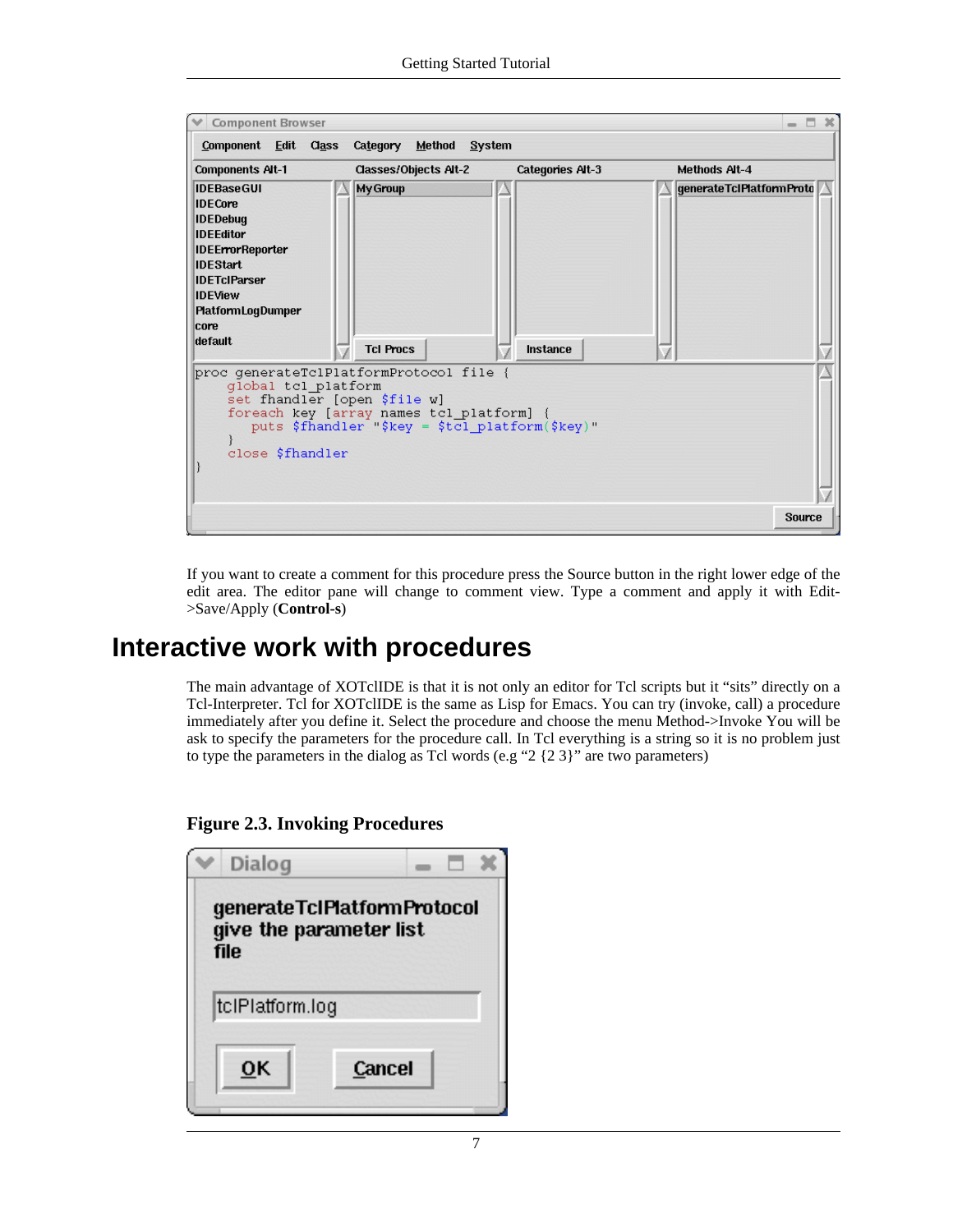<span id="page-13-0"></span>The result is returned as result text. If the result is an XOTcl object or list of XOTcl objects the object inspector will be displayed. If the result is an empty string then a special message box is shown.

# **Saving Component in File System**

To save your new component in the file system use the menu **Component Browser** Component->Save Components. In the dialog box select your component and check the button create pkgIndex (see Fig[ure 2.4, "Saving Components"](#page-13-1)).

#### <span id="page-13-1"></span>**Figure 2.4. Saving Components**



After accepting dialog a package file PlatformLogDumper.xotcl will be saved in a filesystem directory. The file should look as follows.

```
# automatically generated from XOTclIDE
package provide PlatformLogDumper 0.1
```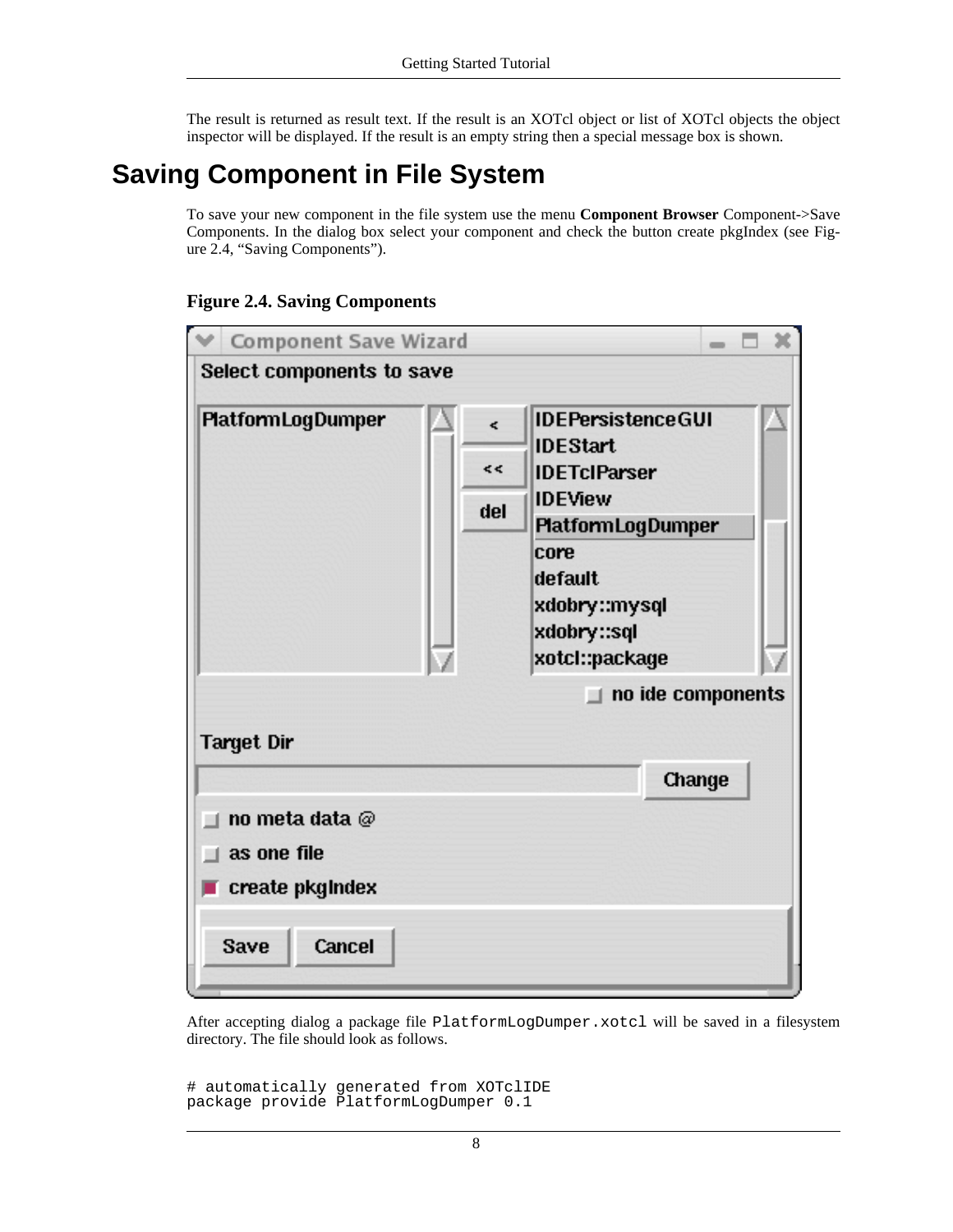```
@ tclproc generateTclPlatformProtocol idemeta struct \
PlatformLogDumper MyGroup
proc generateTclPlatformProtocol file {
     global tcl_platform
     set fhandler [open $file w]
     foreach key [array names tcl_platform] {
           puts $fhandler "$key = $tcl_platform($key)"
     }
     close $fhandler
}
```
Note that the component was saved as a "regular" Tcl package. The one difference is the line beginning with  $@$ . This is XOTcl notation for meta-data and is used in XOTclIDE to code additional structure information. To use this package from pure Tcl you can check the button no meta data @ before saving the component or define a dummy proc to ignore the meta-data as follows

```
proc @ args {}
```
The checked option create pkgIndex caused the generation of the file  $pkgIndex.tcl$  in the same directory as the package.

```
# Tcl package index file, version 1.1
# This file is generated by the "pkg_mkIndex -direct" command
# and sourced either when an application starts up or
# by a "package unknown" script.
It invokes the
  'package ifneeded" command to set up package-related
# information so that packages will be loaded automatically
# in response to "package require" commands.
When this
# script is sourced, the variable $dir must contain the
# full path name of this file's directory.
package ifneeded PlatformLogDumper 0.1 \
[list source [file join $dir PlatformLogDumper.xotcl]]
```
<span id="page-14-0"></span>In this index file appear all packages from the directory with names that match the pattern \*.xotcl.

### **Using Components without XOTclIDE**

As mentioned above, XOTclIDE components are normal Tcl packages. To use them from Tcl scripts you need first to register the package in Tcl package system by setting the auto\_path global variable. If you do not use XOTcl, define a dummy procedure to ignore @ lines. Here is a sample usage from the tcl shell.

```
[artur@localhost own_oxtcl]$ tcl
tcl>proc @ args {}
tcl>lappend auto_path .
/usr/share/tcl8.3 /usr/share /usr/lib /usr/share/tclX8.3 .
tcl>package require PlatformLogDumper
0.1
tcl>generateTclPlatformProtocol out.log
```
### **Loading a Package or Component from File System**

<span id="page-14-1"></span>To load a package or component into XOTclIDE use the menu Component->Load Package. If you do not see your component in the package list, this means Tcl is unable find the package. The package list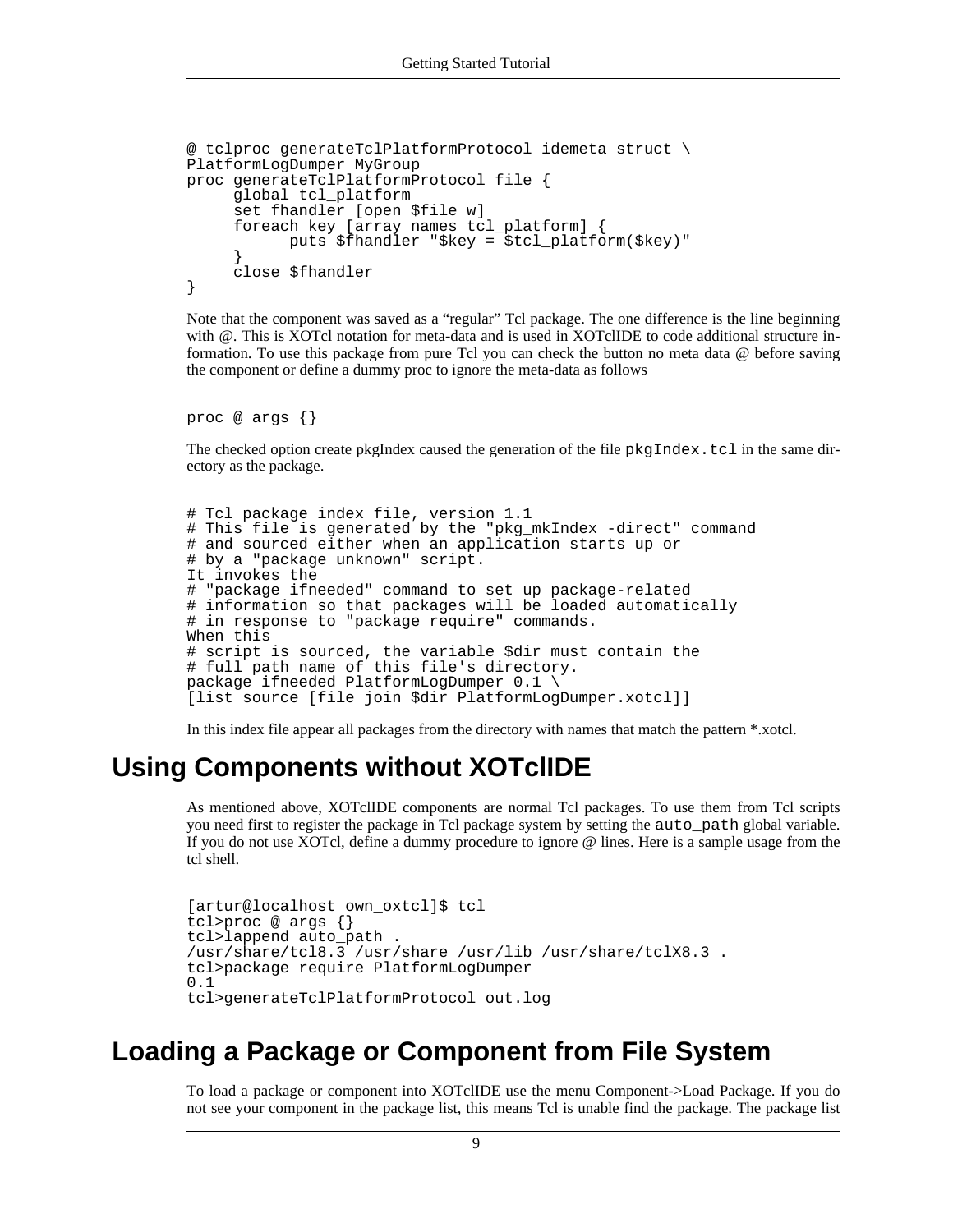is generated using the Tcl **package names** command which uses the auto\_path variable as a list of directories to search for packages. XOTclIDE adds the current working directory to the auto path list at start time. One way to load your package is to change into the directory with your packages before starting XOTclIDE.

Normally you do not need to worry about how the components are saved or loaded in the filesystem or how a component is represented in text. You can install your component in Tcl distribution subdirectory. Read the Tcl **package** command manual for more about the package mechanism in Tcl.

#### **Warning**

It can be quite tricky to force Tcl to find and load packages you need. Some people use the phrase "Package Hell". The package list are built only once and cannot be rebuilt if you change packages dynamically. You will need to restart XOTclIDE to load packages you have just created if your components are stored as files. You would not have this problem if you use XOTclIDE's Version Control.

## **Creating Configuration Maps and Distributing Programs**

<span id="page-15-0"></span>Components in XOTclIDE are like function- or class libraries in other systems. You can build your application as one or more components. You also need an application starting script that contains a line like this

```
generateTclPlatformProtocol out.log
```
You can of course write you own start script as follows and save it as a file

```
lappend auto_patch $pathToComponentFile
proc @ args {}
package require PlatformLogDumper
generateTclPlatformProtocol out.log
```
Alternatively, XOTclIDE supports configuration maps that group components together and specify a start script. A configuration map specifies

- Components to load (the order to load and how they should be loaded from file-system or version control system)
- preStartScript a script that will be evaluated before loading components
- startScript a script that starts the application after components are loaded

Configuration maps may be also used to deploy applications.

#### **Tip**

"Configuration maps" correspond to project or "solution maps" in other IDEs. To specify a configuration map you use the **Configuration MapBrowser** that can be started from the menu System->Configuration Map Browser.

#### <span id="page-15-1"></span>**Figure 2.5. Configurations Map Browser**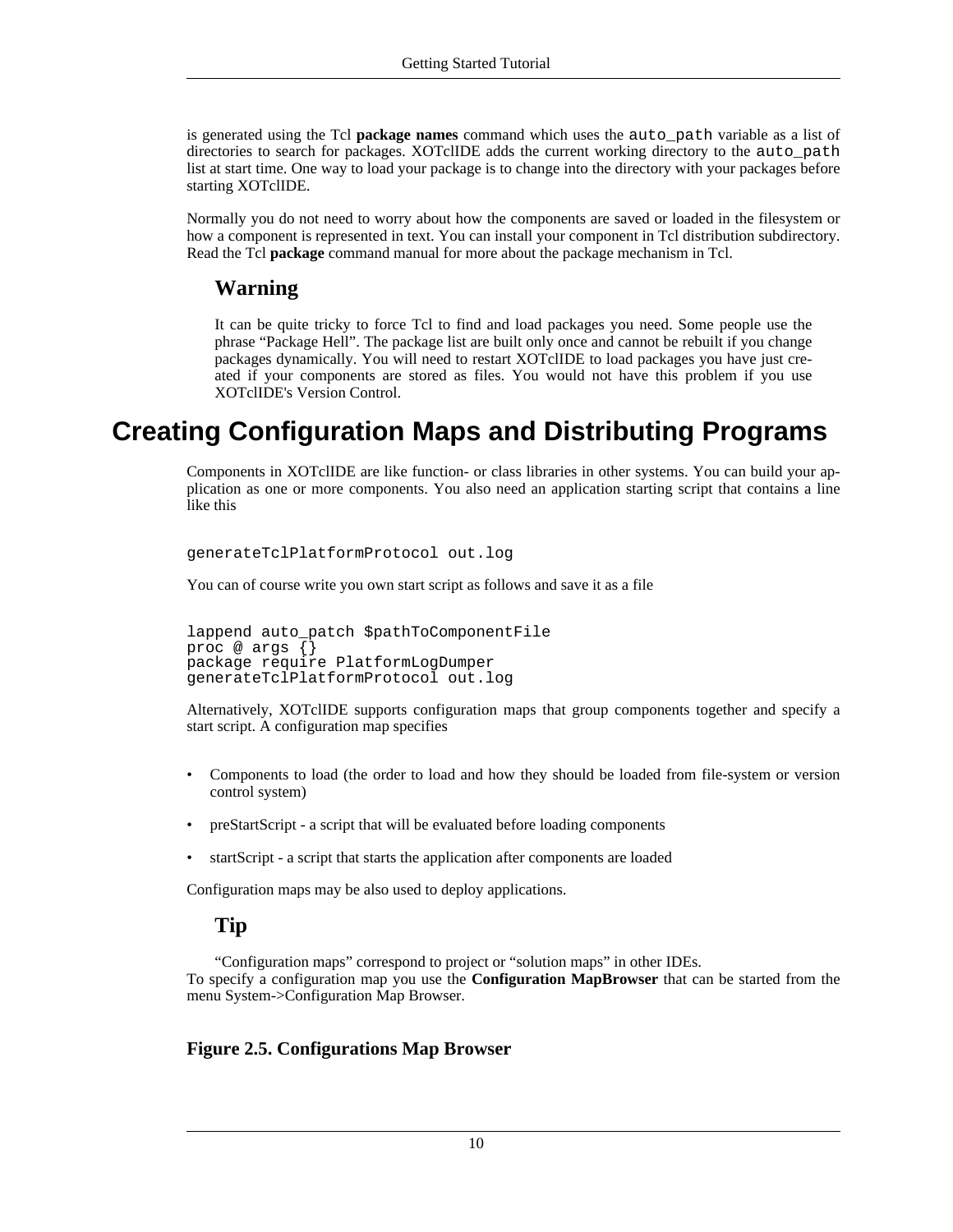| Configuration Map Browser                                                                         | Ħ<br>$\equiv$                                                                                                                                                                                                                                                                                                                                           | × |
|---------------------------------------------------------------------------------------------------|---------------------------------------------------------------------------------------------------------------------------------------------------------------------------------------------------------------------------------------------------------------------------------------------------------------------------------------------------------|---|
| Configuration<br>Edit System                                                                      |                                                                                                                                                                                                                                                                                                                                                         |   |
| PlatformLogDumper<br><b>Versions Options</b><br>automatic<br>package<br><b>Check Requirements</b> | <b>IDEBaseGUI</b><br>kk<br><b>IDECore</b><br>del<br><b>IDEDebug</b><br><b>IDEEditor</b><br>up<br><b>IDEErrorReporter</b><br><b>IDEPersistence</b><br>down<br><b>IDEPersistenceAdd</b><br><b>IDEPersistenceGUI</b><br><b>IDEStart</b><br><b>IDETcIParser</b><br><b>IDEView</b><br><b>PlatformLogDumper</b><br>core<br>default<br>no IDE components<br>H. |   |
| generateTclPlatformProtocol out.log                                                               |                                                                                                                                                                                                                                                                                                                                                         |   |

Do not forget to apply the start script from the menu Edit->Save/Apply (**Control-s**). After defining a configuration map you can save it as a configuration map file (extension .cfmap).

You can set this configmap file as a start parameter of XOTclIDE so all components from this configuration map are loaded at starting time.

```
[artur@localhost own_oxtcl]$ XotclIDE.tcl -- -configmap platformLogDumper.cfmap
```
<span id="page-16-0"></span>If you develop a big application it's a good idea to define a configuration map and use it as a start parameter. (see [the section called "Configuration Management and Deploying"](#page-28-1) for more informations)

## **Evaluating Short Tcl Scripts**

Tcl is often used to write short ad hoc programs called scripts (Scripting Language). Scripts are often sequences of simple Tcl commands that are evaluated in the global context. Often no procedures are defined in such scripts.

Every Editor Text Area in XOTclIDE has the ability to evaluate short scripts. To run (evaluate) the script just select the script text and invoke it from the pop-down menu (Right mouse-button) or the menu Editor.

You can load and manage your scripts by using **Workspace** windows. To open a **Workspace** use the menu System->Workspace A **Workspace** is simply a text area (simple Editor) that can be used to type scripts, save or load them from the file system. It can be also used as a temporary "scratch pad", to enter and evaluate expressions during the process of testing new method definitions.

#### <span id="page-16-1"></span>**Figure 2.6. Workspace**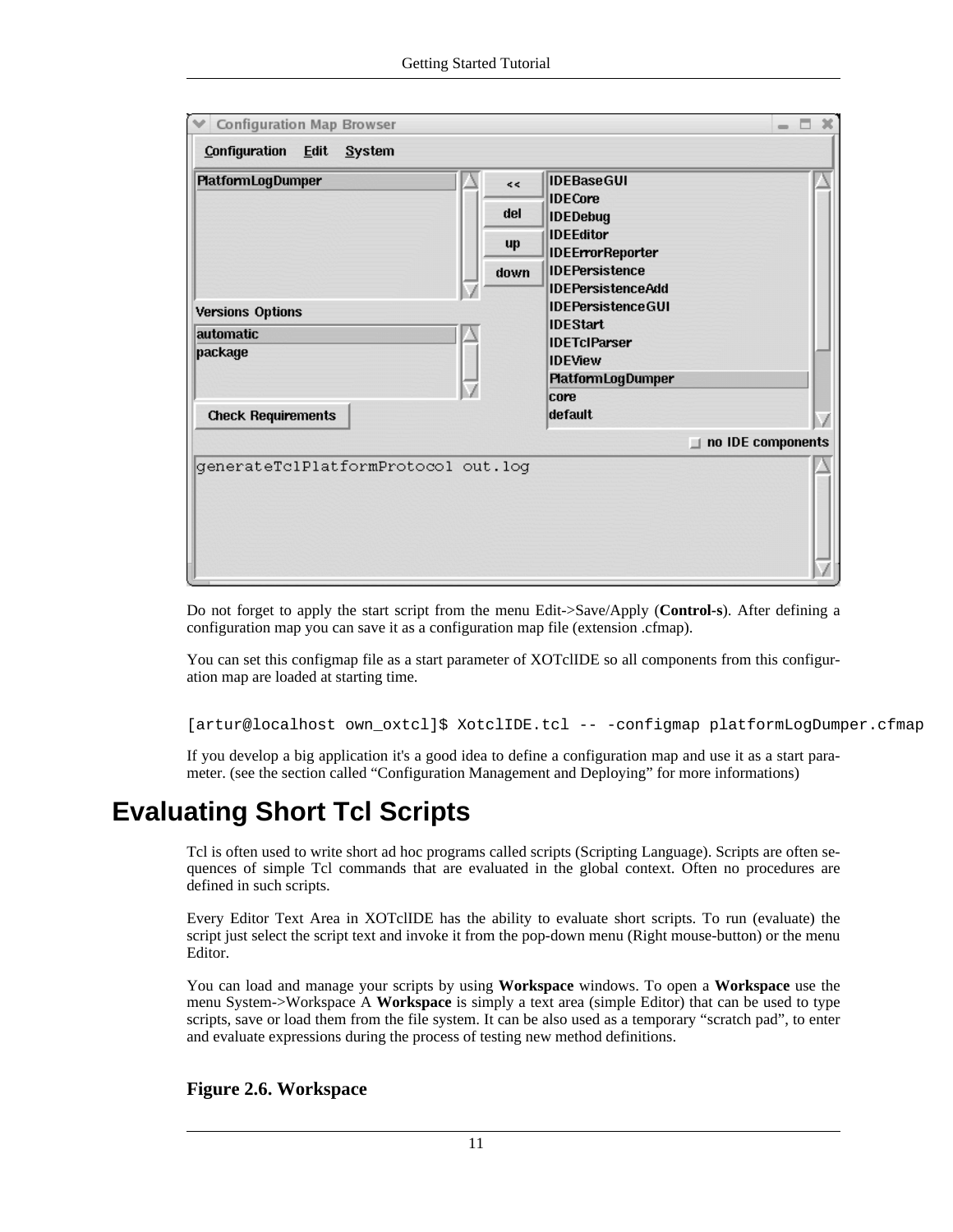| # Just select and evalute                |                                        |           |                                                 |
|------------------------------------------|----------------------------------------|-----------|-------------------------------------------------|
|                                          |                                        |           |                                                 |
| set fhandler [open tclPlatform.log w]    |                                        |           |                                                 |
| foreach key [array names tcl platform] { |                                        |           |                                                 |
|                                          |                                        |           | puts \$fhandler "\$key = \$tcl platform(\$key)" |
| close \$fhandle                          |                                        |           |                                                 |
|                                          | Do it                                  | Alt-q     |                                                 |
|                                          | Print it                               | Control-q |                                                 |
|                                          | Substitute it Alt-x                    |           |                                                 |
|                                          | Inspect it                             | Control-q |                                                 |
|                                          |                                        | Control-r |                                                 |
|                                          |                                        |           |                                                 |
|                                          | <b>Browse</b> it<br>Find/Replace Alt-f |           |                                                 |

### **Advanced Usage: Overview**

<span id="page-17-0"></span>The tutorial above describes how to get your first results with XOTclIDE. The main advantages of this system can be seen by using the advanced features of XOTclIDE:

| Version Control System        | integrated object oriented version control system lets you track all<br>changes in a project and restore old versions (the section called<br>"Version Control System").                                                          |
|-------------------------------|----------------------------------------------------------------------------------------------------------------------------------------------------------------------------------------------------------------------------------|
| Object orientation with XOTcl | XOT clIDE was developed primarily to support object oriented<br>development with XOTcl. Many features - e.g. the object inspect-<br>or - are XOTcl specific.                                                                     |
| <b>System Introspection</b>   | XOT clIDE lets you inspect and change all objects and variables<br>in the system                                                                                                                                                 |
| Debugging                     | With the extended debugger extension you can debug your pro-<br>gram with a professional system. Conditional breakpoints, pro-<br>gram stepping, program stack introspection are possible (the sec-<br>tion called "Debugging"). |

# <span id="page-17-1"></span>**Object-Orientation with XOTcl Components and Object Introspection - Tutorial**

<span id="page-17-2"></span>In this section you will learn about the dynamic and object-oriented aspects of XOTcl programming in XOTclIDE.

## **Load Sample Application**

Start XotclIDE:

[artur@rybnik xotclIDE]\$ ./XotclIDE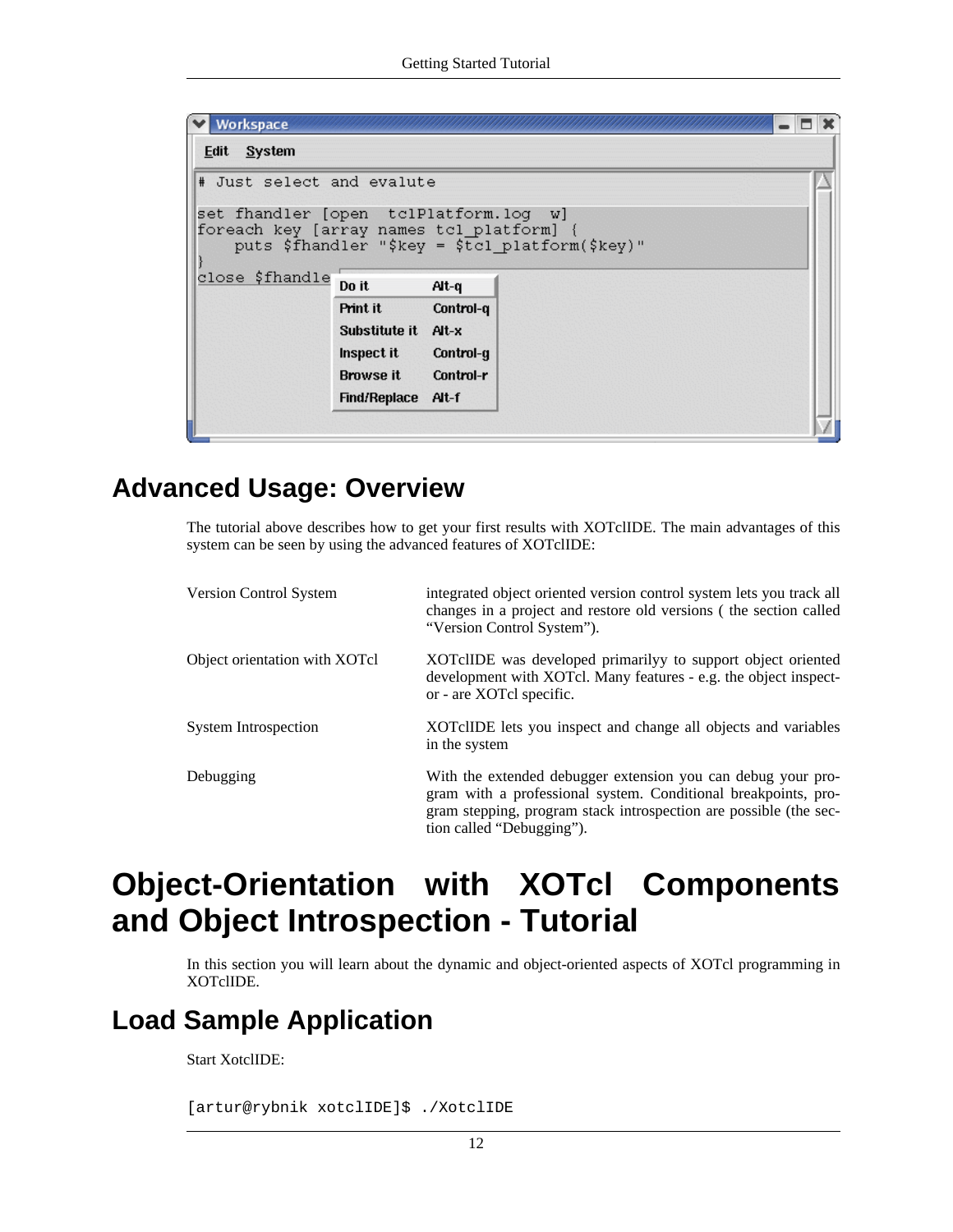Now load the component *SampleComponent* 1 that is included in the XOTclIDE distribution. Choose the menu Component->Load Package in Component Browser. From the dialog-box select the "SampleComponent" package to load. Now you should see the following in your Component Browser window:

<span id="page-18-1"></span>**Figure 2.7. Sample Component in Component Browser**



<span id="page-18-0"></span>The Component has two classes (Railroad and Wheel). You can browse the methods of these classes to see how the component works.

### **Create an Instance of a Class**

Now try creating some instances of the *Railroad* class. Select the *Railroad* class in Class view and choose the menu Class->Create Instance. You will see the following dialog

<sup>1</sup> Example by Richard Suchenwirth translated from Tcl to XOTcl by Gustaf Neumann and modified by me. First published on tclwiki.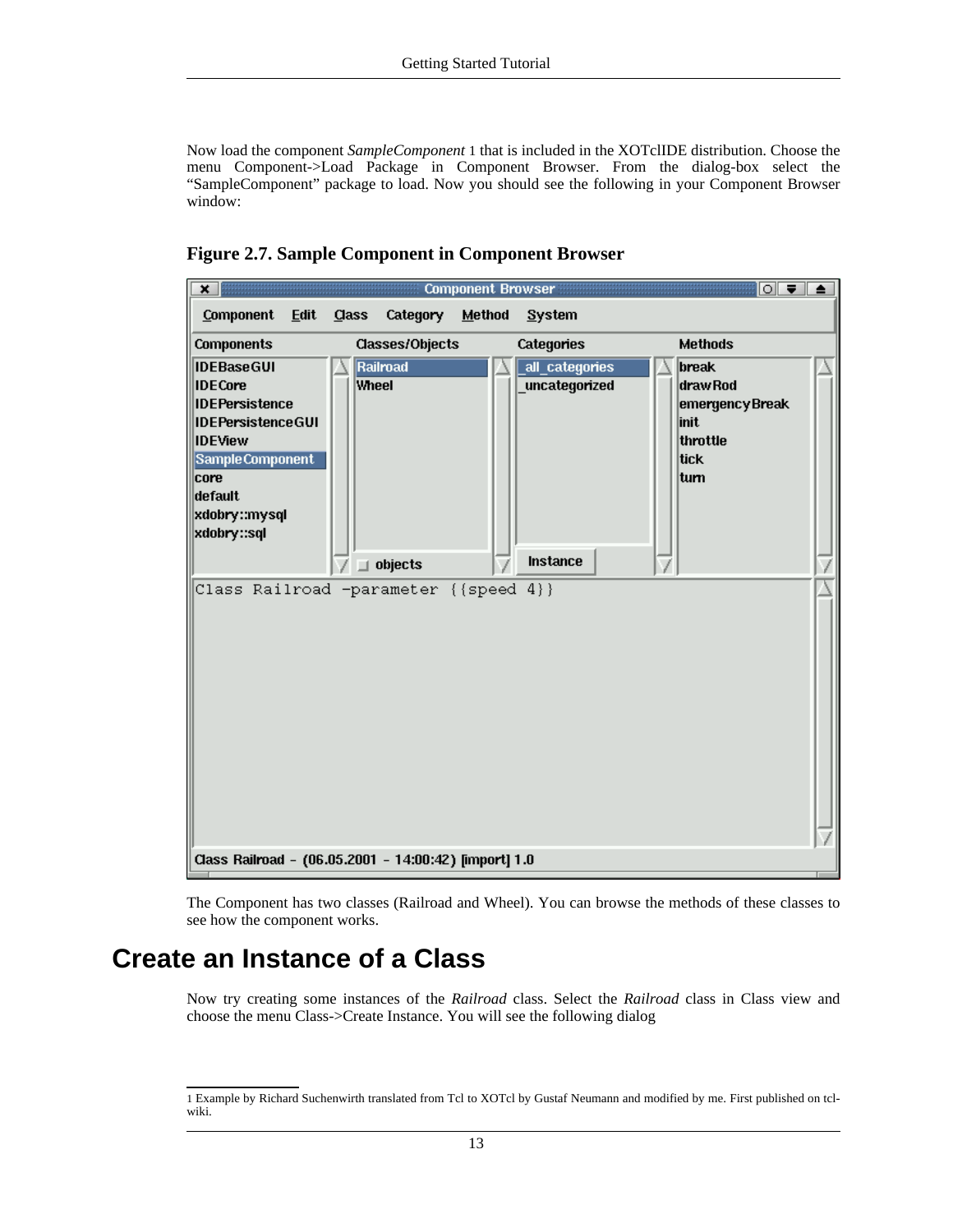<span id="page-19-1"></span>**Figure 2.8. Create Instance Dialog**

| Dialog or <b>O</b>                 |
|------------------------------------|
| <b>Create instance of Railroad</b> |
| speed                              |
|                                    |
| <b>Ok</b><br>Cancel                |
|                                    |

In this dialog you can specify the arguments (or additional arguments) for the init method (passed to init method or parameters). The class definition of *Railroad* is

```
Class Railroad -parameter {{speed 4}}
```
<span id="page-19-0"></span>You could modify the start speed by specifying a different speed value (try "-speed 10"). For now you can simply push the OK button and use default speed 4.

### **Object Inspector**

The new created object of class Railroad builds a window and starts to run.



#### <span id="page-19-2"></span>**Figure 2.9. Sample Railway application**

In addition XOTclIDE can show another window called an object inspector browser. This window shows the internal structure of XOTcl Objects. You can see an Object's variables (attributes), subobjects (aggregated objects) and methods.

You can modify an Object's state by changing a variable in the browser. Choose the *speed* variable. You should see the value 4 in your edit-area view. Type 20 in this area and press Control-S or choose menu Edit->Save You should see the locomotive speed up.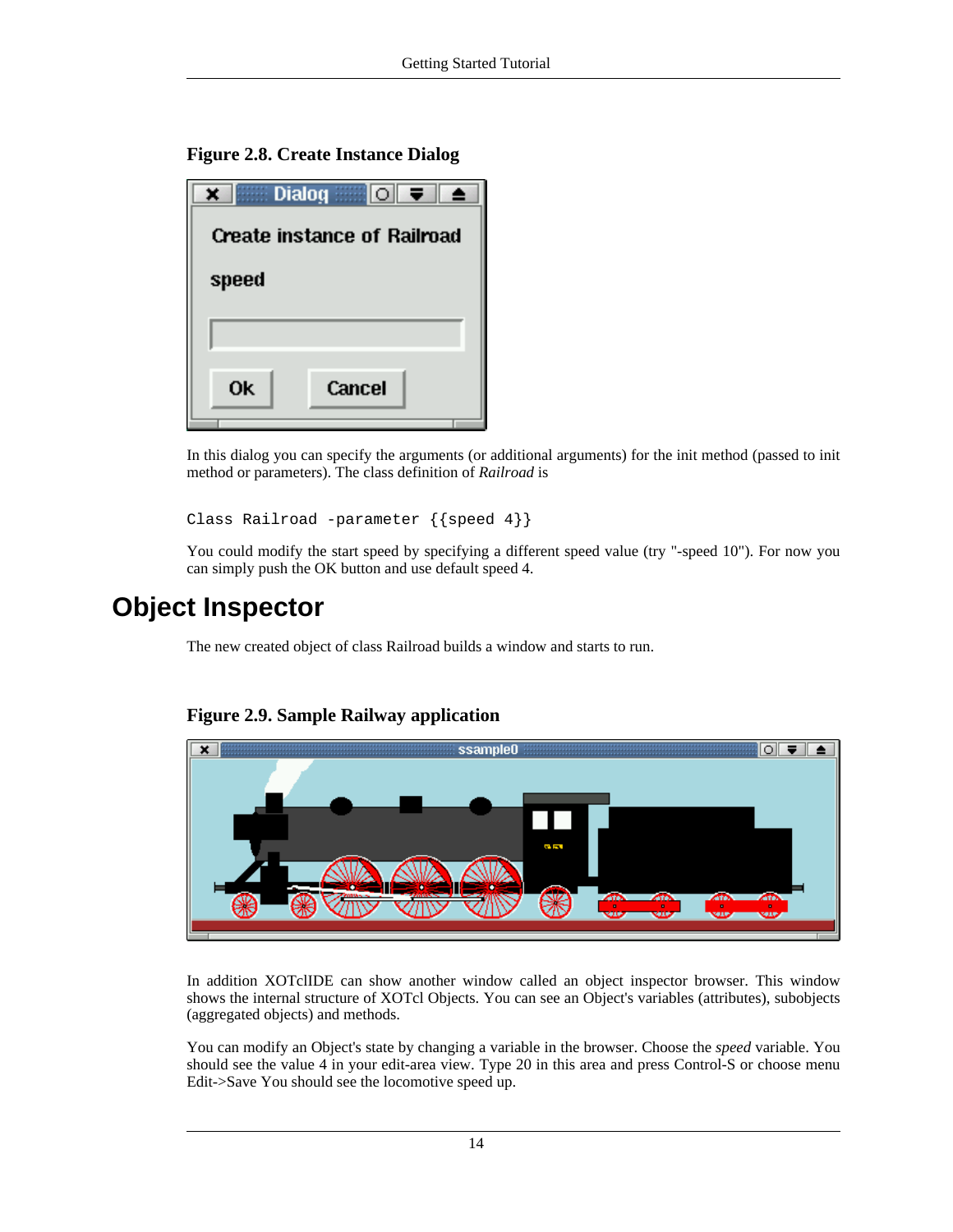

#### <span id="page-20-0"></span>**Figure 2.10. Object Inspector**

You can also invoke methods on an object directly in the Object Inspector. Select the *emergencyBreak* method and choose menu Method->Invoke.

#### <span id="page-20-1"></span>**Figure 2.11. Methods in Object Inspector**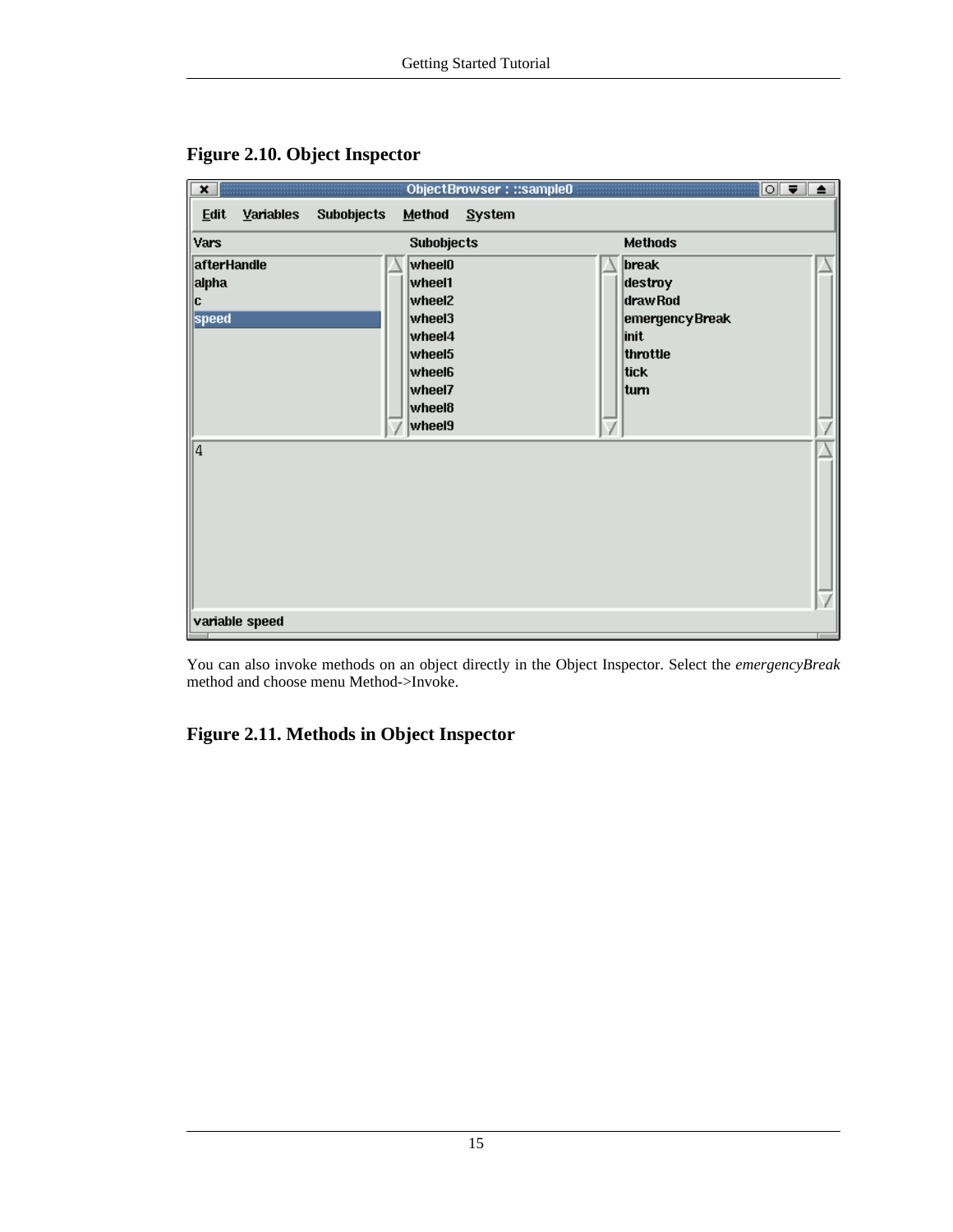

You can also specify which methods you should see - only those from *Railroad* or also those inherited from other Objects or Superclasses. You can even see the mixin methods available on the object.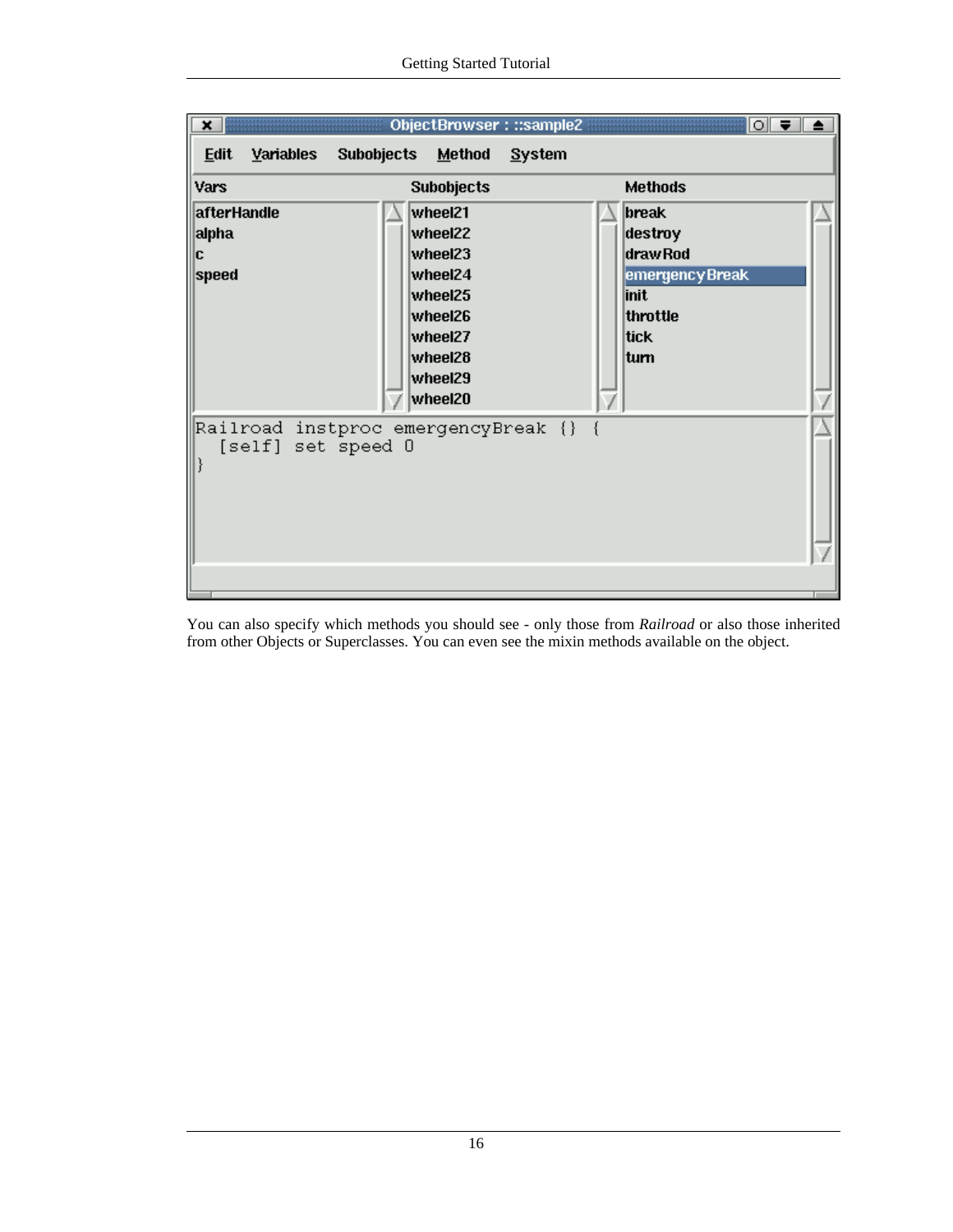# <span id="page-22-0"></span>**Chapter 3. Programming with XOTclIDE**

# <span id="page-22-1"></span>**System Requirements and Installation**

XOTclIDE is supplied in three versions, either as a set of Tcl/XOTcl scripts (packages), or as a [Starpack](http://www.equi4.com/tclkit) [or Tclkit](http://www.equi4.com/tclkit) [http://www.equi4.com/tclkit] that needs no further installation. The Starpack version is available only for Windows. The Tclkit version runs on both Windows and Intel Linux.

To run the script version you need an installed Tcl with the Tk and XOTcl extensions. XOTclIDE can run anywhere Tcl/XOTcl runs but it has been tested only for Linux (RedHat) and Windows. Tcl(Tk) and XOTcl can be obtained free from the Internet - see Chapter 5, *[Additional Information](#page-58-0)*. Almost all Linux distributions offer Tcl and Tk as base packages, but often in the older 8.3 version. For Linux and Windows, XOTcl must be installed separately. To use Version Control you need in addition a relational database manager (SQL-Database) and the proper Tcl interface to it (see the [section called "Version](#page-34-1) [Control System"\)](#page-34-1). I suggest the following infrastructure.

- Linux as platform
- Tcl and Tk (required)
- XOTcl Extension (required)
- MySQL Database (required for version control)
- <span id="page-22-2"></span>mysqltcl - MySQL Tcl interface (required for version control)

# **XOTclIDE Programs and Start Options**

<span id="page-22-3"></span>There are two main options for starting XOTclIDE: with or without Version Control. To use the Version Control System you must install a database with the program **installVC.tcl** included in XOTclIDE (see [the section called "Installing Version Control System"\)](#page-38-1).

# **Starting XOTclIDE from tclkit**

XotclIDE.exe -- [-help] [-startMode ideOnlyideDBideFromDBinstallVC] [-ignoreprefs] [-nodialog] [-preferences preferencesList] [-configmap configmapFile] [-dumpcompid Id] [-dumpconfid  $Id$ ] [-startconfid  $Id$ ] [-configmap configmapFile] [-configmapdb configmap\_name] [-preloadcomponents conponents\_list] [-preexec script]

## **Starting XOTclIDE without Version Control System**

<span id="page-22-5"></span><span id="page-22-4"></span>XotclIDE.tcl -- [-help] [-configmap configmapFile] [-preloadcomponents conponents\_list] [-preexec script]

# **Starting XOTclIDE with Version Control System**

XotclIDEDB.tcl -- [-ignoreprefs] [-nodialog] [-preferences preferencesList] [-configmap configmapFile] [-dumpcompid Id] [-dumpconfid  $Id$ ] [-startconfid  $Id$ ]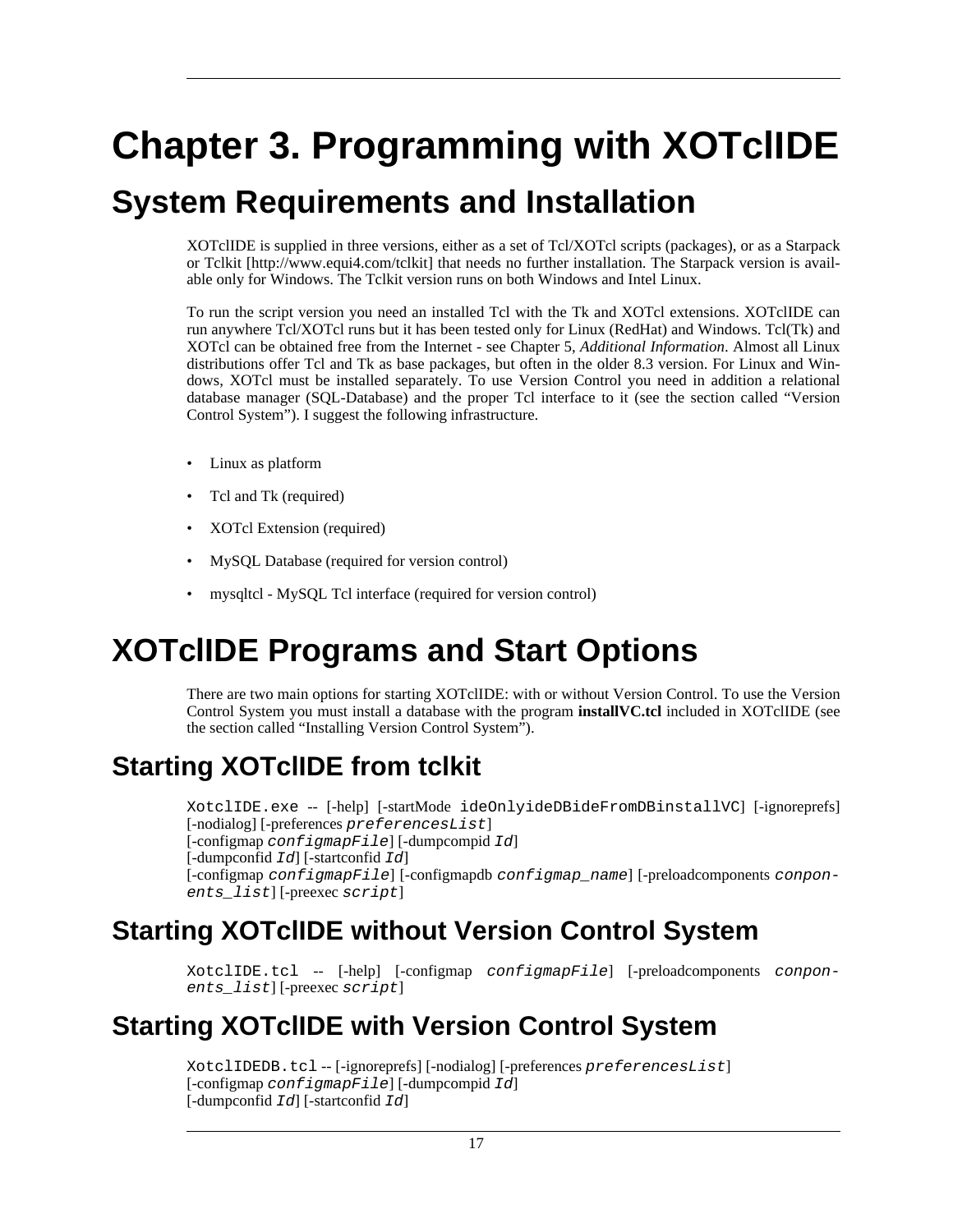<span id="page-23-0"></span>[-configmapdb configmap\_name] [-preloadcomponents conponents\_list] [-preexec script]

## **Starting XOTclIDE with Version Control System by loading from Version Control**

Version Control is important if you want to develop and change XOTclIDE itself. **XotclIDEDBFrom-DB.tcl** loads the IDEStart, SQL interface and the rest of XOTclIDE from a Version Control database. Before calling it, you must install the version control database and import the XOTclIDE sources into version control.

<span id="page-23-1"></span>XotclIDEDBFromDB.tcl -- [-ignoreprefs] [-nodialog] [-preferences preferencesList ] [-configmap configmapFile ] [-dumpcompid Id ] [-dumpconfid Id ]

## **Options synopsis**

| -help                        | print all available options and exit                                                                                                                                        |
|------------------------------|-----------------------------------------------------------------------------------------------------------------------------------------------------------------------------|
| -preferences                 | You can specify the preferences for database connection. The<br>parameter is a Tcl keyed list, for example {{interface mysqltcl}<br>{connection {user root dbank xotcllib}} |
| -configmap file              | Load config map and tell XOTclIDE to ignore its own compon-<br>ents                                                                                                         |
| -configmapdb configmap_name  | Load config map from version control                                                                                                                                        |
| -preloadcomponents compon-   | Load components after startup                                                                                                                                               |
| ents list<br>-preexec script | Evaluate script after startup                                                                                                                                               |
| -ignoreprefs                 | do not read ~/.xotclide preferences file                                                                                                                                    |
| -nodialog                    | connect to version control database without showing a connection<br>dialog. All parameters will be read from preferences file or prefer-<br>ences list                      |
| -dumpcompid                  | Read component with id from version control database, print it<br>and exit                                                                                                  |
| -dumconfid id                | Read configuration map with id from version control database<br>print it and exit                                                                                           |

# <span id="page-23-2"></span>**Building an Application**

XOTclIDE supports so called component oriented development. Components are big, reusable and complete pieces of code. An application can be built from one or more components that can be also used by another application. The structure of a component is as shown in the UML diagram Fi[gure 3.1, "UML](#page-23-3) [Structure of Components".](#page-23-3)

#### <span id="page-23-3"></span>**Figure 3.1. UML Structure of Components**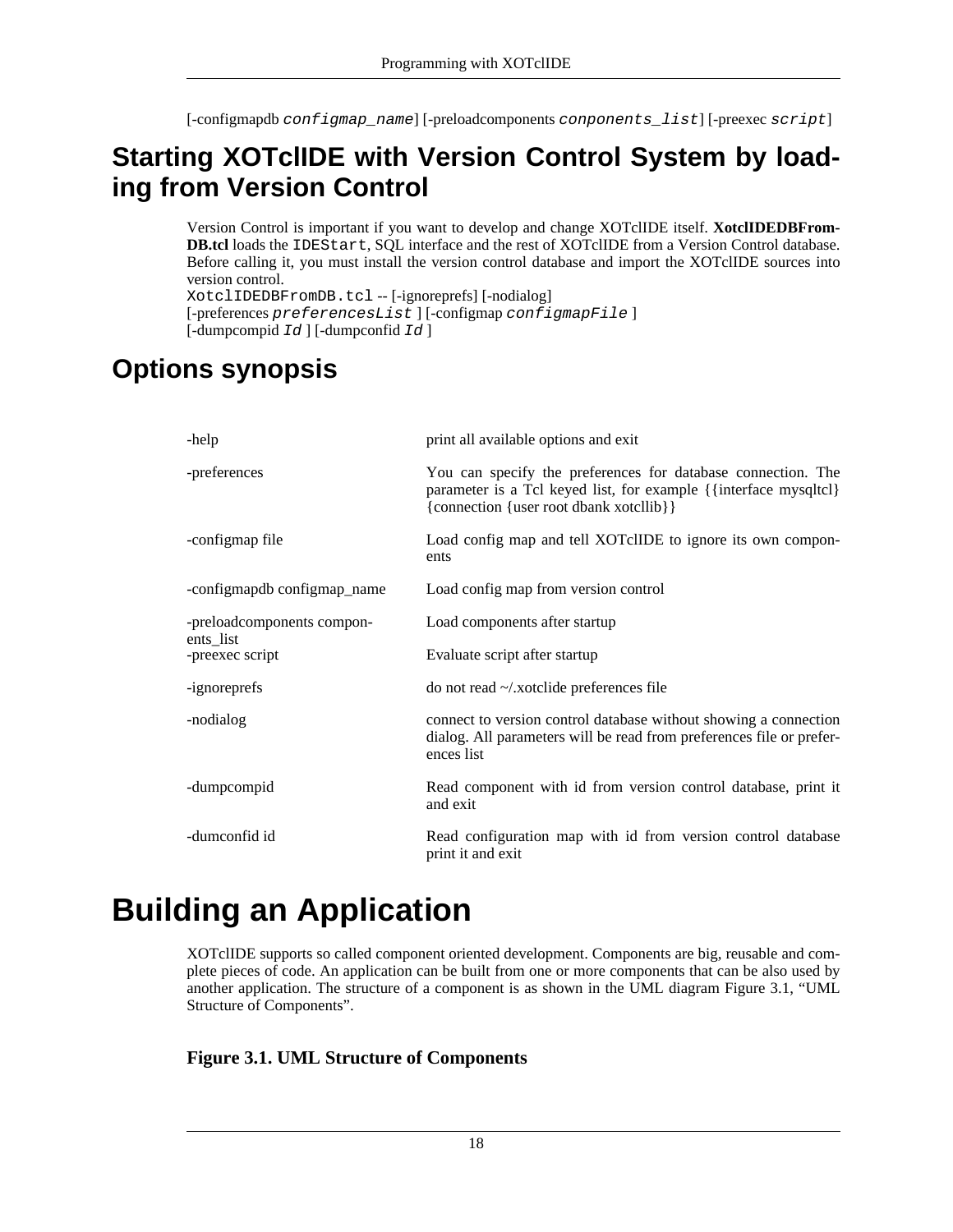

The component is the container for XOTcl classes, objects and Tcl procedures. Configuration maps organize the components into different applications. To allow more detailed and structured organization of code XOTclIDE also provides "procedure groups" and "method categories". Method categories and procedure groups have no influence on the semantics of a method. Method categories can be effectively used to group methods into different kinds. Method categories can be very useful to keep track of a large number of methods defined in one class. In Smalltalk these categories are often used:

- access
- initialize
- actions
- private
- persistence
- release

Procedure groups provide the ability to define the namespace of procedures. If you want to create a collection of procedures in one namespace, use the dialog for creating the Procedure Group. The name of this procedure group is also the name of a Tcl namespace. All procedures in this procedure group will be defined in this namespace. One procedure group can only correspond to one namespace (and vice versa).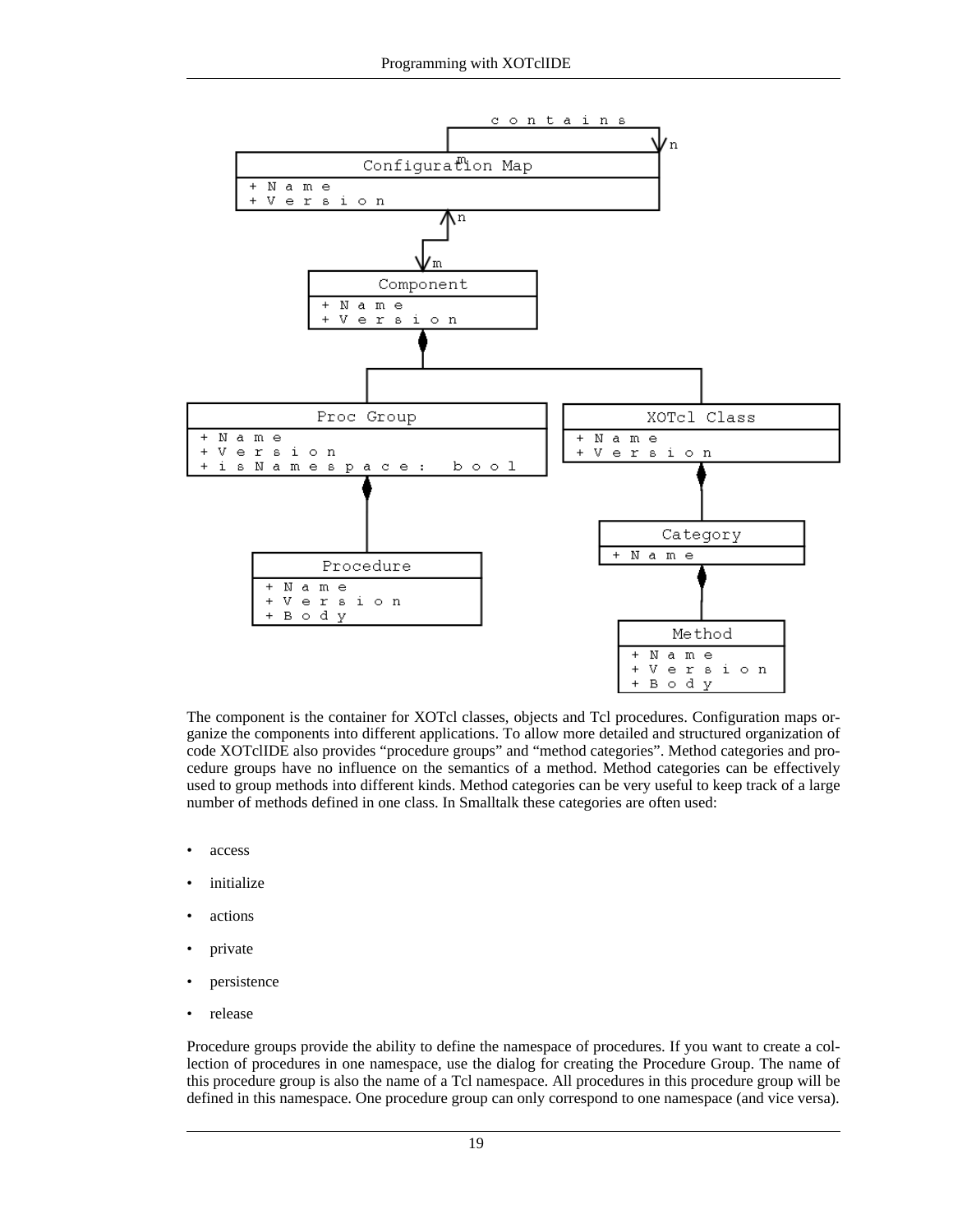## **XOTclIDE Components**

<span id="page-25-0"></span>An XOTclIDE Component is a named persistent set of Classes, Objects, and Tcl Procedure Groups administered by XOTclIDE. When you program in XOTclIDE, a Component is the thing that stores your program. It serves the same purpose as a library in compiled languages or a package in Tcl, providing a name that can be used to locate and load a set of items. A Component only has meaning when an application or program is being loaded - once the program is running, the name of the Component where a proc or Class was originally stored is no longer useful.

XOTclIDE Components are built on top of Tcl packages - each Component has a package name, calls package provide, and has an entry in a pkgIndex.tcl file. A Component can be used in any Tcl or XOTcl program by calling

#### $<$ code>package require</code>

with the Component's name. Component are a slightly restricted form of package that contains only proc definitions, Class definitions, Object definitions, and special metadata generated by XOTclIDE. No other Tcl commands are stored in a Component.

<span id="page-25-1"></span>Each Component is stored either in one text file named after the Component, or in a Version Control database.

### **Component lifecycle**

It may be useful to consider how XOTclIDE loads and stores Components. When a Component is loaded, all its proc and instproc names, arguments, and bodies are loaded into the running Tcl/XOTcl interpreter. Classes, Objects and their relationships are also loaded. Imagine that you need to edit the body of a proc found in a Component. When you call up an edit area containing the body, XOTclIDE copies the current body from the Tcl interpreter into an editable window. When you save the edit (Control-s), XOTclIDE copies the body back into the Tcl interpreter (by doing a proc command.) At this point, the new body is available in the Tcl interpreter, and you can test whether it works to your satisfaction. Once you decide that it's good enough, you save the Component that contains the proc. XOTclIDE gets the current proc names, args, bodies, Classes and Objects in the Component from the Tcl interpreter, constructs XOTcl commands that will regenerate the current state of each thing, and stores the commands either in a file or a Version Control database.

One thing to note about this process is that anything other than Classes, Objects, procs, and metadata that was in the Component file will disappear, since the Component stored form is completely rebuilt when XOTclIDE stores the Component. There's no guarantee that a Component file will preserve previous order. The text of a Component file may be edited. and any changes to proc bodies will be available the next time the Component is loaded. The next time XOTclIDE saves the Component, the text file may not look much like it previously did. For example, any comments added to the file that stores a Component will disappear the next time XOTclIDE saves the Component.

Another thing to note is that changes to the heritage of Classes or Objects (is-a relationships) and changes to the bodies of procs that occur while your Component is running under XOTclIDE will be stored persistently. Suppose your Component has a Class apple - if running your component under XOTclIDE adds a new superclass Class familyRose to Class apple, saving the Component will preserve the new superclass relationship. The next time your Component is loaded, apples will be in the rose family.

Nested Classes and Object aggregations (has-a relations) are stored in Components only if they have been defined in a Classes/Objects view. To define a nested class that will be persistently stored, define the class from the menu and give it a name that has the name of the class it's nested in followed by two colons (::) and the name of the new class. Similarly, Objects can have persistent subobjects defined by the programmer. Other subobjects that an Object acquires while running will not be persistent. For example, suppose that your component defines a Class vehicle, and an Object orientExpress of Class vehicle. The Object orientExpress might have many permanent subobjects of Class Wheel. These would appear in the Classes/Objects view as orientExpress::leftFrontWheel, orientExpress::rightFrontWheel, etc. While your program is running, the orientExpress Object might get some passengers and save them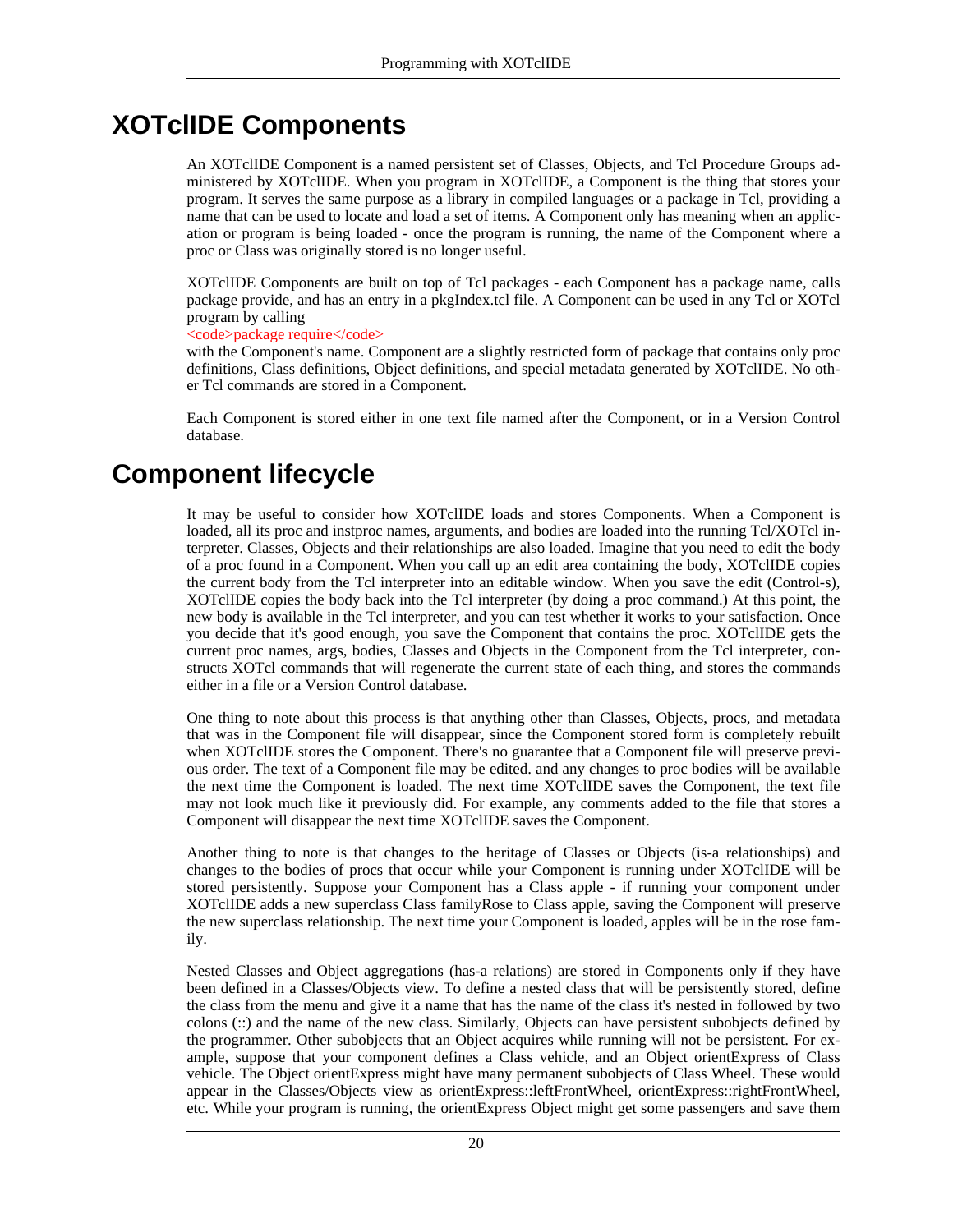<span id="page-26-0"></span>as subobjects of Class person. These passengers would not be visible in the Component Browser, although they would be visible in an Object Browser. When XOTclIDE saves your Component, the orientExpress will be saved with Wheel subobjects, but without any passengers.

# **Browsers and Inspectors**

XOTclIDE was designed as a set of browsers that let you investigate your system in the way that you need for your task. Other IDEs offer one all purpose single window to access all functions which tend to be overloaded and complex. In software development you have many different tasks that need special views into your system. You need different views and functions for programming, debugging, version management, deployment, quality management, code review. These views should be similar enough to reuse user knowledge and offer consistent handling. Of course some browsers (for example the **Component Browser**) will be used more often and should have more functionality. The right balance must be found between the two extremes - either one view with overloaded function or many views with only a few functions. This section presents all XOTclIDE browsers sorted by main programming task.

In XOTclIDE we distinguish between browsers and inspectors. A Browser offers a view on code definition (classes, methods and other). Inspectors allow the user to navigate through Tcl Interpreter data space. They can show the state of XOTcl Objects and global variables.

All browsers in XOTclIDE are built on the same principles. All browsers are divided (composed) into areas (panes). There can be many list areas (list-views) and one or more edit areas. Each view area has a corresponding pop-down menu in the main menu. Pop-up menus with the most used menu items let you reach needed functions in the place you need them. Many browser subcomponents (sub views) are reused in different browser windows with the same functionality.

Almost all component windows have a special System menu that offers access for launching other browsers and reaching main IDE functions, like settings.

In XOTclIDE you can open one browser type several times. They work independently. Normally you will use more than one component browser to see different code at the same time. You can write a method call in one browser and open another browser to see the called method body.

#### **Warning**

<span id="page-26-1"></span>XOTclIDE Browsers use a passive "model view controller". If two browsers show the same code and in one of them the code is changed the changes are not updated automatically in the other view (browser). You can force the view to be updated by double-clicking on the list-view item.

## **Writing Source**

| <b>Component Browser</b> | Probably the most used browser. It is suitable for viewing and changing<br>components, classes (or object, Tcl-Proc-Groups), categories, procs or<br>methods. With this browser you have access to all the source code in<br>your system (definition space). The browser also has functions to search<br>after a specific class in your system.                                                                                                                     |
|--------------------------|---------------------------------------------------------------------------------------------------------------------------------------------------------------------------------------------------------------------------------------------------------------------------------------------------------------------------------------------------------------------------------------------------------------------------------------------------------------------|
| Heritage Browser         | This browser is suitable for examining and developing class hierarchies.<br>The XOTcl language provides multiple inheritance - one class can have<br>many parent classes. To visualize this relationship the parent classes are<br>represented as leaves of a tree in this view. To see the inheritance of a<br>class select it in the <i>Component Browser</i> and use menu Class->Heritage<br>Browser. You can also launch this browser with the System->Heritage |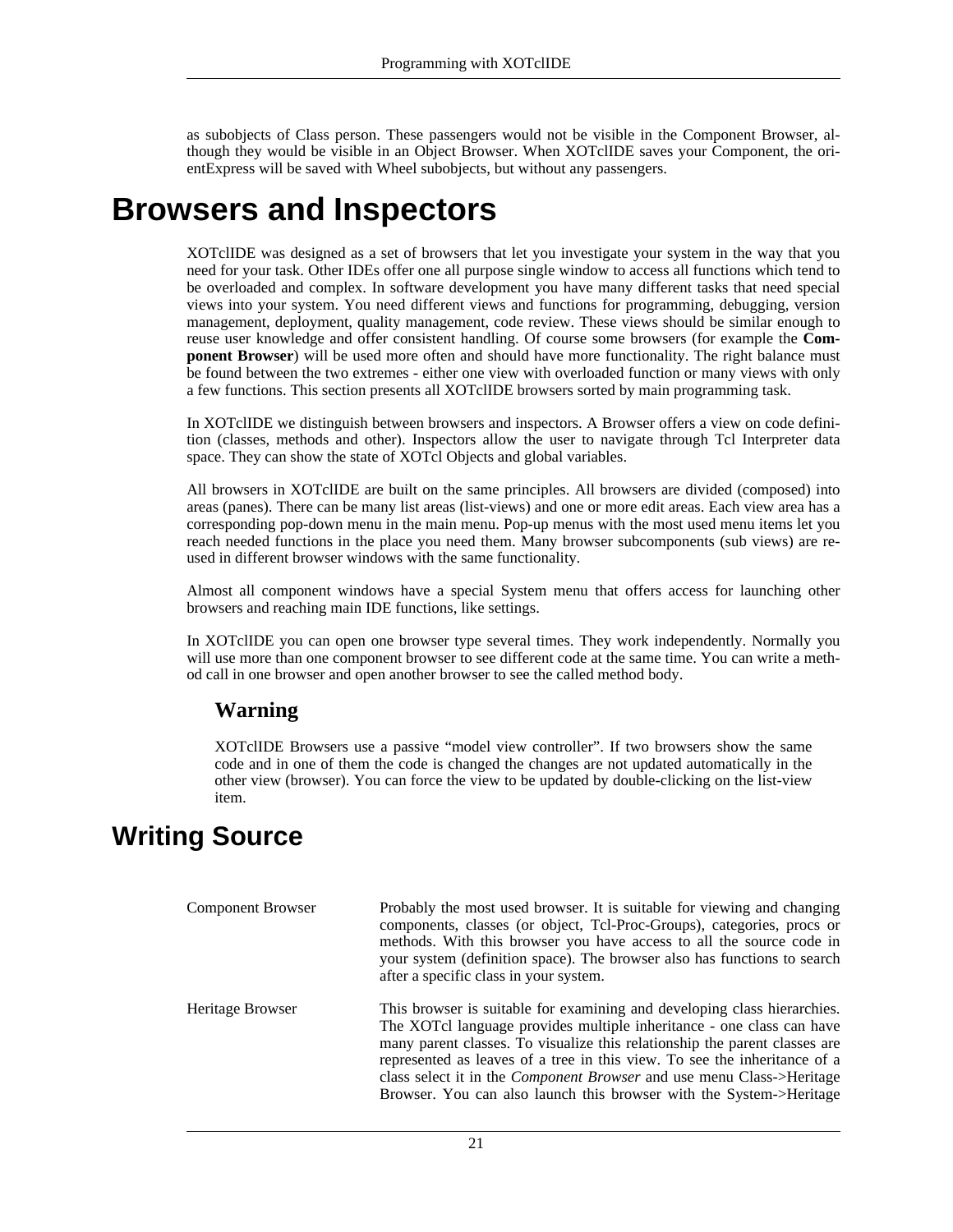|                     | Browser In this case you must specify (by Name or choice-list) the class<br>name you want to view.                                                                                                                                                                               |
|---------------------|----------------------------------------------------------------------------------------------------------------------------------------------------------------------------------------------------------------------------------------------------------------------------------|
| Children Browser    | This browser is suitable for examining and developing class hierarchies.<br>Unlike the <i>Heritage Browser</i> in this view the children of a class are<br>shown. To see the descendants of a class select the <i>Component Browser</i><br>and use menu Class->Children Browser. |
| Method List Browser | This Browser is launched as a result of searching on method bodies.<br>Menu Method->Search                                                                                                                                                                                       |

### **Refactoring**

<span id="page-27-0"></span>Refactoring is a normal part of developing. We learn every day we develop. Refactoring allows transferring new knowledge to old code, and adapting old code for new purposes.

The main condition for successful refactoring is quick understanding of old code that was probably written by another people. Code reading skills are important in this point. Since methods in object oriented system are relatively short, the main question is to know and find the context of their usage. To view the definition of a method that you see in a method body select the method's name in the editor and use menu Method->Search Implementors. If you want to know where a method is called from select it in **Methods** view and use menu Method->Search Senders. Also the function "Browse it" in Menu Method- >Search Implementors (**Control-r**) is very useful in finding symbol definitions. Just select a symbol (word) in any editor area and invoke it from the pop-up menu. The function first searches for a class or object name equal to the selected text, then for a method or procedure name.

The following refactoring functions are possible in XOTclIDE

| Rename Component                         | Menu Component->Rename                                                                                                                                                                                                                              |
|------------------------------------------|-----------------------------------------------------------------------------------------------------------------------------------------------------------------------------------------------------------------------------------------------------|
| Moving Classes to Another Com-<br>ponent | Menu Class->Move to Component                                                                                                                                                                                                                       |
| Coping Classes/Objects                   | Menu Class->Copy Class/Object This function can be also used to<br>rename a class. Just copy the class to a new name and delete the<br>old class.                                                                                                   |
| Extract method body parts                | Menu Method->Selection to new method This task is normally<br>done if the method becomes too long and you want to divide it in-<br>to smaller methods. This function cannot resolve the correct vari-<br>able definitions and functions parameters. |
| Rename method name                       | There is no direct function for it. Select the method, then in the<br>editor type a new name in method body, and then accept the<br>change in the editor. The new method will be added. The old one<br>must be removed with the delete function.    |

### <span id="page-27-1"></span>**Debugging running Systems**

| Debugger         | This is a pure Tcl debugger. Call "::xotcl::Object halt" in the method body.                                                                                                                                                                |
|------------------|---------------------------------------------------------------------------------------------------------------------------------------------------------------------------------------------------------------------------------------------|
| Object Inspector | In the Object Inspector you can view and change variables of an XOTcl ob-<br>ject. It also has method lists that can be used to invoke methods on objects. To<br>launch the object inspector Class->Inspect All Instances You can also call |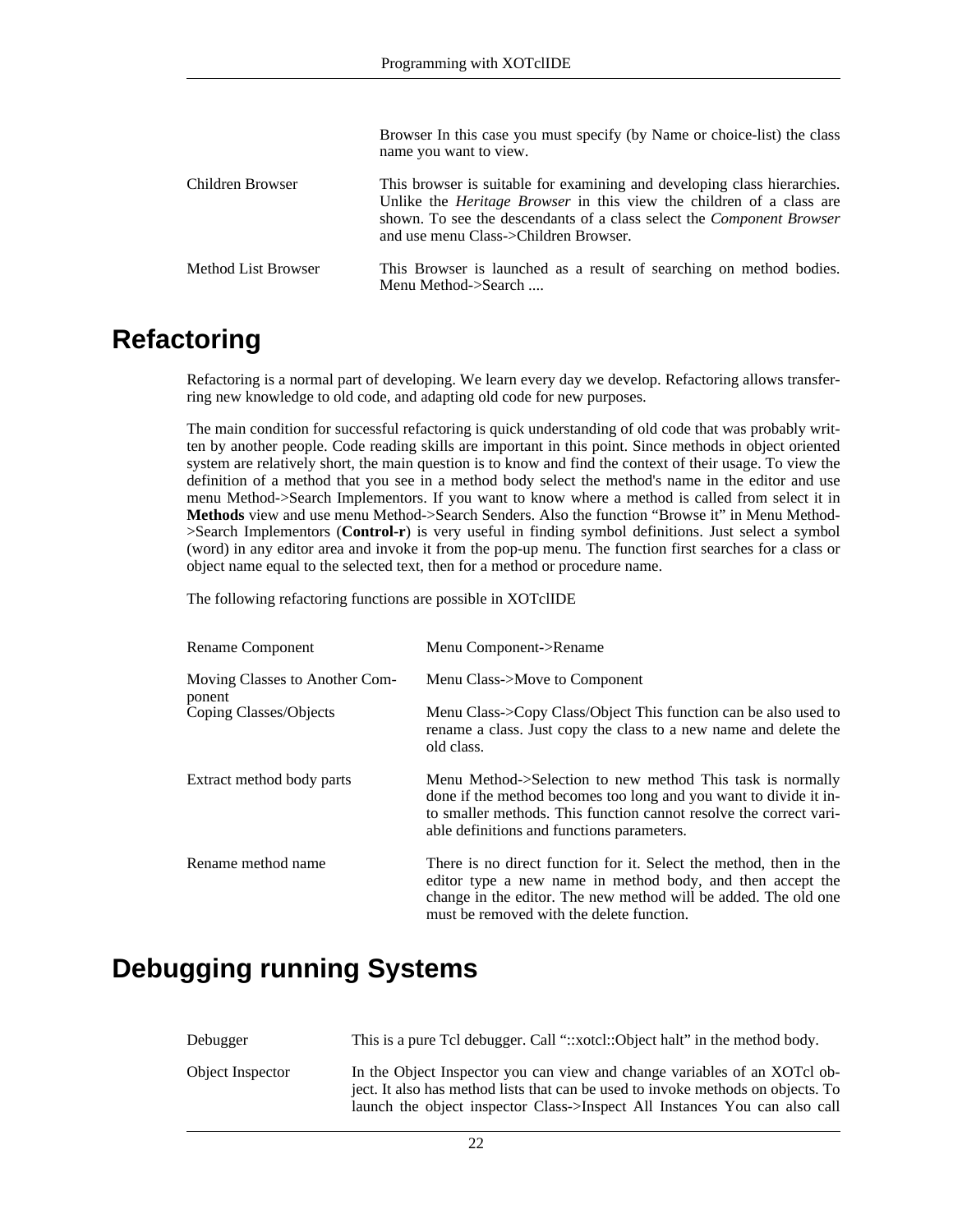method *inspect* on every XOTcl object.

# **Version Control**

<span id="page-28-1"></span><span id="page-28-0"></span>If you start XOTclIDE with version control the browsers offer additional functions for managing version control. The component, class and method areas (views) have an additional sub menu *Version Control*

# **Configuration Management and Deploying**

| Configuration Map Browser    | Launch from the menu System->Configuration Map Browser                                                        |
|------------------------------|---------------------------------------------------------------------------------------------------------------|
| <b>Configuration Browser</b> | Available only if you started XOTclIDE with Version Control<br>System->Version Control->Configuration Browser |

## <span id="page-28-2"></span>**Special Browsers**

| Transcript                | This is a main singleton edit area that is either used to display sys-<br>tem messages (per command: Transcript message "Hallo World")<br>or to evaluate short Tcl scripts. |
|---------------------------|-----------------------------------------------------------------------------------------------------------------------------------------------------------------------------|
| Workspace                 | It is a simple edit area that can be used to evaluate Tcl scripts.<br>You can load text files into a workspace or save the contents into<br>a text file.                    |
| Global Variable Inspector | Access from the menu System->Global Vars Inspector It can be<br>used to inspect all global variables, or namespace variables.                                               |

# <span id="page-28-3"></span>**Source Editing**

## **Basic Editor Function**

<span id="page-28-4"></span>The XOTclIDE editor is based on a Tk Text widget. The following functions are available.

- Cut Text Key Accelerator **Control**-**x**
- Copy Text Key Accelerator **Control-c**
- Paste Text Key Accelerator **Control-v**
- Undo Key Accelerator **Control**-z available only with Tcl8.4

To see other accelerators see the Tk Text Widget documentation. text widget [manual](http://purl.org/tcl/home/man/tcl8.4/TkCmd/text.htm) [http://purl.org/tcl/home/man/tcl8.4/TkCmd/text.htm].

Standard text find and replace dialogs are available in menu Edit. To search for text in many methods use the menu in Browser **Component Browser** Method->Search Text (**F4**).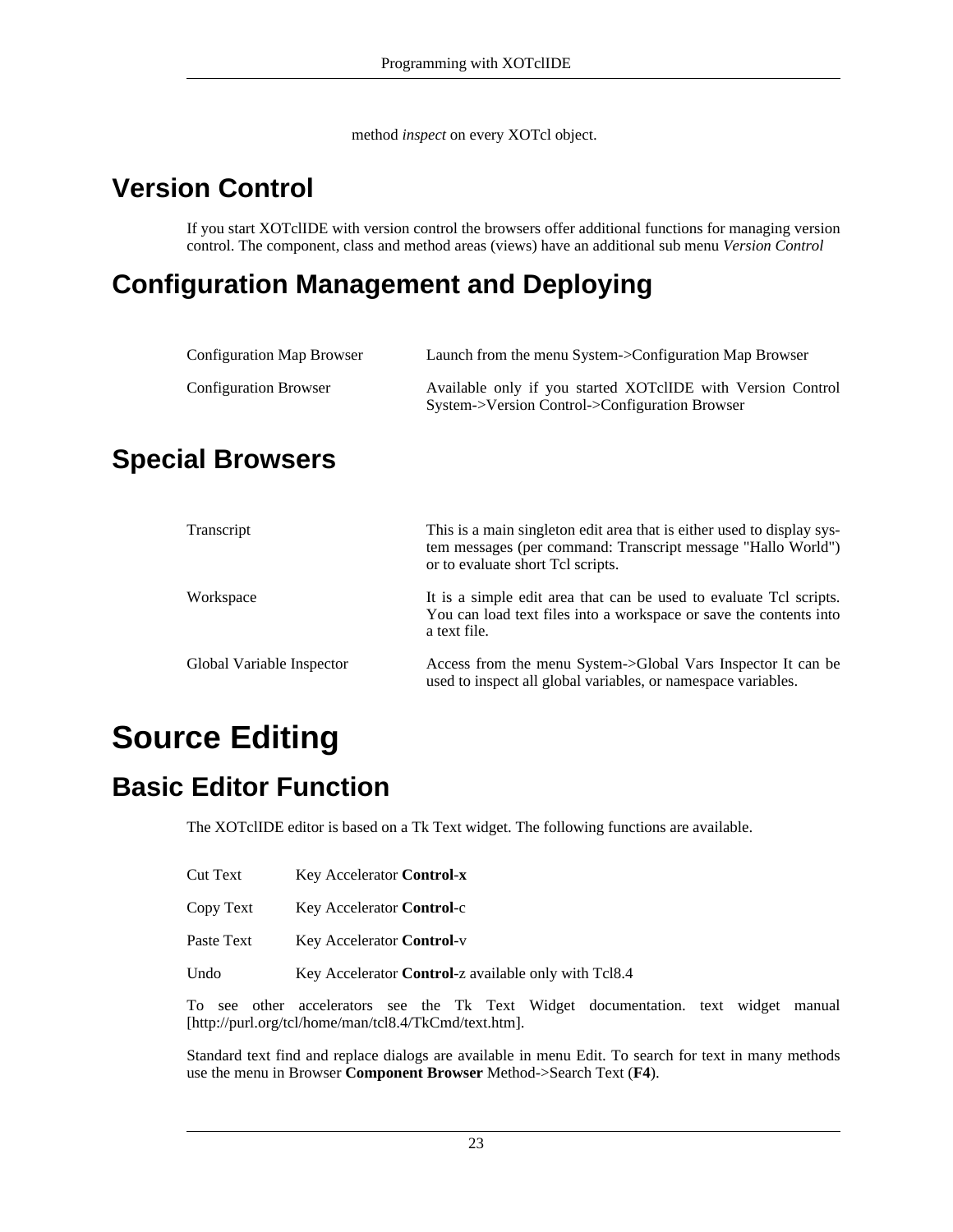# **Code Completion**

<span id="page-29-0"></span>It works like file name competition in bash (Unix Shell) or code completion in typed program language IDEs. The user can type the first character of token than press Tab or Control-Space. XOTclIDE tries to complete the token depending on its context. If many alternative completions are available a pop-down window list will be displayed.

#### <span id="page-29-1"></span>**Figure 3.2. Code Completion**



The following language tokens can be completed

| Tel Core-Commands                | commands like: lappend list for each                                                             |
|----------------------------------|--------------------------------------------------------------------------------------------------|
| Tel Core-Commands parameters     | for example string length match range                                                            |
| Defined Tcl Procedures           | all procedures known from info procs                                                             |
| Defined XOTcl Classes and Object | all XOTcl Classes and Object in every namespace.                                                 |
| local class methods              | all methods (including methods derived from other classes) found<br>by \$instance info instprocs |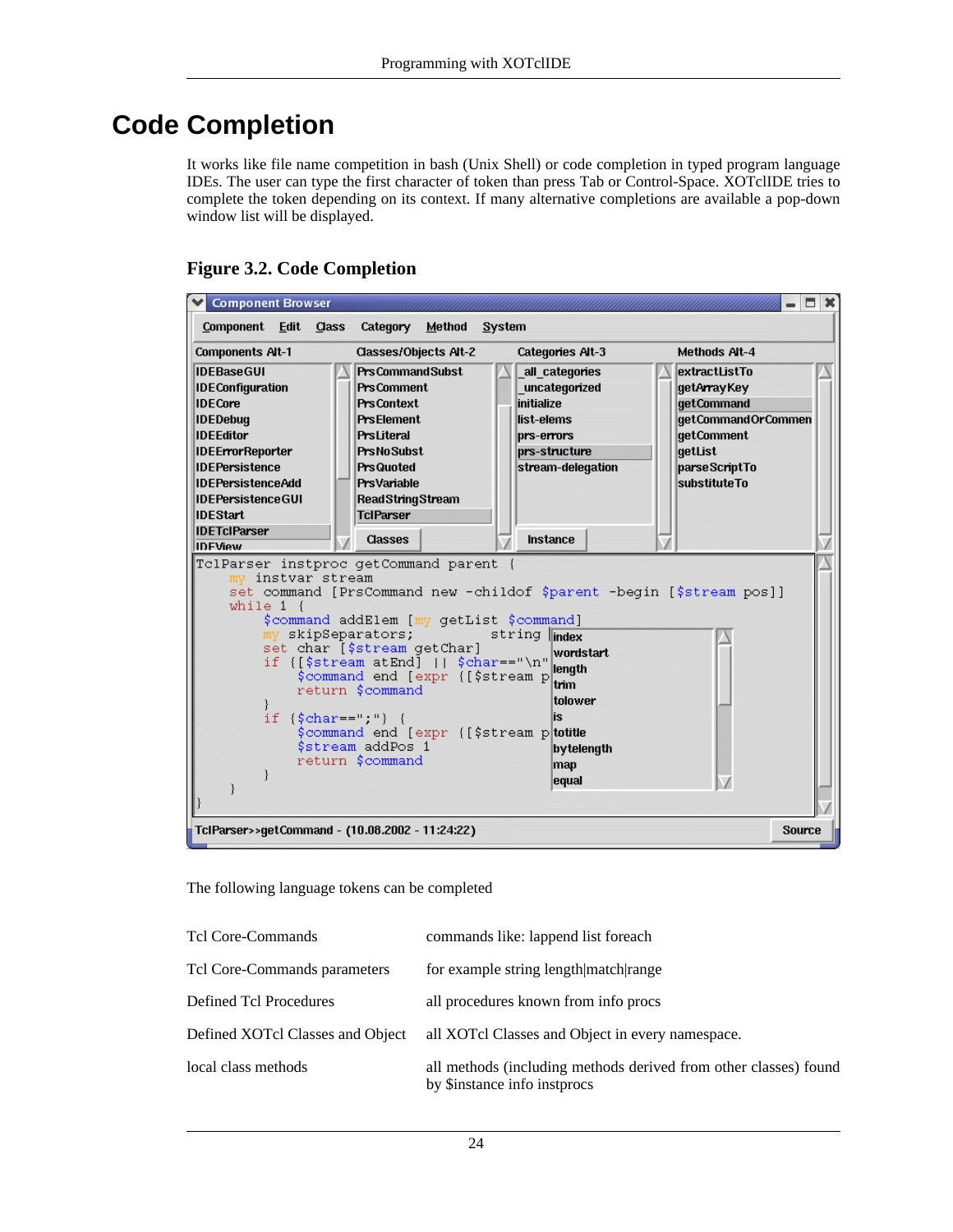<span id="page-30-0"></span>

visible variables variables defined per **set append instvar foreach ...** or method parameters. Just type \$ and press the **Tab** key

## **Navigation in Sources**

The Method menu in the Component Browser offers some additional help functions for browsing XOTcl/Tcl methods. You can return to the last shown method by Functions "Back Method ( **Alt**-**Left** )" or "Forward Method ( **Alt**-**Right** )" just like from your HTML browser.

<span id="page-30-1"></span>Spawn View opens a new editor window with the same contents as the current edit area.

## **Syntax highlighting**

XOTclIDE implements two kinds of syntax highlighting:

| Simple syntax highlighting       | is based on regular expression patterns. It highlights only "", sub-<br>stitution and # comments.                                                |
|----------------------------------|--------------------------------------------------------------------------------------------------------------------------------------------------|
| Parser-based syntax highlighting | This syntax highlighting gives a truer result. It highlights Tcl<br>core-commands, variables, comments, "", substitution and XOTcl<br>key-words. |

#### <span id="page-30-3"></span>**Figure 3.3. Syntax Highlighting**



### **Checking parentheses**

<span id="page-30-2"></span>Finding opening or closing parentheses can be hard work in understanding some Tcl methods. Doubleclick on [{" or ]}" and XOTclIDE will find the corresponding opening or closing parenthesis for you and select it.

#### <span id="page-30-4"></span>**Figure 3.4. Checking Parenthesis**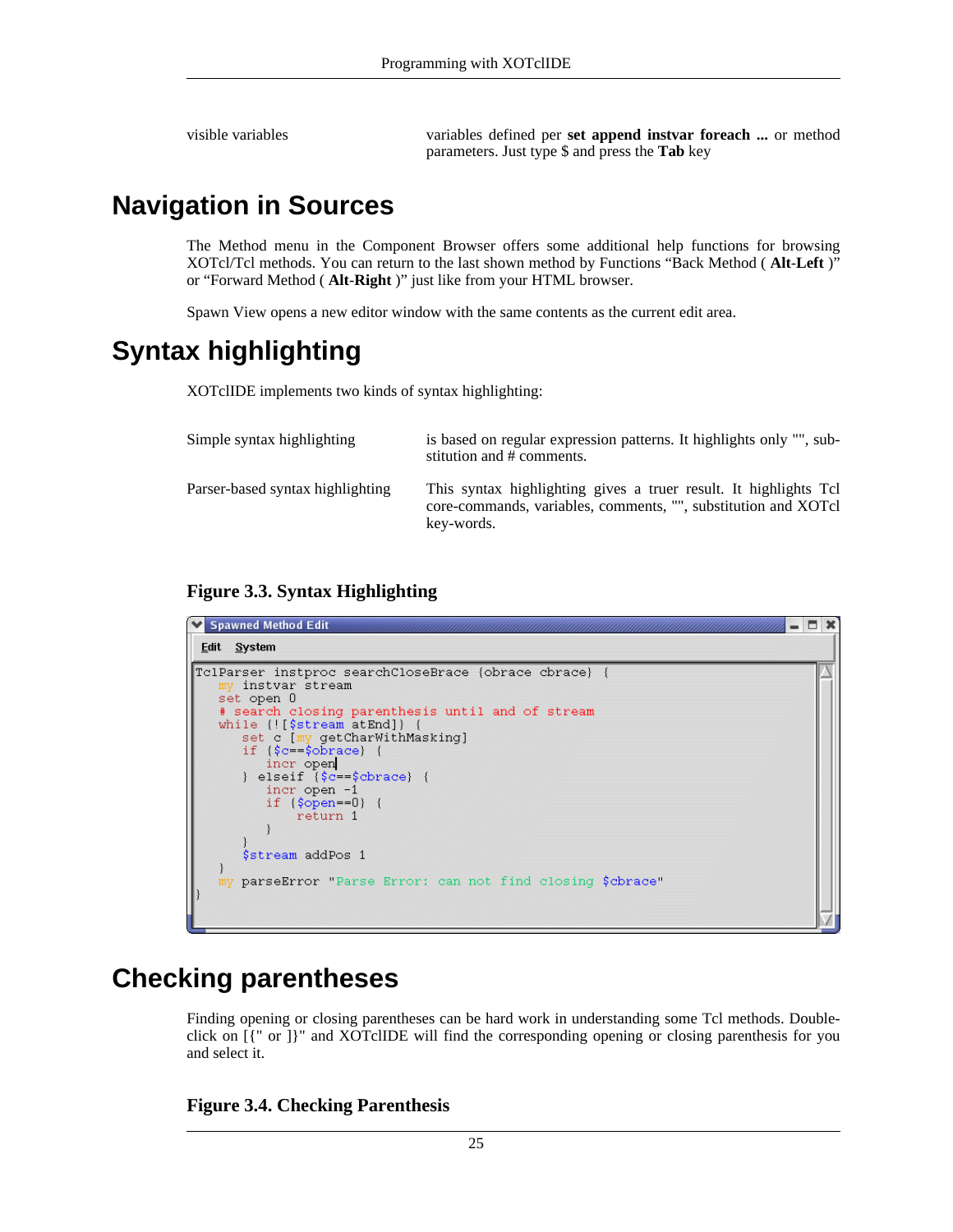

### **Automatic Indenting**

<span id="page-31-0"></span>XOTclIDE tries to set the same indent in a newly inserted line as in the last line. If the last character before a new line is an opening parenthesis { then in the new line the indenting will be increased by four and a matching closing parenthesis will be inserted.

foreach a \$list {here cursor After a new line you will see this code

```
foreach a $list {
here cursor
}
```
# **Evaluate Tcl Scripts in Editor**

This is a very powerful function. It lets you evaluate Tcl scripts as in the Tclshell console but is more flexible. Simply select a string and evaluate it with the pop-down menu or key-accelerator. Now you will notice that in Tcl everything is a string. It is also the easiest and fastest way to program in XOTcl/ Tcl.

<span id="page-31-2"></span>**Figure 3.5. Evaluate Scripts**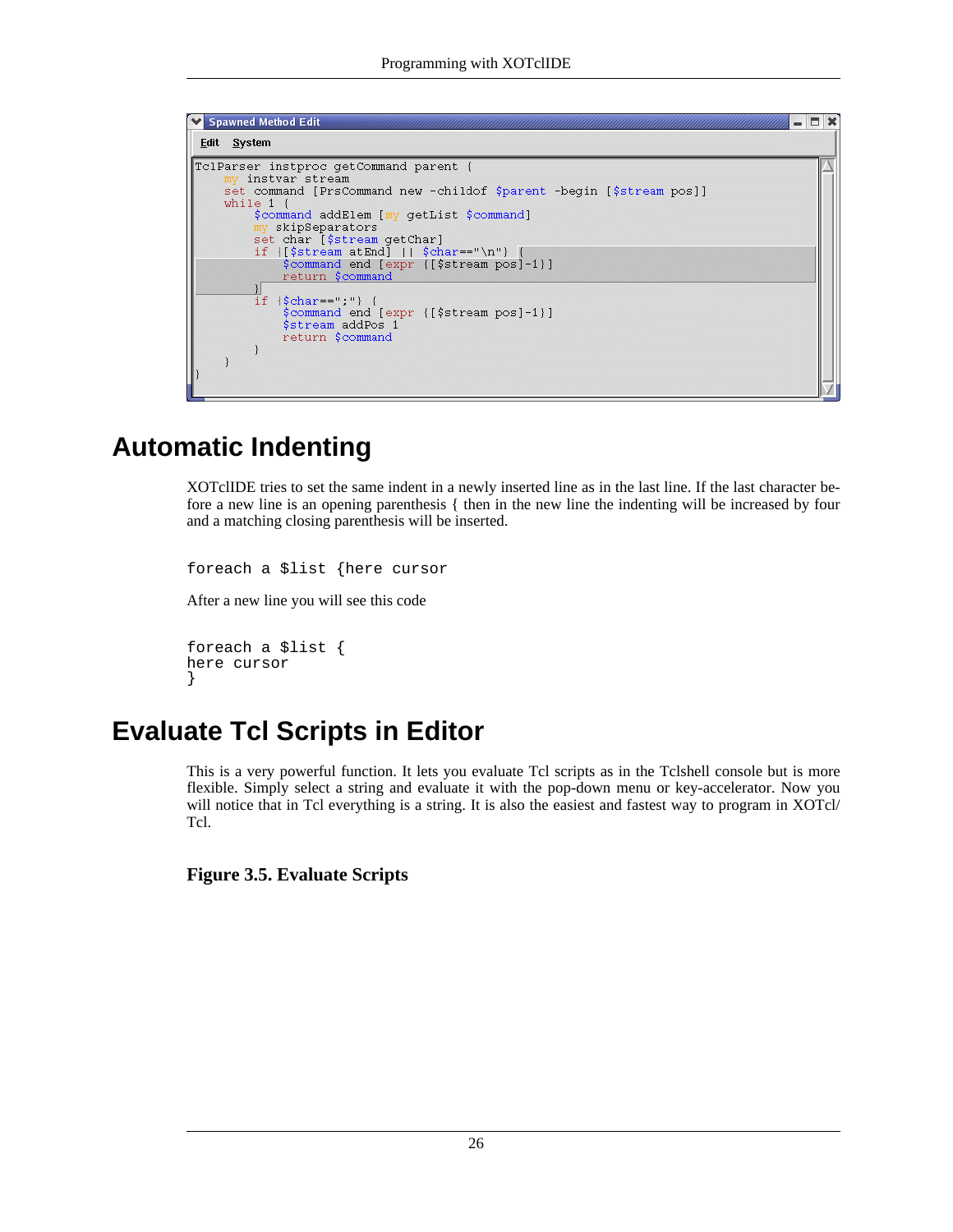| <b>Transcript</b>                                                                                                                       |                  |         |  |  |  |
|-----------------------------------------------------------------------------------------------------------------------------------------|------------------|---------|--|--|--|
| Edit System                                                                                                                             |                  |         |  |  |  |
| Artur Trzewik 2001 all rights reserved<br>XotclIDE Version 0.40 08.2002<br>Interactive Developing System for XOTcl (in version 1<br>.0) |                  |         |  |  |  |
| GNU Public License Software<br>READY                                                                                                    |                  |         |  |  |  |
| expr $2 * 2$                                                                                                                            | Do it            | $Alt-q$ |  |  |  |
|                                                                                                                                         | Print it         | Ctrl-q  |  |  |  |
|                                                                                                                                         | Substitute it    |         |  |  |  |
|                                                                                                                                         | Inspect it       | Ctrl-g  |  |  |  |
|                                                                                                                                         | <b>Browse it</b> | Ctrl-r  |  |  |  |
|                                                                                                                                         |                  |         |  |  |  |

The Menu "Print it" corresponds to the Tcl **eval** command. You can also use Control-q.

<span id="page-32-0"></span>**Figure 3.6. Substitute Scripts**



Menu "Substitute it" corresponds to the **subst** Tcl command.

#### <span id="page-32-1"></span>**Figure 3.7. Inspect Script Evaluation**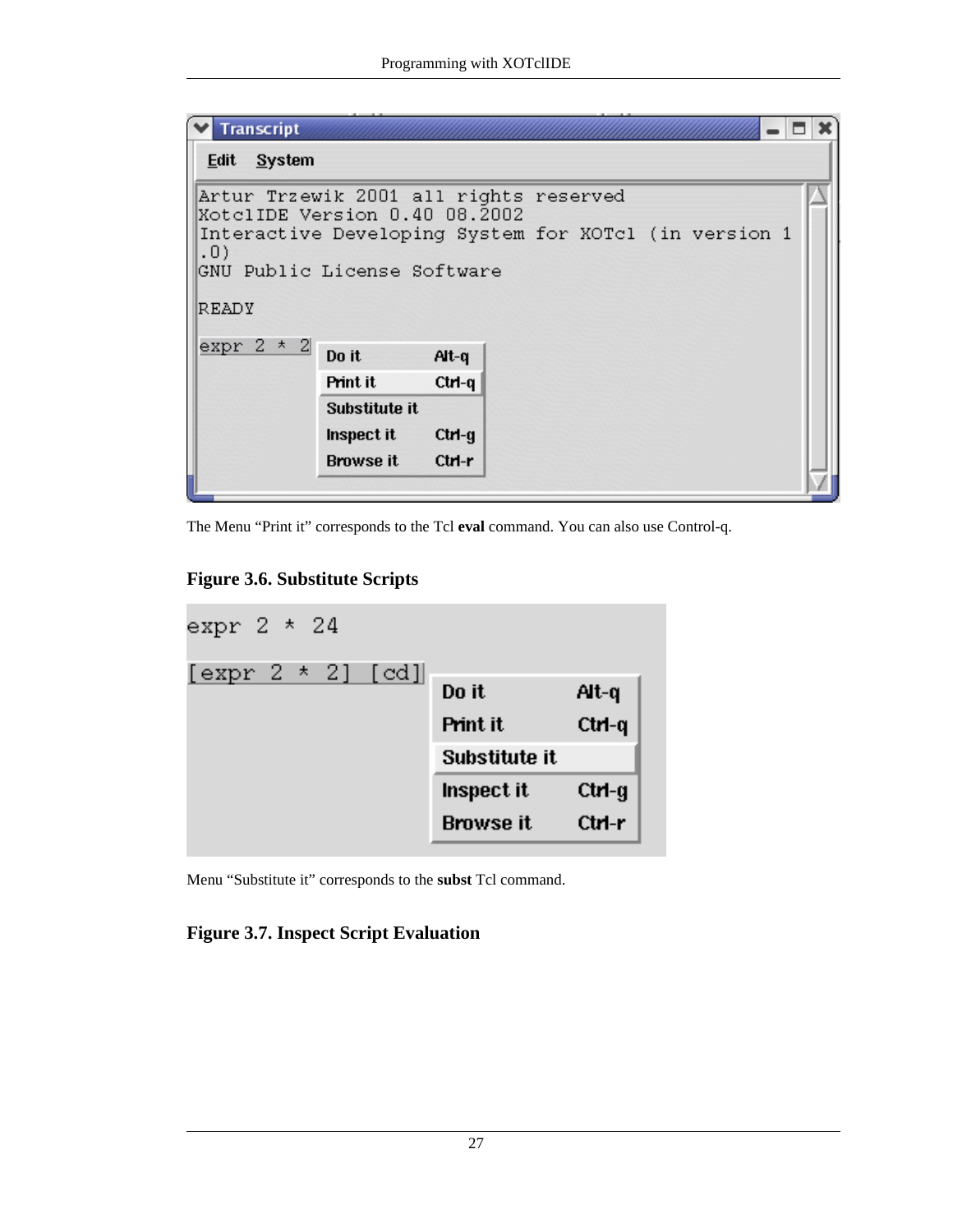

Menu "Inspect it" evaluates the selected text and launches an inspector on the returned value if it is a XOTcl object. You can also use Control-g. If the result of the last operation is an XOTcl Object then it will be displayed in an Object inspector.

You can use Workspaces (see menu System->Workspace ) to evaluate short Tcl scripts.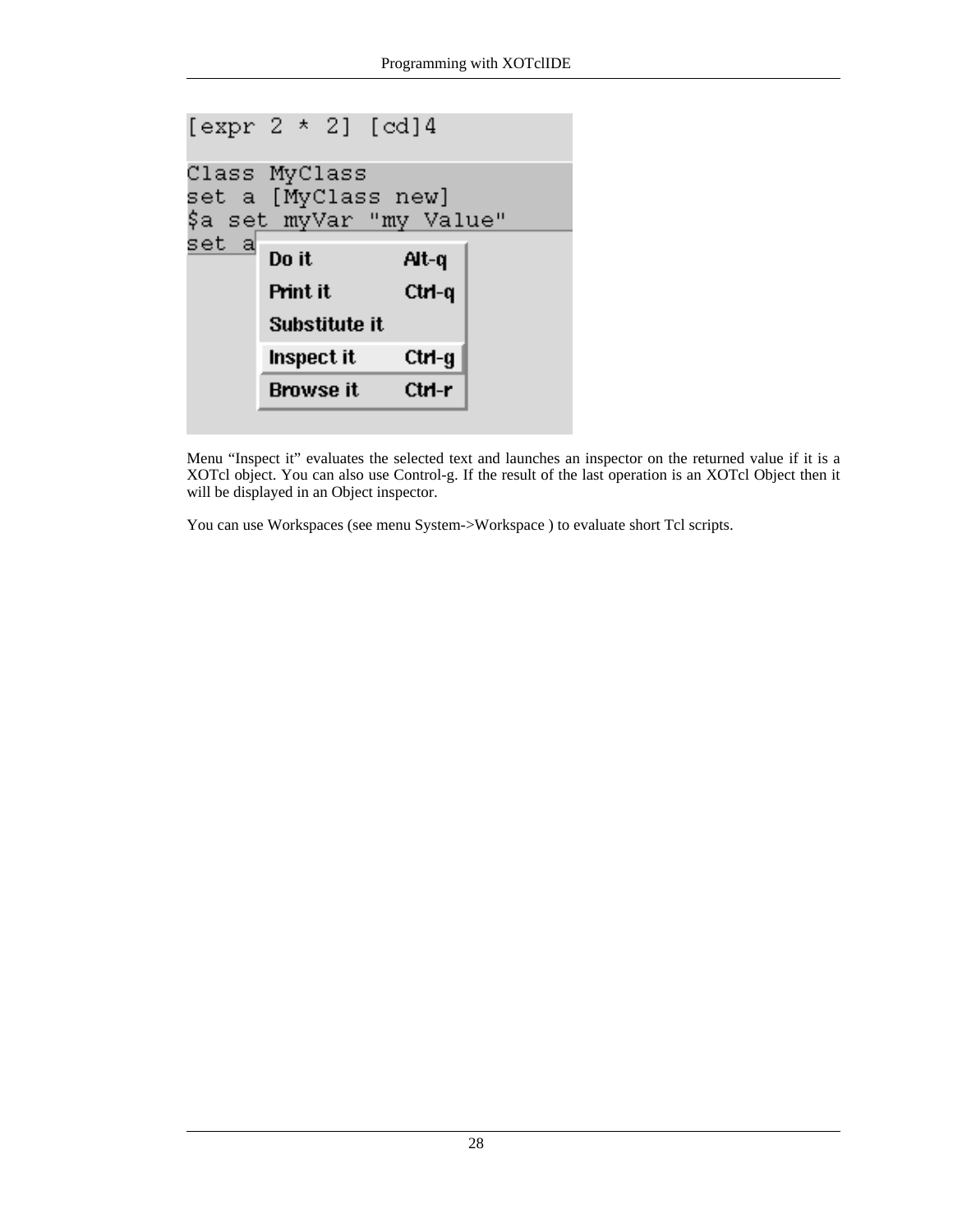# <span id="page-34-0"></span>**Chapter 4. Extended Features**

# <span id="page-34-1"></span>**Version Control System**

As soon as you develop more than "Hallo World" programs you need a version control system. You need it to save and archive your code and follow the code changes. Version Control gives you a guarantee of returning to a former code state so you can experiment with your code. Version control is an implicit requirement for many extreme programming practices. In XOTclIDE all code changes are updated in version control immediately so you need not worry about saving your source. The Version Control System is also a code repository that can be centralized for many developers. Components can be loaded and executed directly from the version control repository without the need to save them as files in a file system.

## <span id="page-34-2"></span>**Benefits of Version Control**

- database oriented all information is stored in database
- central code repository no file copying
- suitable for big projects able to browse in thousands of lines of code
- multiuser capable
- <span id="page-34-3"></span>• flexible as XOTcl - no locks, no commit, developed specially for object oriented languages like XOTcl.

## **Base Characteristics**

- based on relational database (currently mysql, postgres, sqlite or odbc)
- XOTcl programs are stored and managed corresponding to their structure. (Components, Classes/ Objects, Methods).
- Every change in your system is stored on the fly. You need not ask the system to update the structures.
- If you add or modify any method, a new row is inserted into the database. The old method version is normally not deleted. You can always return to every state in the past (no comment and uncomment of code pieces).
- <span id="page-34-4"></span>• Stores not only sources but also additional data as documentation, comments, meta data.

## **Principle**

#### <span id="page-34-5"></span>**Figure 4.1. Version System Principle**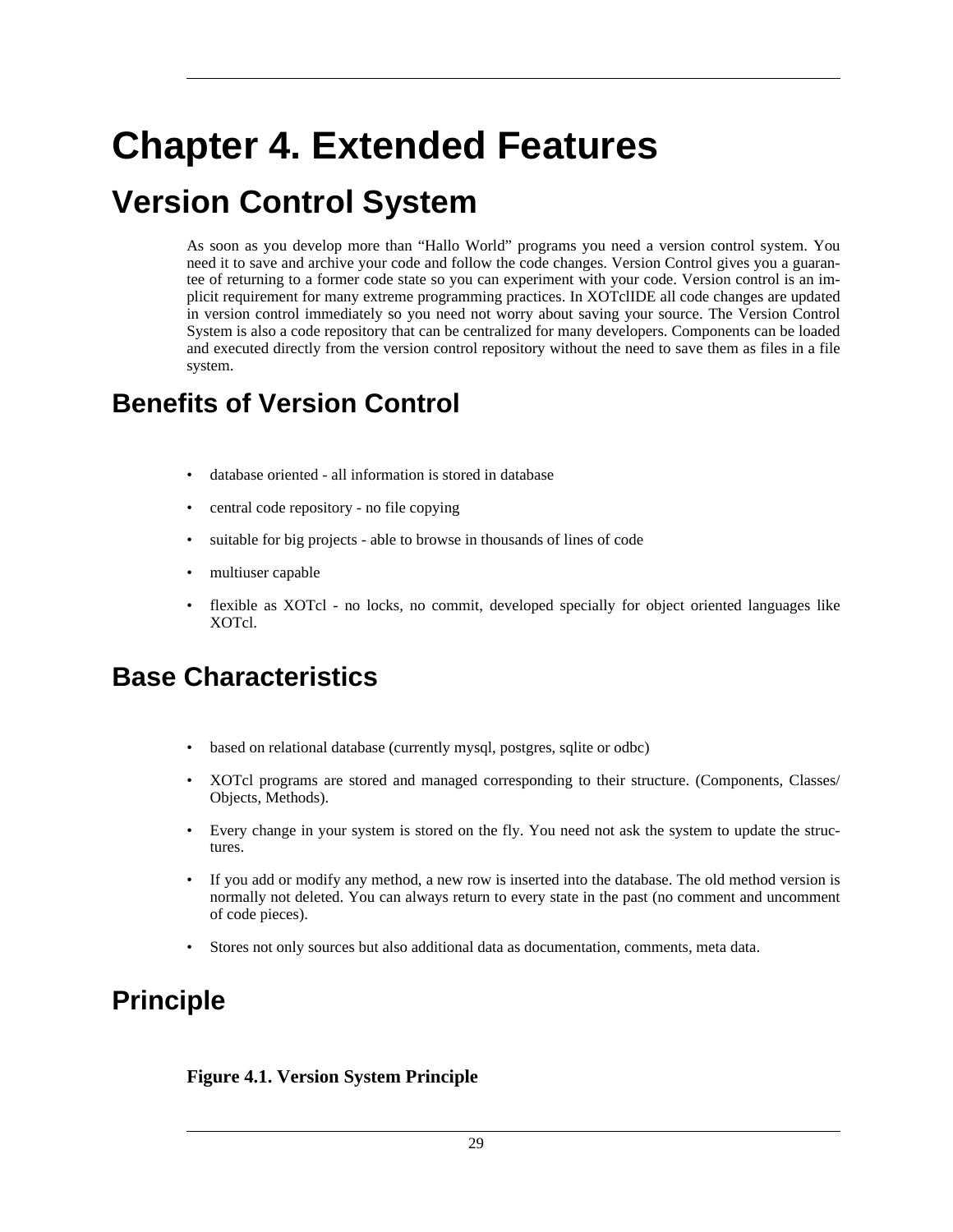

XOTclIDE Programs are structured in Components (a concept specific to XOTclIDE), Classes/Objects and Methods (see [the section called "Building an Application"](#page-23-2)). All these structure elements are stored and managed separately in the database. A class can have many versions without having to store a complete class definition in a separate text file (as is usual in cvs if a class is one file) with many redundant copies even though only one method differs. Normally the programmer doesn't care about version control. He just develops. The version control uses so called optimistic locking. If the programmer thinks the state of a component or class is stable and ready to be marked he can "version" this component or class. After this he can return to this state or recognize changes among different versions.

# <span id="page-35-0"></span>**Database Schema of Version System**

<span id="page-35-1"></span>**Figure 4.2. Version System ER Diagram**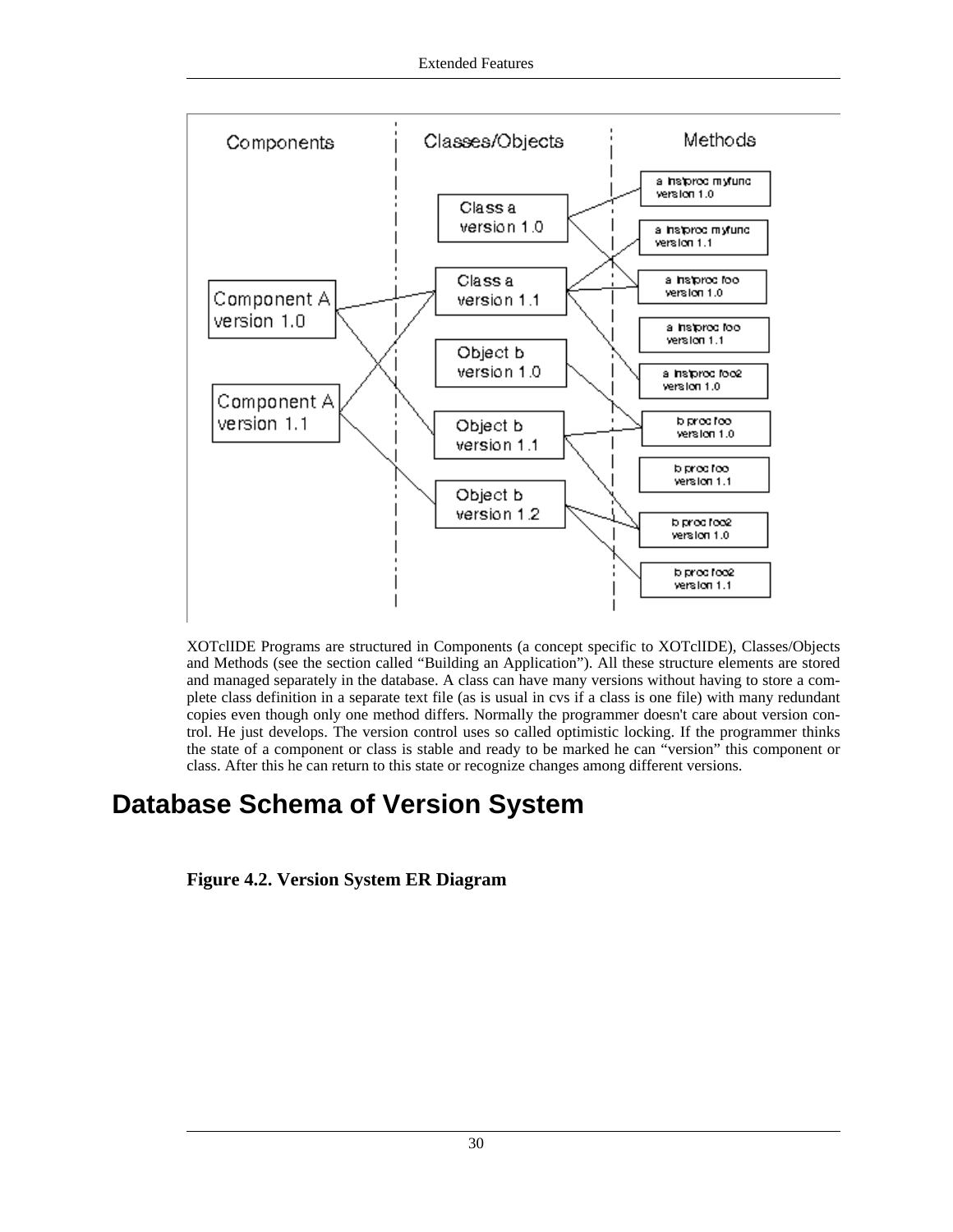

There are m:n relationship between Components, Objects/Classes and Methods, meaning one method version can belong to m object-versions. This diagram does not include configuration maps. If you know this schema you can formulate queries on the repository directly in SQL. It is quite easy to find the newest methods or statistics about code development with simple SQL queries.

The object attribute "deforder" specifies the order of loading Objects/Classes into an interpreter.

The ComponentRequire entity maps the requirements for a single component version. The information that a special component version needs a special version of another component is not stored.

<span id="page-36-0"></span>Version info attributes are intended to store short text information for developer about the version and are not used to identify entities.

## **Definitions (Editions,Versions)**

An Edition is a piece you can work on. There are Component, Object and Method editions. Editions can be changed. Methods can only have editions.

<span id="page-36-1"></span>Versions are frozen editions which means they cannot be modified. A single class version always has the same methods. To freeze an edition you have to version it. To modify a versioned class you must open a new edition of the class. This new class edition is based on the last version of the class.

## **Using Version System, Main Functions**

The following functions are available on the menu for most structure items (Components, Objects, Methods).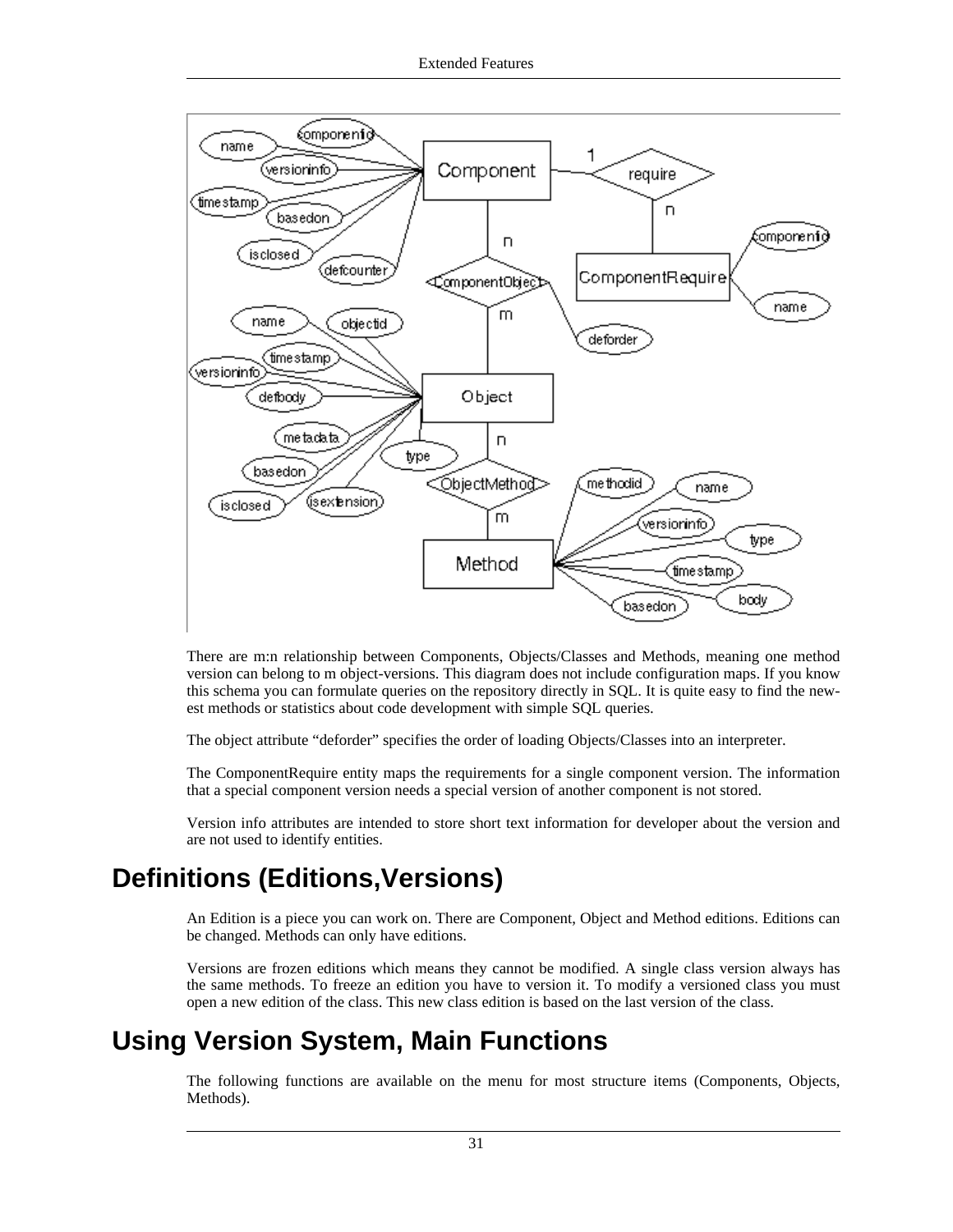- Available Show all items in database. All Components, all objects, and all methods that belong to the selected object. You can choose a edition and load it into the system so you can find and reload the methods you have deleted.
- Editions show all editions of currently selected item (Component, Object, Method). You can load your chosen version into the system.
- Changes start the Changes Browser to show changes compared to another edition in the database.
- Load Previous you can return to a previous edition. For methods you can simply discard the latest changes.
- Version Freeze current selected edition. (cvs tag or labels) You can version only components and classes/objects. (It makes no sense for methods). You can always return to this state of the class or component.
- New Edition to develop a versioned edition you must make a new edition. The system makes a working copy of a version.
- Version Info Show a small info dialog. You can specify the version string which can be 30 characters long. The first number will be automatically incremented by opening a new edition. This number is used as version number for Tcl packages.

The functions below are available only for components:

- Import Install a package into repository. Probably loaded per load package by package require into database.
- <span id="page-37-0"></span>• Requirements - Show and edit the required components for a selected component. The requirements are set automatically. Normally you do not need to change them.

### **Changes Browser**

You can see the differences between this version and another version. It is **diff** command for XOTclIDE. In figure [Figure 4.3, "Changes Browser"](#page-37-1) we can see the changes between class versions of class IDE-Core. In the method list are shown all instance methods with differences. Since the method rek-BuildDefList is selected in the text area we can see (yellow selection) the exact differences.

<span id="page-37-1"></span>**Figure 4.3. Changes Browser**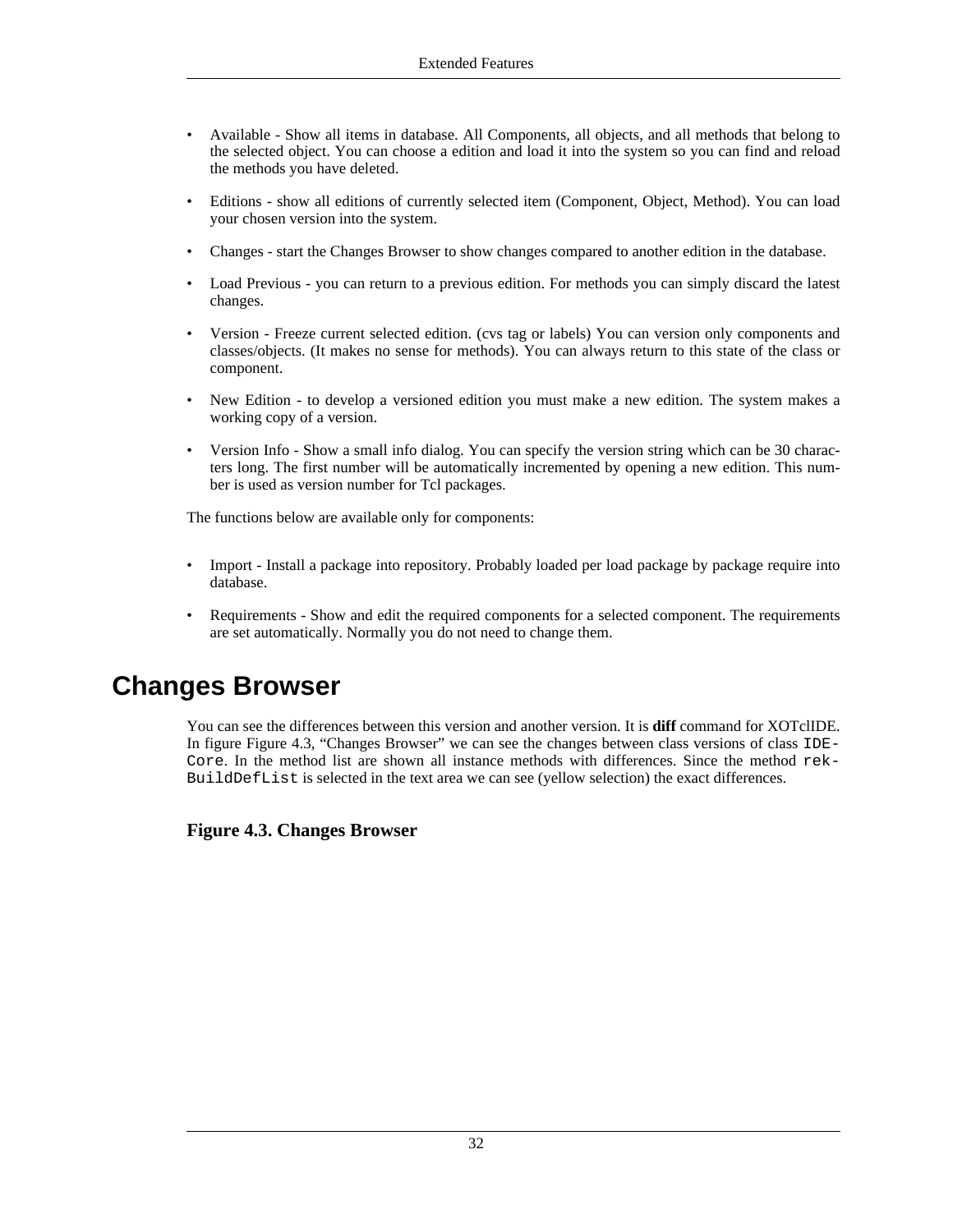

### **Component Loader**

<span id="page-38-0"></span>You can execute programs directly by loading them from the Version Control System. It is not necessary to deploy your application as a set of files. This makes the management of many client systems very easy but the loading time can increase. **CompLoader.tcl** is a small independent script that can connect to repository, load the components specified by a configuration map and execute them.

Usage: CompLoader.tcl [-nodialog] {-ignoreprefs] {-nosynchronize] [-help] [-preferences list]

| -ignoreprefs        | do not read preferences                    |
|---------------------|--------------------------------------------|
| -nosynchronize      | no IDE self developing mode                |
| -nodialog           | no user interaction while connecting to db |
| -preferences string | overwrite preferences (use keyed list)     |
| -help               | show all options                           |

## **Installing Version Control System**

<span id="page-38-1"></span>XOTclIDE supports the following databases as repository

- mysql
- postgres
- odbc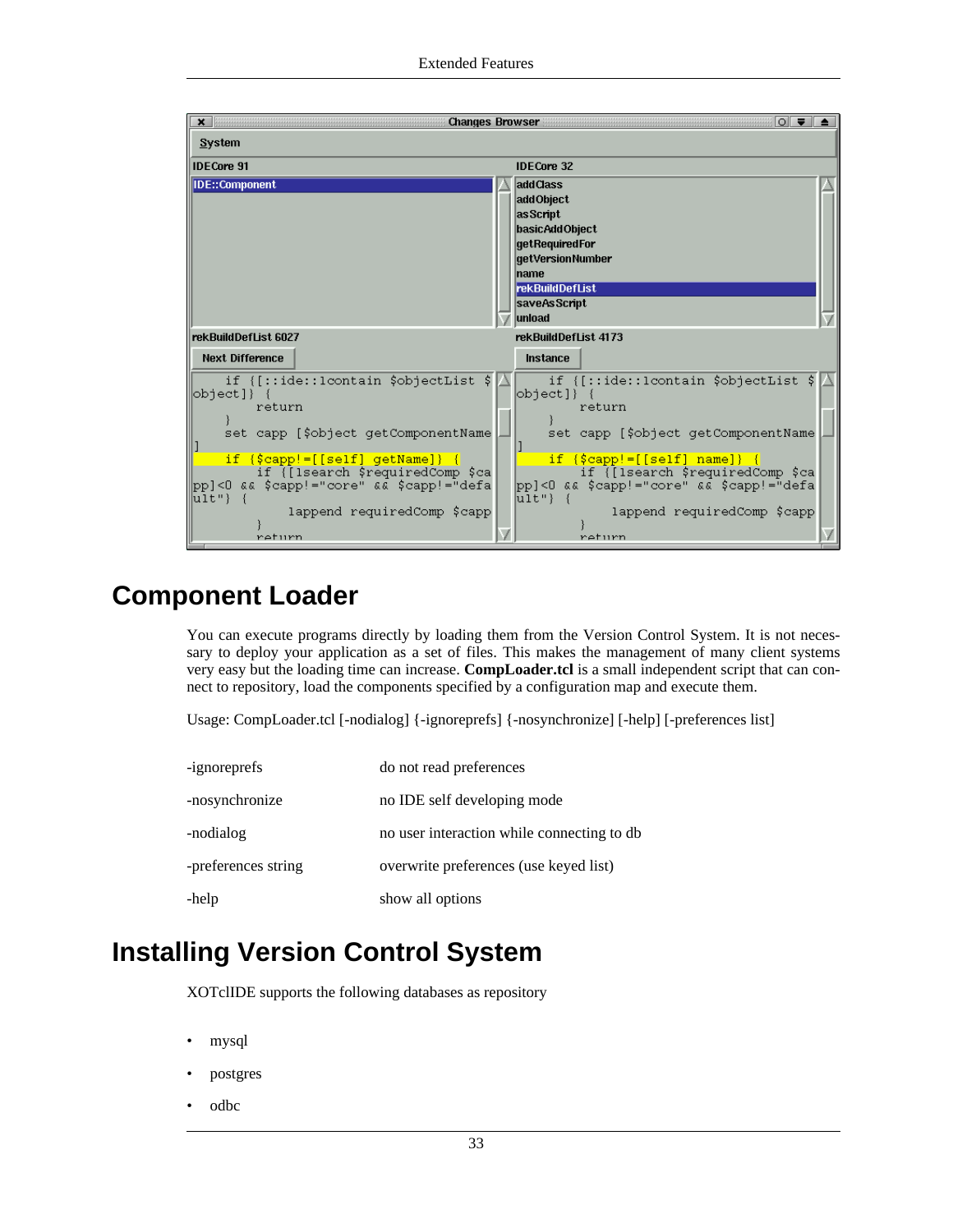sqlite

The Tclkit distribution (Starpack) comes with sqlite. I recommend using mysql because it is my primary developing system and the best tested.

To get version control on a Linux system you must:

- Install mysql database. I recommend using RPM packages for your distribution.
- Install mysqltcl extension to access mysql from tcl. To compile it yourself you need header files for mysql database (for redhat the package mysql-devel). There are also RPMs for Linux available on the mysqltcl site.
- Run the installer tool installVC.tcl. It can check the database connection, specify the connect parameter, install tables and copy components to repository. Then you can start XotclIDE with XotclIDEDB or XotclIDEFromDB. The first connects to the database after loading itself using package require. XotclIDEFromDB tries to load the entire application from DB.

# <span id="page-39-0"></span>**Syntax Checking**

## **Reason for syntax checking in Tcl/XOTcl**

<span id="page-39-1"></span>Tcl has no types and and this is good. One disadvantage is that ugly syntax errors (typically typos) crash your program the first time you run it. Therefore you must care about running every piece of your code through interpreter by writing special test procedures. Syntax checking with XOTclIDE can find most of these errors (syntax errors) at editing time by simulating the interpreter. The syntax checker can parse and interpret code without running it.

### **Syntax checker implementation**

<span id="page-39-2"></span>XOTclIDE implements a static syntax checker. It parses Tcl/XOTcl procedures and finds errors that normally appear only at run time. Because XOTclIDE does not manage source code but manages a Tcl/ XOTcl interpreter it always checks a method in the actual interpreter context. You cannot check your Tcl files without loading (source \$your\_file) the procedures into the interpreter. The following syntax checks are processed.

- check all called procedures
- check the count of arguments
- simulate quote and command substitution
- simulate evaluation of control structure commands (if, for, foreach, ...)
- check variable visibility
- check XOTcl self method calls. (my callMe; [self] callMe)

Syntax Checking can be used in two ways

- Syntax check while editing or accepting code.
- Run the syntax checker on projects, so you can check existing Tcl/XOTcl sources.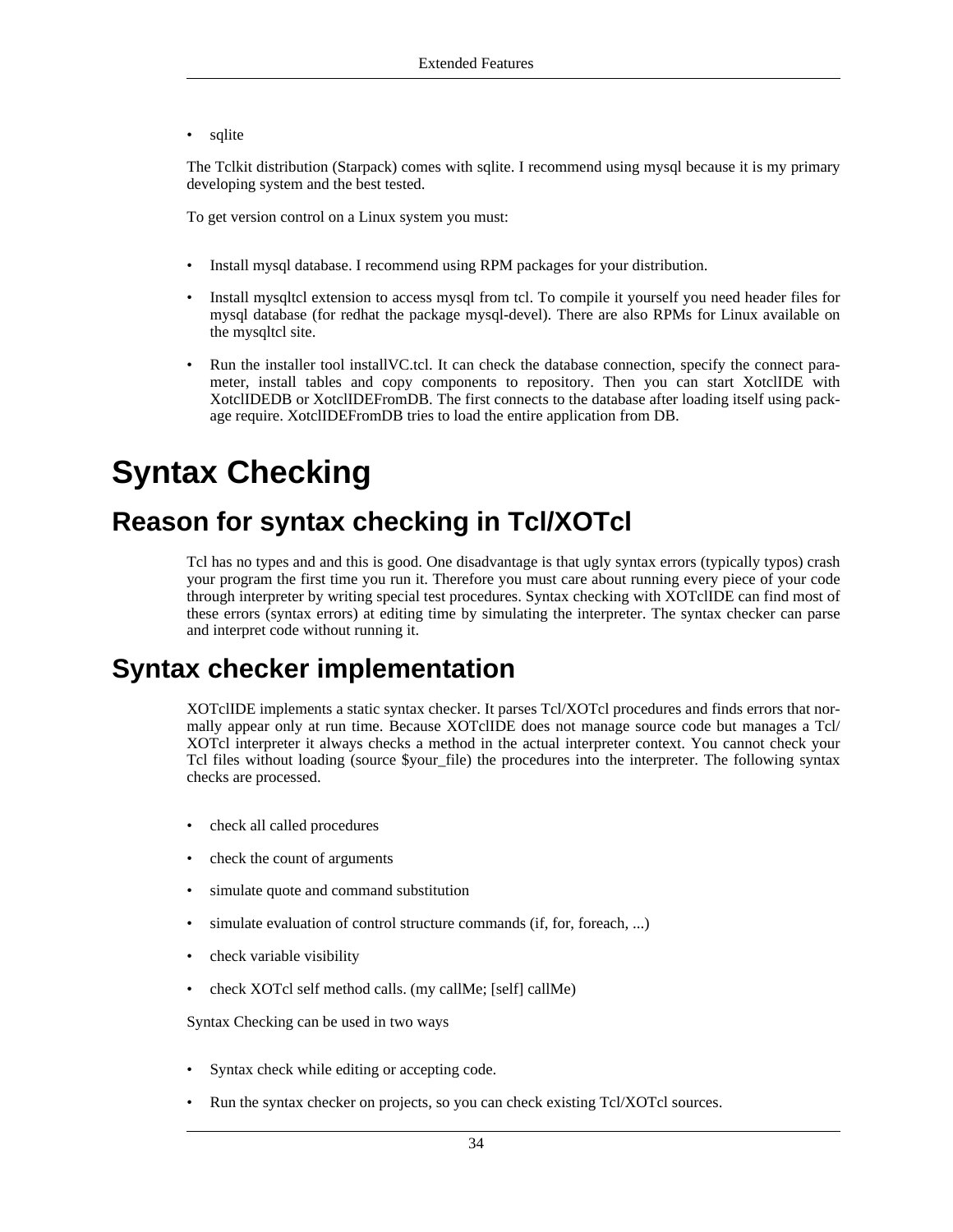### <span id="page-40-0"></span>**Example Tcl procedures**

```
procs example {a} {
     set b [lindex $a 0]
     puts "$a $c"
     set e [lindex $a end dummy]
     foreach d $a {
          if \{\text{Sd}==a\}putd $d
          }
     }
}
```
The syntax checker will find the following errors:

```
procs example {a} {
      set b [lindex $a 0]
      puts "$a $c"
      # unknown variable c
      set e [lindex $a end dummy]
      # await (2,2) arguments
      foreach d $a {
          if \{Sd==a\}putd $d
                 # unknown proc
          }
      }
}
```
### <span id="page-40-1"></span>**Example XOTcl methods**

```
Class Test -parameter {par1}
Test instproc fool \{a \{b 1\}\}\puts "[self] $a $b"
}
# Method to check
Test instproc foo2 {b} {
     my foo1 test
     my foo1 test 1 2
     # await (1,2) arguments
     foreach elem $b {
          puts "[my par1] $elem"
          my par1 $elem
          my foo3
          # unknown instproc
     }
     set c $d
     # unknown variable d
}
```
# **Syntax Checking while editing**

<span id="page-40-2"></span>To enable syntax checking while editing, click on the check-box in menu Edit->Syntaxcheck on Save. All accepted (saved) code will be syntax-checked. If errors are found a new window with syntax mes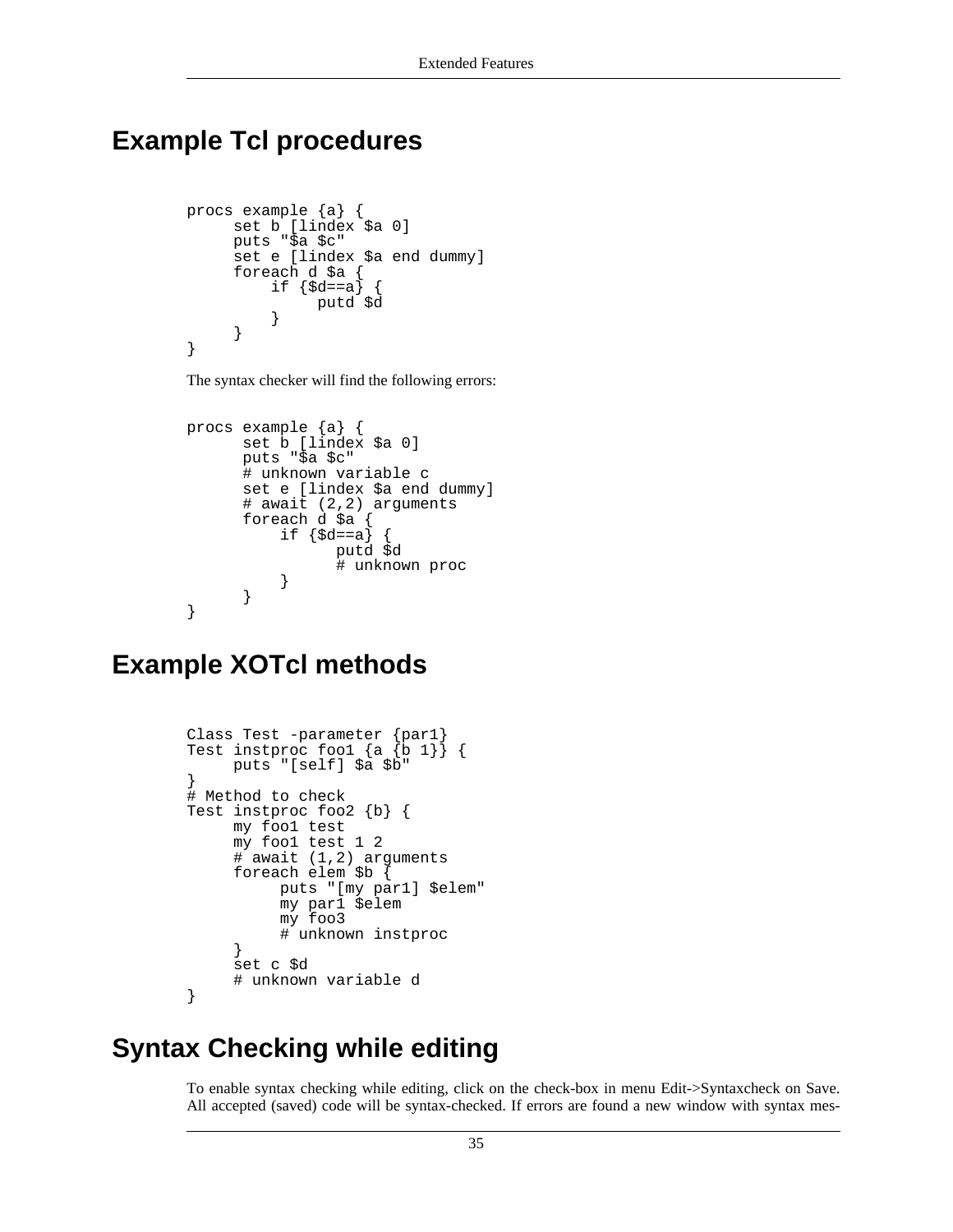sages are displayed. You can see the corresponding code in the editor by clicking on the list items. (see [Figure 4.4, "Syntax Checker Dialog"](#page-41-1))

If the errors shown by the syntax checker are not really errors or you have already corrected the errors you can press the button Force Saving. The code shown in the editor will be accepted without syntax checking.

If you want to force syntax checking without accepting choose menu Edit->Syntax Highlight->Force Syntax Check.

| $\chi$ –M Component Browser <2>                                                                                                                                                                                                                                                                                                               |                              |                                                                                                                                                                                                                                                                                       | oox                  |
|-----------------------------------------------------------------------------------------------------------------------------------------------------------------------------------------------------------------------------------------------------------------------------------------------------------------------------------------------|------------------------------|---------------------------------------------------------------------------------------------------------------------------------------------------------------------------------------------------------------------------------------------------------------------------------------|----------------------|
| Component Edit Class                                                                                                                                                                                                                                                                                                                          | Category<br>Method           | System                                                                                                                                                                                                                                                                                |                      |
| <b>Components Alt-1</b>                                                                                                                                                                                                                                                                                                                       | <b>Classes/Objects Alt-2</b> | <b>Categories Alt-3</b>                                                                                                                                                                                                                                                               | <b>Methods Alt-4</b> |
| <b>IDEEditor</b><br><b>IDEErrorReporter</b><br><b>IDEPersistence</b><br><b>IDEPersistenceAdd</b><br><b>IDEPersistence GUI</b><br><b>IDEStart</b><br><b>IDETcIParser</b><br><b>IDEView</b><br><b>Test</b><br>core<br>default<br>xdobry::mysal<br>MyClass instproc testName {a}<br>puts \$a<br>puts "\$a \$ <mark>d</mark> "<br>lindex $$a$ 1 1 | <b>My Class</b><br>Classes   | all categories<br>uncategorized<br>$\chi$ -M Syntax Errors<br>Syntax error are fond! If you want to prevent checking in<br>this method place magic text "no syntax check" in it.<br>unknown variable d<br>false argument count 3 (2,2)<br><b>Cancel Saving</b><br><b>Force Saving</b> | <b>NDX</b>           |
| My Class (object not in DB)                                                                                                                                                                                                                                                                                                                   |                              |                                                                                                                                                                                                                                                                                       | <b>Source</b>        |

#### <span id="page-41-1"></span>**Figure 4.4. Syntax Checker Dialog**

### **Syntax Checker Browser**

<span id="page-41-0"></span>You can launch this tool from the menu System->Syntax Checker. Choose the components you will check and run the check with button *Check Selected*. You can browse the errors by clicking the other two lists.

#### <span id="page-41-2"></span>**Figure 4.5. Syntax Checker Tool**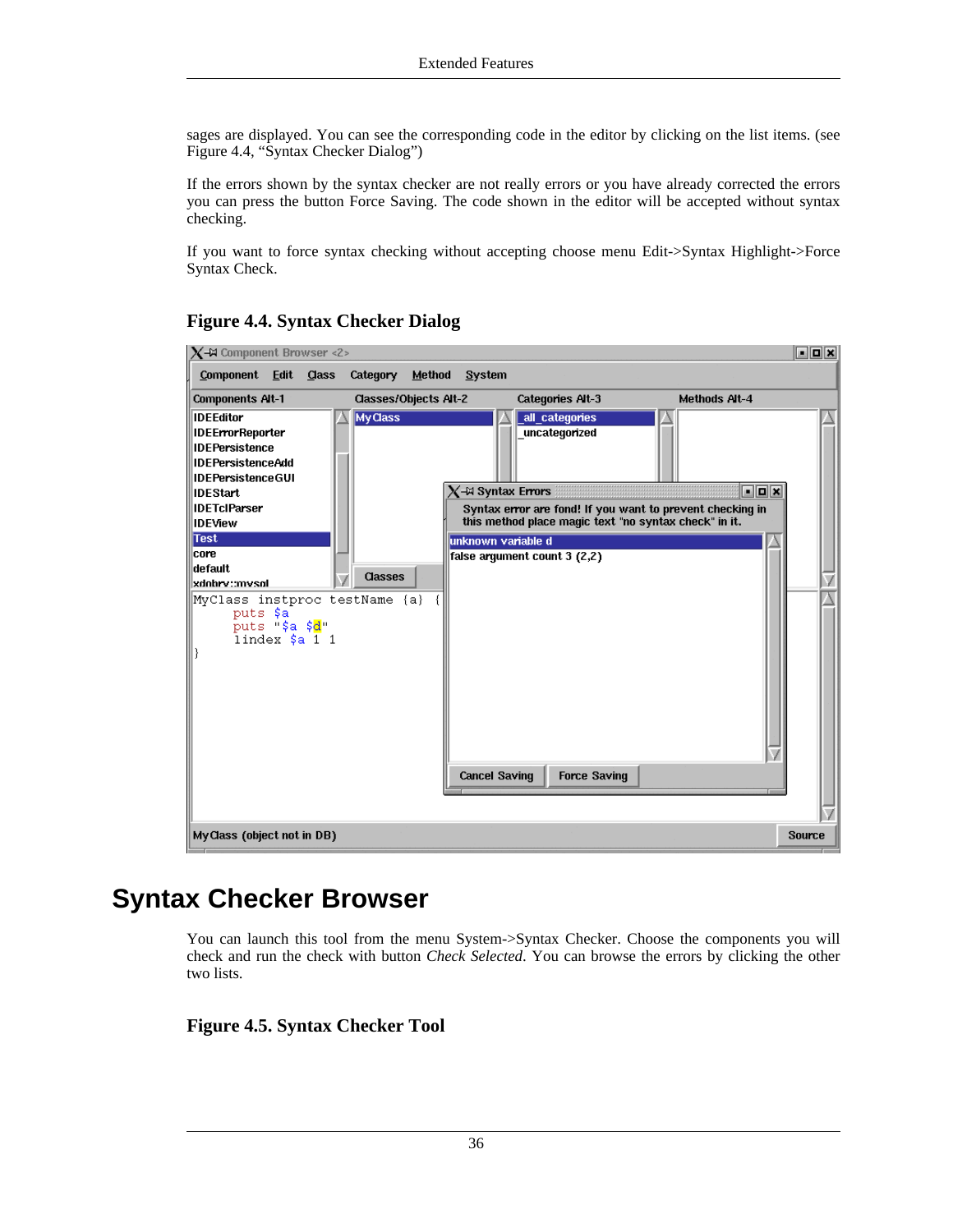| $X+$ Syntax Checker Browser                                                                                                                                                                                                                                                                                                                                                                                                                                                               | <b>EDX</b>                                                                                                                                                                                |  |  |  |  |  |
|-------------------------------------------------------------------------------------------------------------------------------------------------------------------------------------------------------------------------------------------------------------------------------------------------------------------------------------------------------------------------------------------------------------------------------------------------------------------------------------------|-------------------------------------------------------------------------------------------------------------------------------------------------------------------------------------------|--|--|--|--|--|
|                                                                                                                                                                                                                                                                                                                                                                                                                                                                                           | Syntax Check Edit System                                                                                                                                                                  |  |  |  |  |  |
|                                                                                                                                                                                                                                                                                                                                                                                                                                                                                           | This tool check the syntax in selected components                                                                                                                                         |  |  |  |  |  |
| IDEBaseGUI<br>IDEDBConnectDialog>cleanUpAfterSignal<br>unknown variable grabStatus<br>⊪IDECore<br><b>IDEDBConnectFrame&gt;init</b><br>∥IDEDebua<br>IDEPreferences class>setDBLoginParameters<br>llIDEEditor<br><b>IDEPreferences class&gt;windowsLoadPrefs</b><br>  IDEErrorReporter<br><b>IDEPreferences class&gt;windowsSavePrefs</b><br>   IDEPersistence<br>IDEStarter class>parseCommandLineArgs<br>IIDFPersistenceAdd<br>   IDEPersistence GUI<br><b>IDEStart</b><br>  IDETcIParser |                                                                                                                                                                                           |  |  |  |  |  |
| <b>Check Selected</b>                                                                                                                                                                                                                                                                                                                                                                                                                                                                     | <b>Select All Components</b><br><b>Exclude IDE Components</b>                                                                                                                             |  |  |  |  |  |
|                                                                                                                                                                                                                                                                                                                                                                                                                                                                                           | 3688355 microseconds per iteration 46 methods                                                                                                                                             |  |  |  |  |  |
| IDEDBConnectDialog instproc cleanUpAfterSignal {} {<br>my instvar oldFocus oldGrab win<br>catch {focus \$oldFocus}<br>catch<br># It's possible that the window has already been destroyed,<br># hence this "catch". Delete the Destroy handler so that<br># tkPriv(button) doesn't get reset by it.                                                                                                                                                                                       |                                                                                                                                                                                           |  |  |  |  |  |
|                                                                                                                                                                                                                                                                                                                                                                                                                                                                                           | bind \$win <destroy> {}<br/>destroy \$win<br/>if <math>\{\text{foldGraph}\} = \{\}</math> {<br/>if <math>{\sqrt{grab}S}</math>tatus == "global"} {<br/>::grab -global \$oldGrab</destroy> |  |  |  |  |  |

<span id="page-42-0"></span>You can produce a protocol of checking as text file with menu Syntax Check->Protocol to file.

## **Tcl/XOTcl Parser**

The XOTclIDE syntax checker works by using its Tcl parser programmed in XOTcl (see component IDETclParser). It produces a parser tree that can also be used for other purposes. At this time the syntax highlighting is also based on this parser.

Other ways of using Tcl parser in Tcl.

- Normalize source code (pretty print)
- convert source codes from or to another object oriented Tcl. (ITcl)
- <span id="page-42-1"></span>• Refactoring tools in the manner of Smalltalk.

### **How to extend syntax interpretation**

See the *PrsContext>checkTclCommand* method. The syntax of all Tcl control command are coded as simple pieces of code.

```
# while proc
[$command getElem 1] substituteContents
[$command getElem 2] evalContents
# set proc
if \{$count==2\} {
    my addVariableFrom [$command getElem 1]
 else
   my checkVariableFrom [$command getElem 1] $notifier
}
```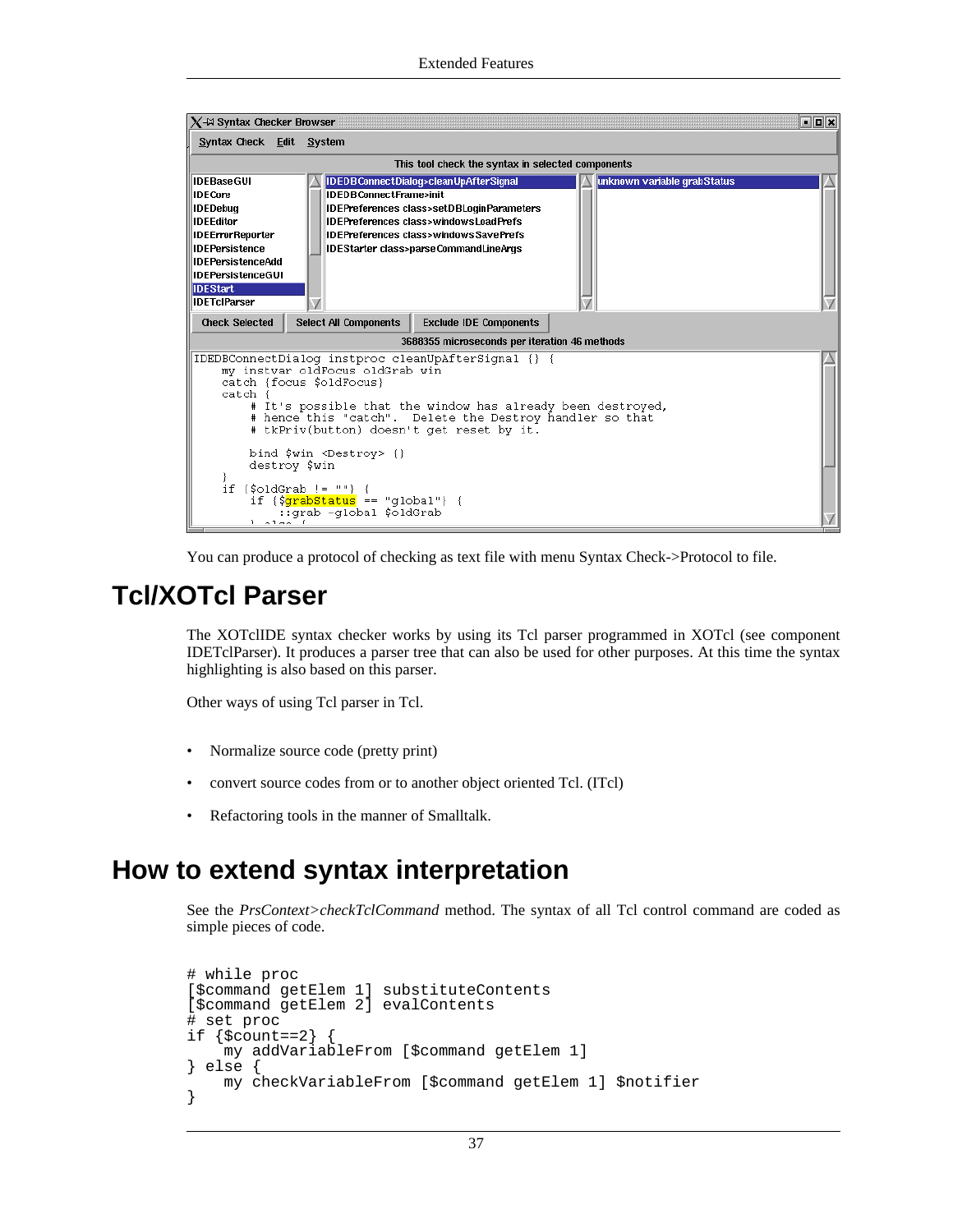<span id="page-43-0"></span>It should not be difficult to extend the semantics for more commands.

### **Problems**

The syntax checker cannot simulate the full power of a Tcl interpreter. For example, it interprets double substitution as:

```
set a putd
$a hallo
set a c
set $a 2
puts $c
```
<span id="page-43-1"></span>"\$a hallo" will be not reported as an error but "puts \$c" will report the error "unknown variable c".

### **Magic strings for checker**

If you want to avoid syntax checking for one method place the string *"no syntax check"* in the method (probably as a comment).

If you want to force the checker to accept a variable use *"add variables (varName varName2)"*

```
# add variables (c)
set a c
set $a 3
puts $c
```
### **Checking Referenced Object Calls**

It is also not possible to check referenced object calls:

```
set a [MyClass new]
$a doJob
# also direct call by object name
MyClass myObject
myObject doJob
```
The first method call will be not checked. The checker has no information about what is \$a. The second method call will be reported with the error "no such proc" (myObject). This second type of call should be very rare in XOTcl programs (besides global singleton objects).

To solve the problem the checker would need more type information. Type information could be coded as meta information in the class. For example:

```
Class A
A addMetaVariable drawContext DrawContext
A instproc draw {} {
my instvar drawContext
$drawContext drawLine 0 2 0 50
}
```
In this case the Syntax Checker would know that "drawContext" references an object of class "DrawContext". The same thing could be done for method arguments or even all variables by using special in-line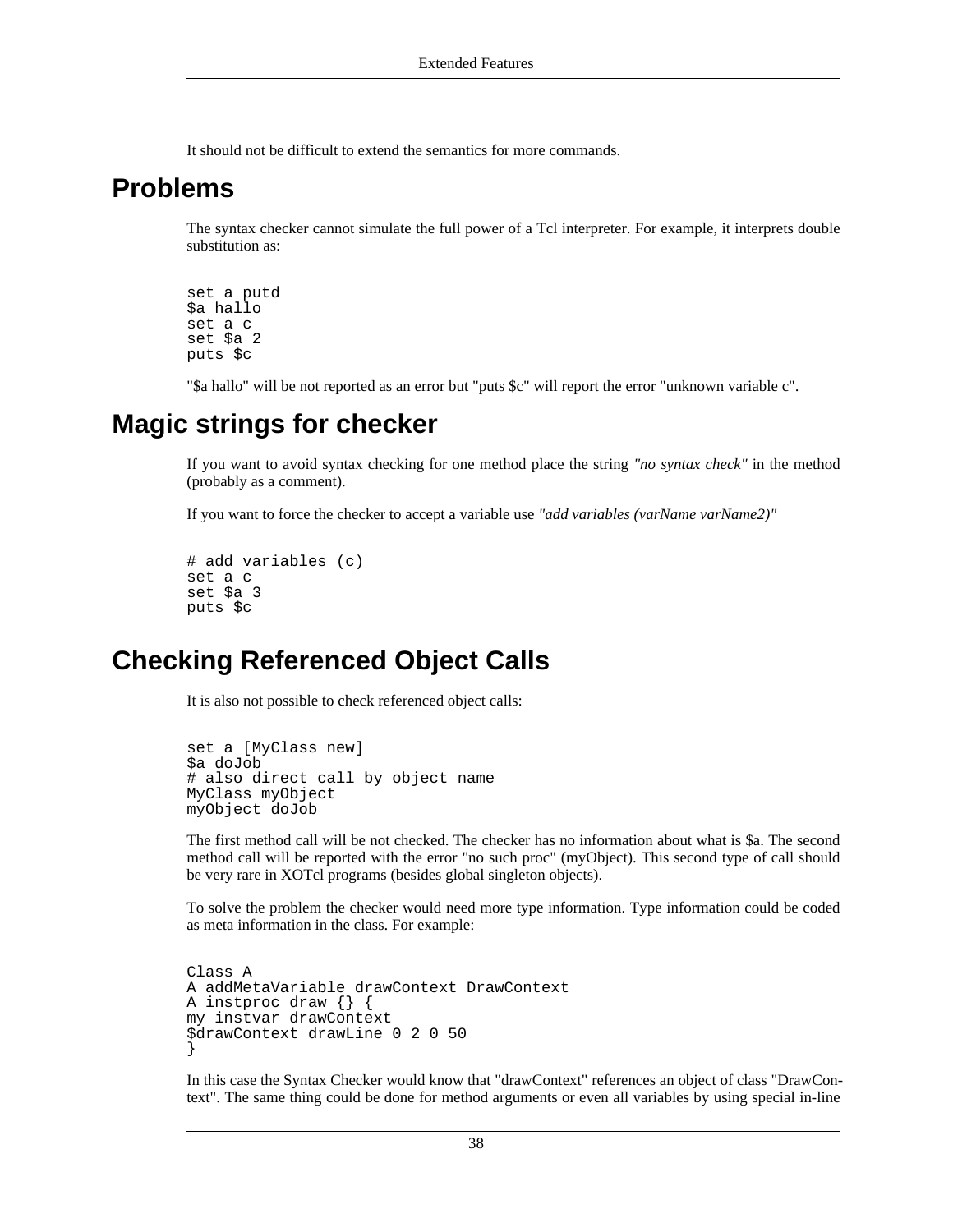directives

```
set a [MyClass new]
# variableType a MyClass
$a doJob
```
This could be a back door to make Tcl type-safe if you want. In fact, the meta type information could be collected by doing analysis of a running system (for example by using XOTcl filters). This type informations could also be used to build XOTcl assertions.

<span id="page-44-0"></span>There is a chance of making a very powerful Tcl development system even with type safe syntax checking.

# **Configurations Management**

Configuration Management relates to two other areas in the software development process. They are Deployment and Release Management. In XOTclIDE Configuration Management is based on "Configurations Maps" that are used to specify a particular application (that is commonly deployed as one unit) as a collection of components. Versioned configuration maps allow performing release management. With XOTclIDE it is very easy to detect all changes (and their causers) between two application versions. You need no additional bureaucracy in your project.

### <span id="page-44-1"></span>**Main Features**

- organize the groups of components which should be loaded and used together
- build application (distribution) as a set of XOTclIDE components and a start script
- build the base file for **CompLoader.tcl** to load your application directly from a database (thin-clients).
- specify the exact version numbers and order of components which should be loaded.

Two tools for configuration management are available in XOTcl. The *Configuration Map Browser* can be used without the version control system and the extended *Configuration Browser* (Menu System- >Version Control->Configuration Browser) can only be used with the version control system. The Configuration Browser saves all information in the version control system. You can import and export data between the two systems.

## <span id="page-44-2"></span>**Configuration Map - Without Version Control System**

#### **Warning**

It is strongly recommended to use the Configuration Browser if you work with the version control system.

A *Configuration Map* is a file (Tcl-script) that exactly specifies the components to be loaded and the start scripts. One script (preStartScript) will be invoked before loading components and one (startScript) will start your application after components are loaded. (see file Sample.cfmap)

The component list has the structure

{IDECore 10}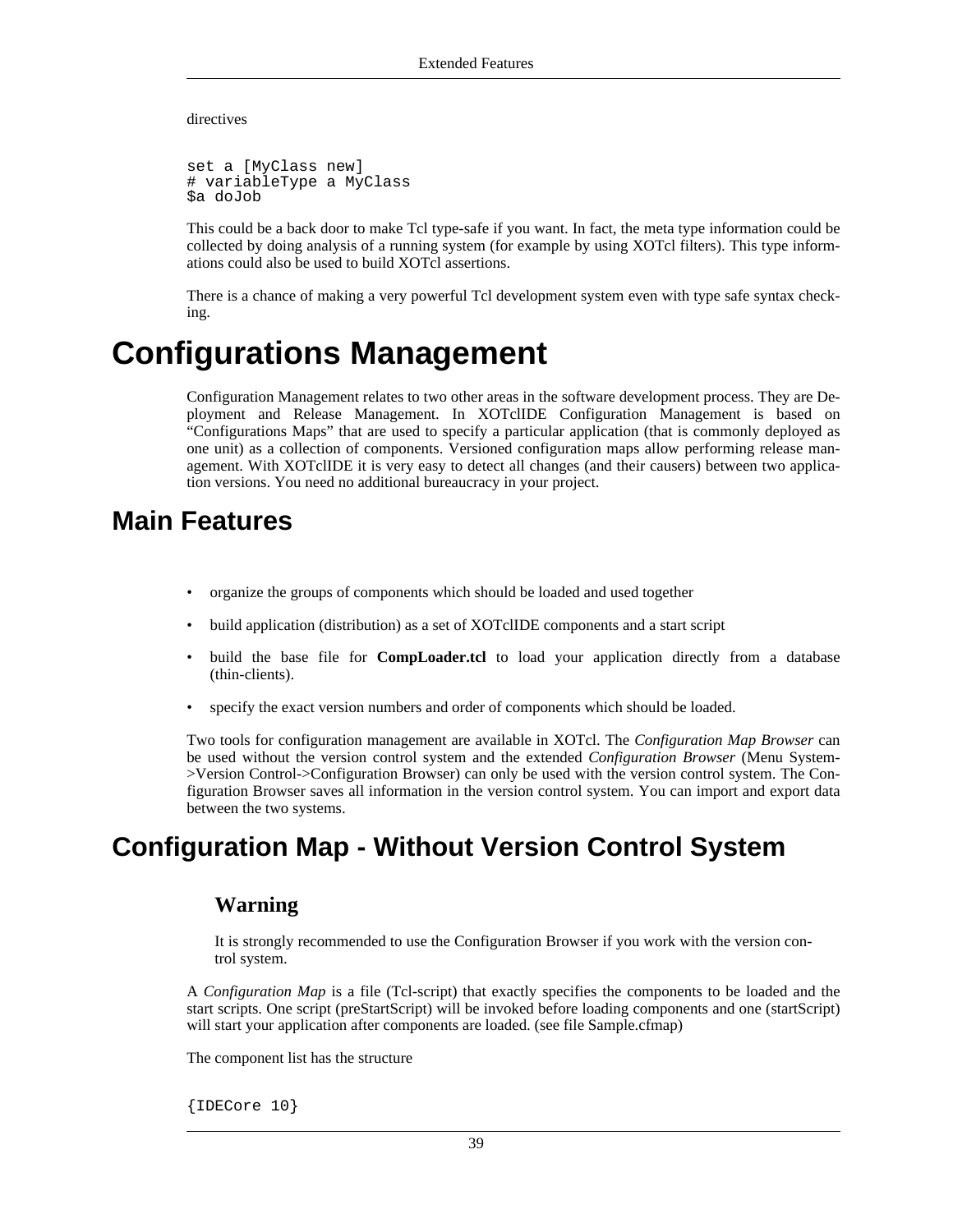```
{IDEBase 12}
 {IDEGUI newest}
{IDEView package}
IDEViewDB
```
<span id="page-45-0"></span>The loader will search the components *IDECore* versionId=10 and *IDEBase* versionId=12 in the database. The newest version of the component *IDEGUI* will be loaded. The Component *IDEView* will be loaded with *package require IDEView*. For component *IDEViewDB* the loader will search first in the database and if not found it will try to load the package with *package require IDEViewDB*.

### **Using Configurations Maps**

Launch the **Configuration Browser** by selecting menu System->Configuration Browser. Load the configuration map (Sample.cfmap) by selecting menu Edit->Load Configuration Map. Press the toggle button. You can see the aspects of configuration maps

- preStartScript tcl code that will be started before loading components
- startScript tcl code to start your application. Evaluated after loading all component.

<span id="page-45-1"></span>You can use list boxes and buttons to specify the configuration components

#### **ConfigurationBrowser**  $\boxed{0}$  $\vert x \vert$ Edit System Configuration **IDEBaseGUI** Sample Component kk **IDECore** del **IDEDebug IDEEditor up IDEErrorReporter IDEPersistence** down **IDEPersistenceAdd** IDEPersistence GUI **Versions Options IDEView** automatic core package default 72 {03.07.2001 21:19:20} {[import] 0.1} xdobry::mysql xdobry::sql **Check Requirements**  $\Box$  no IDE components Here is the place for your init script It should contain only not xotcl stuff<br>This script is runing bevor loading other components package require Tk puts "yeee. preStartScrip is runing" # Example by <Richard Suchenwirth> # translated from Tcl to XOTcl by gustaf neumann tk\_messageBox -title {About Component} -message {Example by <Richard Suchenwirth translated from Tcl to XOTcl by gustaf neumann} -icon info -type ok preStartScript

#### **Figure 4.6. Configuration Map Browser**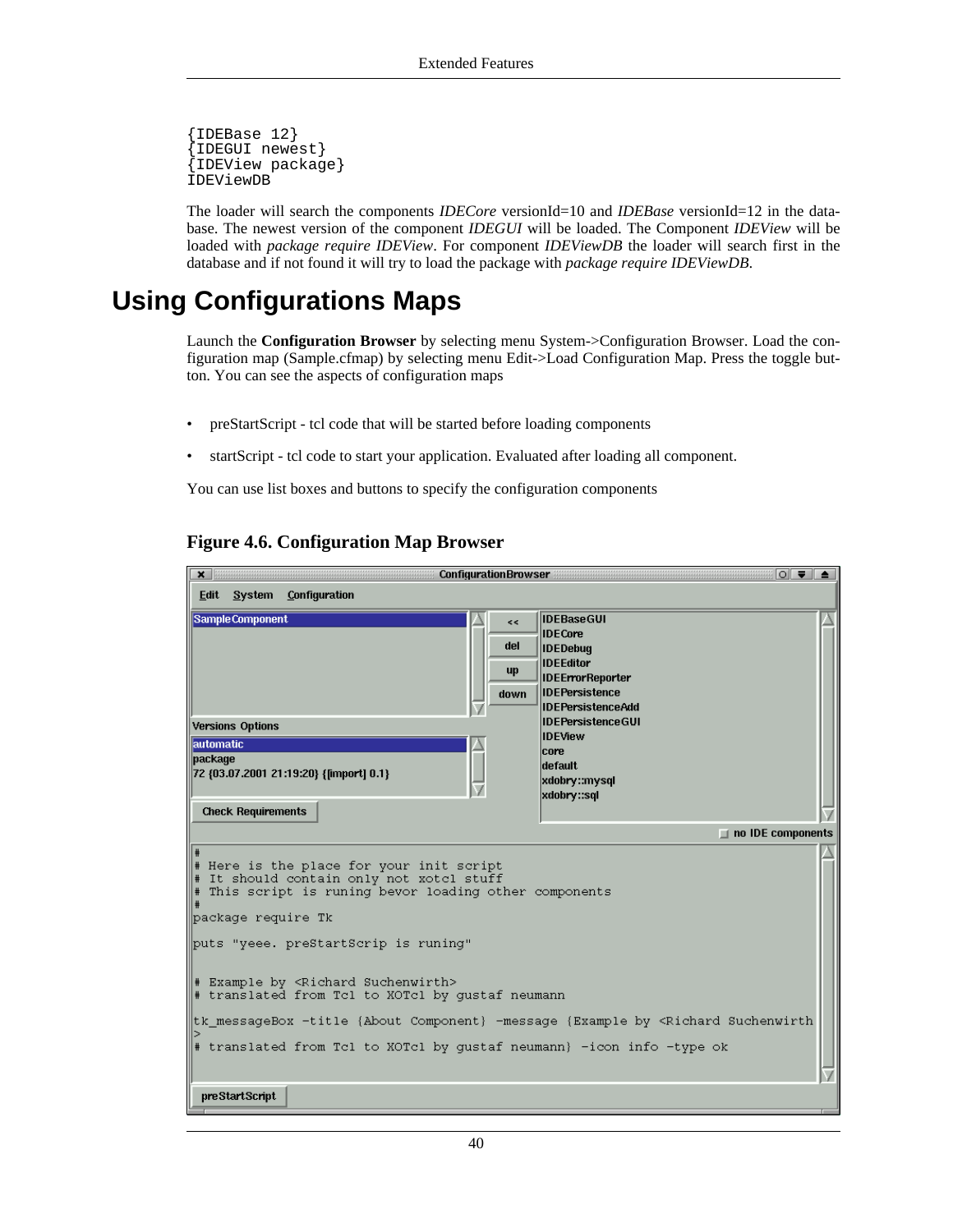<span id="page-46-0"></span>You can edit them. Press Control-S to apply changes. Select Edit->Load Components to load components into the system (interpreter). Select Edit->Run Start Scripts to evaluate *preStartScript startScript*. You can make a new configuration map by using Edit->Init From System

# **Deploying Application**

Distribution is the set of files that you can bind for example as a tar or zip file and distribute to other parts. A Configuration map is a base to specify the distribution. First load the component with Edit- >Load Components than select menu Edit->Make Distribution. Select the directory (or create a new one). The system generates the set of files:

Sample Sample.cfmap SampleComponent.xotcl pkgIndex.tcl

*Sample* is the executable file to start the application. Take a look at it.

```
#!/usr/local/bin/xowish
# File generated by xotclIDE
# edit if you want
set sname [info script]
if \{$sname==""} \{# Run interactive for develop purposes
     set progdir [pwd]
} else {
     file lstat $sname stats
     # follow sym links
     if \{$stats(type) == "link" } {
          set sname [file readlink $sname]
          if {[file pathtype $sname]=="relative"} {
                set sname [file join [file dirname [info script]] $sname]
          }
     }
     set progdir [file dirname $sname]
}
lappend auto_path [file dirname $progdir]
package require PlatformLogDumper
generateTclPlatformProtocol out.log
```
### <span id="page-46-1"></span>**Configuration Browser - with Version Control System**

<span id="page-46-2"></span>**Figure 4.7. Configuration Browser**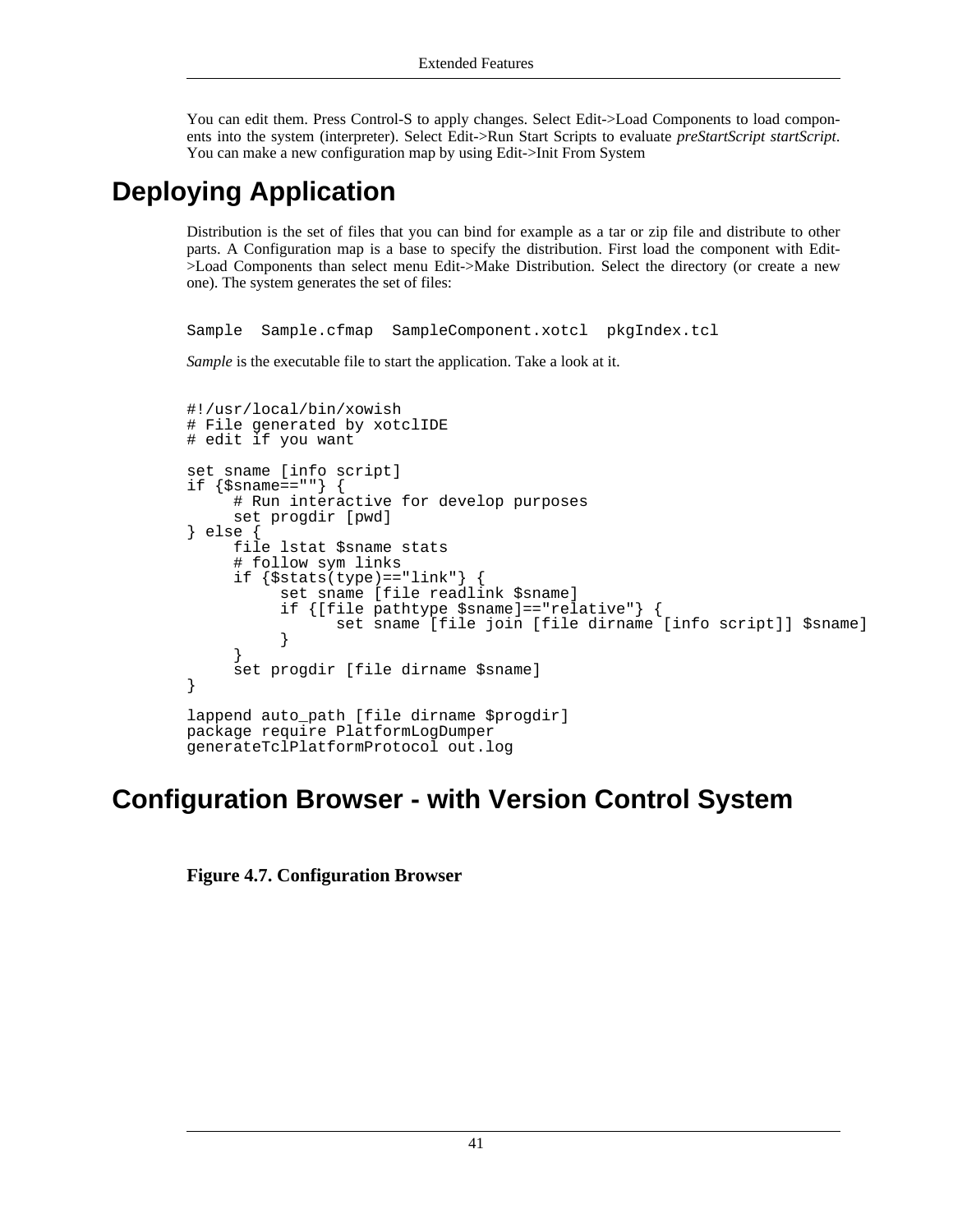| <b>Configuration</b>                                        | Conf. Version                                    | <b>Components</b>                                                                                                                                                                                                                                                     |
|-------------------------------------------------------------|--------------------------------------------------|-----------------------------------------------------------------------------------------------------------------------------------------------------------------------------------------------------------------------------------------------------------------------|
| <b>IDE-Adds</b><br>funny-sample<br>test2<br>tests<br>xdobry | 17.10.2002 - 14:15:37                            | IDEDocumentation - V-[01.08.2002] 0.32 01.08.200<br>IDETestFramework - V-[28.06.2002] 0.311 28.06.2<br>IDETests - [10.08.2002] 0.322 26.08.2002 - 19:33:4<br>IDEVCInstaller - V-[10.08.2002] 0.321 10.08.2002 -<br>IDEPersistenceTests - [import] 0.1 15.09.2002 - 11 |
|                                                             | Dependent Confs.                                 | add<br>remove<br>release other<br>load<br>info<br>view<br>inspect                                                                                                                                                                                                     |
|                                                             | All non standard XOTclIDE Components.<br>Add-Ons |                                                                                                                                                                                                                                                                       |

This tool saves the configuration-maps in the version control systems so configuration-maps can also have editions and versions. Therefore you can have many editions of one configuration-map. You can browse changes among different configuration-map editions.

#### **Warning**

Unlike other browsers, all Configuration Browser functions are available only in pop-down menus.

For example you have built a program named **sqleditor**. In Version 0.1 your program is built from components as below

configuration-map - sqleditor (version 0.1)

- guisystem version 0.1
- sqlparser version 0.2
- persistence version 0.3

And the additional configuration-map (sub configuration map) sqlinterfaces - version 1.2

In version 0.2 sqleditor has the following configuration

- guisystem version 0.2
- sqlparser version 0.2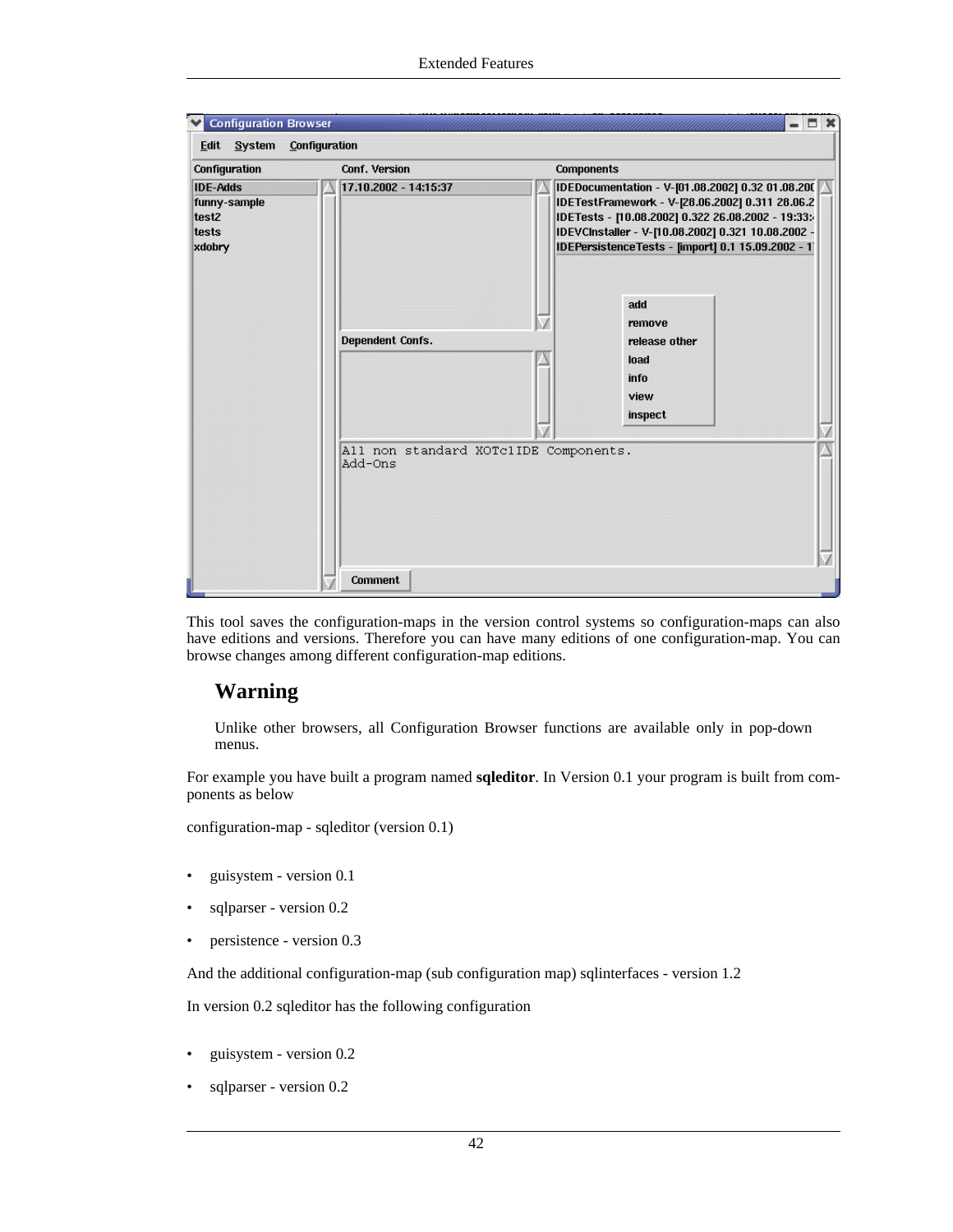• persistence - version 0.4

And the additional configuration-map (sub configuration map) sqlinterfaces - version 1.2

The main idea of Configuration Browser and Configuration-Maps is to have a medium for component based programming. This means you have many components that are parts of many products. All these components are in one version system.

<span id="page-48-0"></span>It is not yet possible to use the **Component Browser** to generate a distribution. You must export a versioned configuration map to configuration map file with pop-up menu Conf. Version->export to map. Then you can use this file with **Configuration Map Browser**

# **Debugging**

# **Debugger Browser**

<span id="page-48-1"></span>This Browser lets you stop the program flow at a point and view calling stack methods and local variables. To set a break point call the halt method

[self] halt

in Tcl procedures you need to use

Object halt

<span id="page-48-2"></span>**Figure 4.8. Debugger**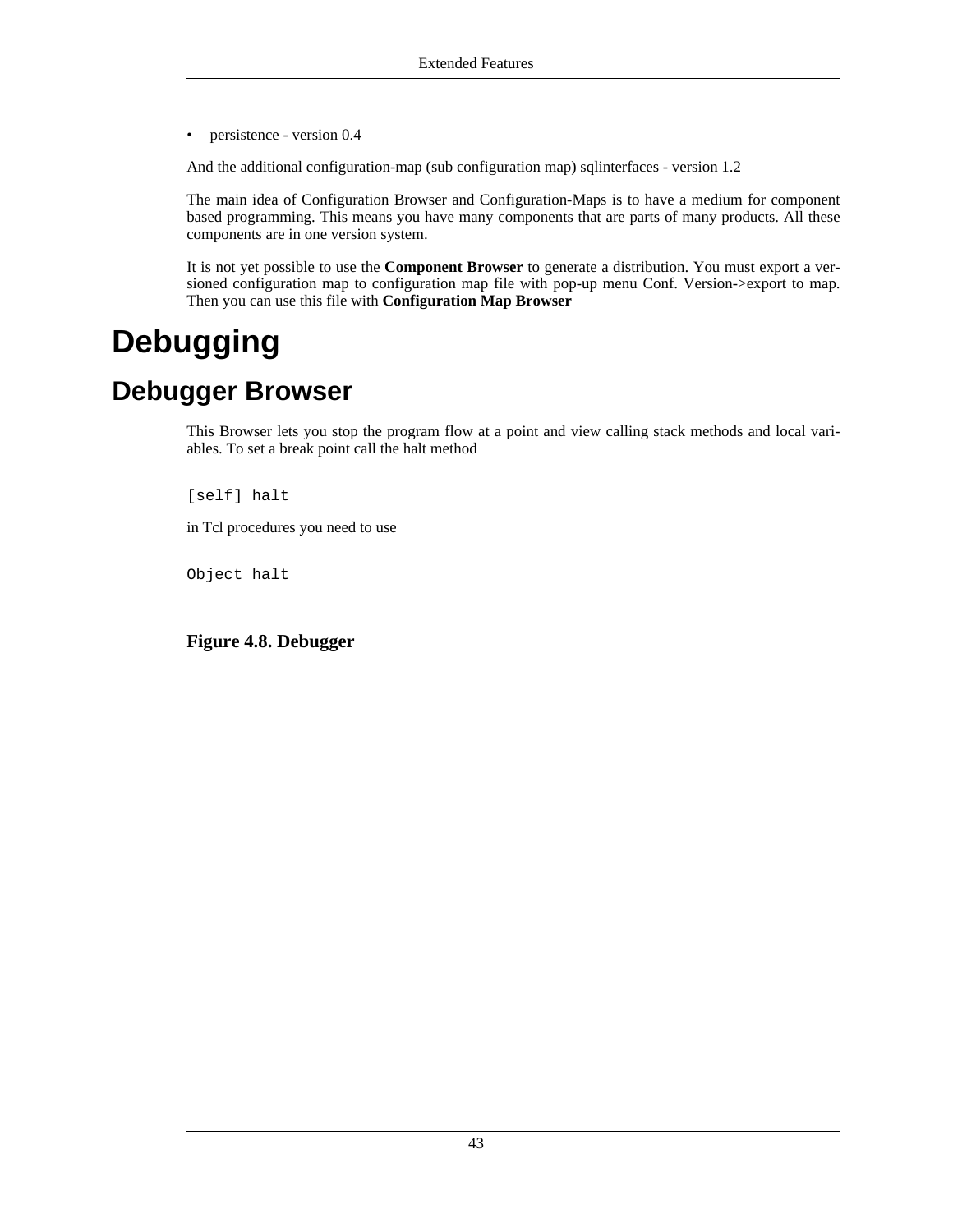| $\boldsymbol{\mathsf{x}}$                                                  | <b>Debugger</b>              | $\circ$ $\bullet$ $\bullet$                                                |  |
|----------------------------------------------------------------------------|------------------------------|----------------------------------------------------------------------------|--|
| Subobjects Variables System<br><b>Edit</b>                                 |                              |                                                                            |  |
| IDE::CompView (IDE::CompViewDB)>setVersion                                 |                              |                                                                            |  |
|                                                                            |                              |                                                                            |  |
| <b>Local Vars</b>                                                          | <b>Object Vars</b>           | <b>Subobjects</b>                                                          |  |
| lactual                                                                    | height                       | dialog                                                                     |  |
| appObj<br><b></b> ret                                                      | label<br>listitems           |                                                                            |  |
|                                                                            | menuwin                      |                                                                            |  |
|                                                                            | multiselect<br>selectedIndex |                                                                            |  |
|                                                                            |                              |                                                                            |  |
| <b>Resume</b>                                                              | <b>Level Arquments</b>       |                                                                            |  |
| IDE::CompView instproc setVersion {} {<br>set actual [[self] selectedItem] |                              |                                                                            |  |
| if {\$actual==""} return                                                   |                              |                                                                            |  |
| set appObj [IDE::Component getCompObjectForName \$actual]                  |                              |                                                                            |  |
| version]]                                                                  |                              | set ret [IDE::IDialogEntry getValue {Set the Version Number} [\$appObj set |  |
| [self] halt]                                                               |                              |                                                                            |  |
| if $\{$ \$ret! = ""}<br>\$appObj set version \$version                     |                              |                                                                            |  |
|                                                                            |                              |                                                                            |  |
|                                                                            |                              |                                                                            |  |
|                                                                            |                              |                                                                            |  |
|                                                                            |                              |                                                                            |  |

<span id="page-49-0"></span>You can resume the program flow with button Resume or terminate the flow by exiting the browser (close window).

### **Stack Error Browser**

This browser can parse the error stack info "errorInfo". XOTclIDE modifies the bgerror method and adds a new button to the standard error dialog (XOTclIDE browser). Tcl does not let you inspect the calling stack after errors so this is all the information available after an error. You can view (Button errorInfo) the original errorInfo text. The browser tries to highlight the called methods in the stack. In the extended debugger an error causes the debugger to be invoked directly at the site of the error.

<span id="page-49-1"></span>**Figure 4.9. Error Stack Browser**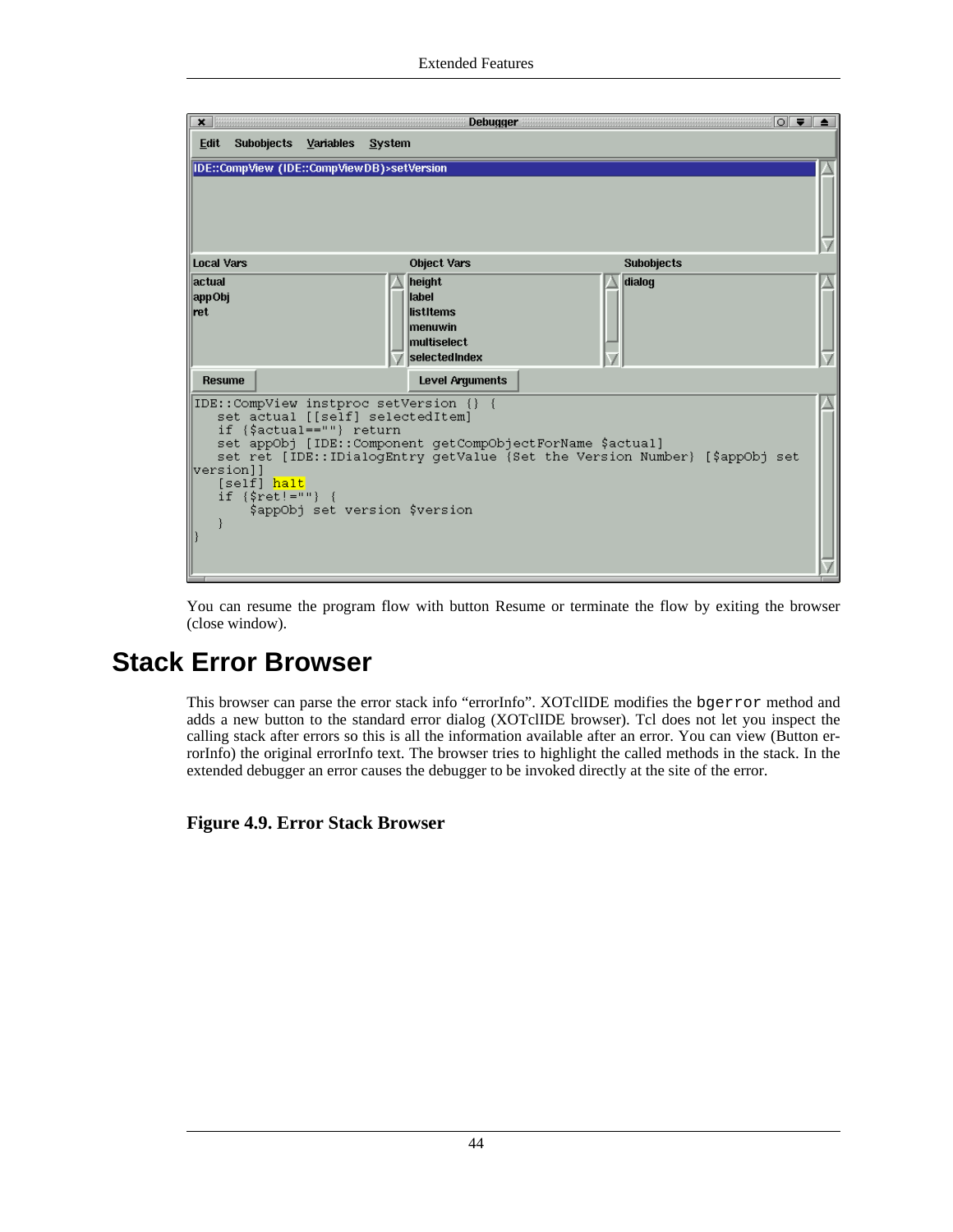| $\circ$ $\bullet$ $\bullet$<br><b>ErrorStack</b><br>×                                                                                                         |  |
|---------------------------------------------------------------------------------------------------------------------------------------------------------------|--|
| Methods Edit System                                                                                                                                           |  |
| ::YourClass>test3<br>::YourClass>test2                                                                                                                        |  |
| ::YourClass>procName2<br>sameProc2<br><b>sameProc</b>                                                                                                         |  |
| ::YourClass>procTest<br>::IDE::System class>invokeProcWithArg<br>::IDE::System class>invokeInstproc:<br>::IDE::ObjectMethodView>invokeMethod:<br>tkMenuInvoke |  |
| errorinfo<br>YourClass instproc procName2 {} {<br># enter the body hier next version2<br>[self] test2 ar 12                                                   |  |

# **Tracker Browser**

<span id="page-50-0"></span>This is a GUI for a browser like the tracker from the XOTcl package xotcl::tracker. You can track calls to every object of a chosen class. To Track a class select menu "Track Class" from the Class Menu in the Component Browser. You can customize the tracker to show

- only method entry or exit points
- ignore internal calls from the same object
- do not show arguments or return values
- do not show calling information

#### <span id="page-50-1"></span>**Figure 4.10. Method Call Tracker**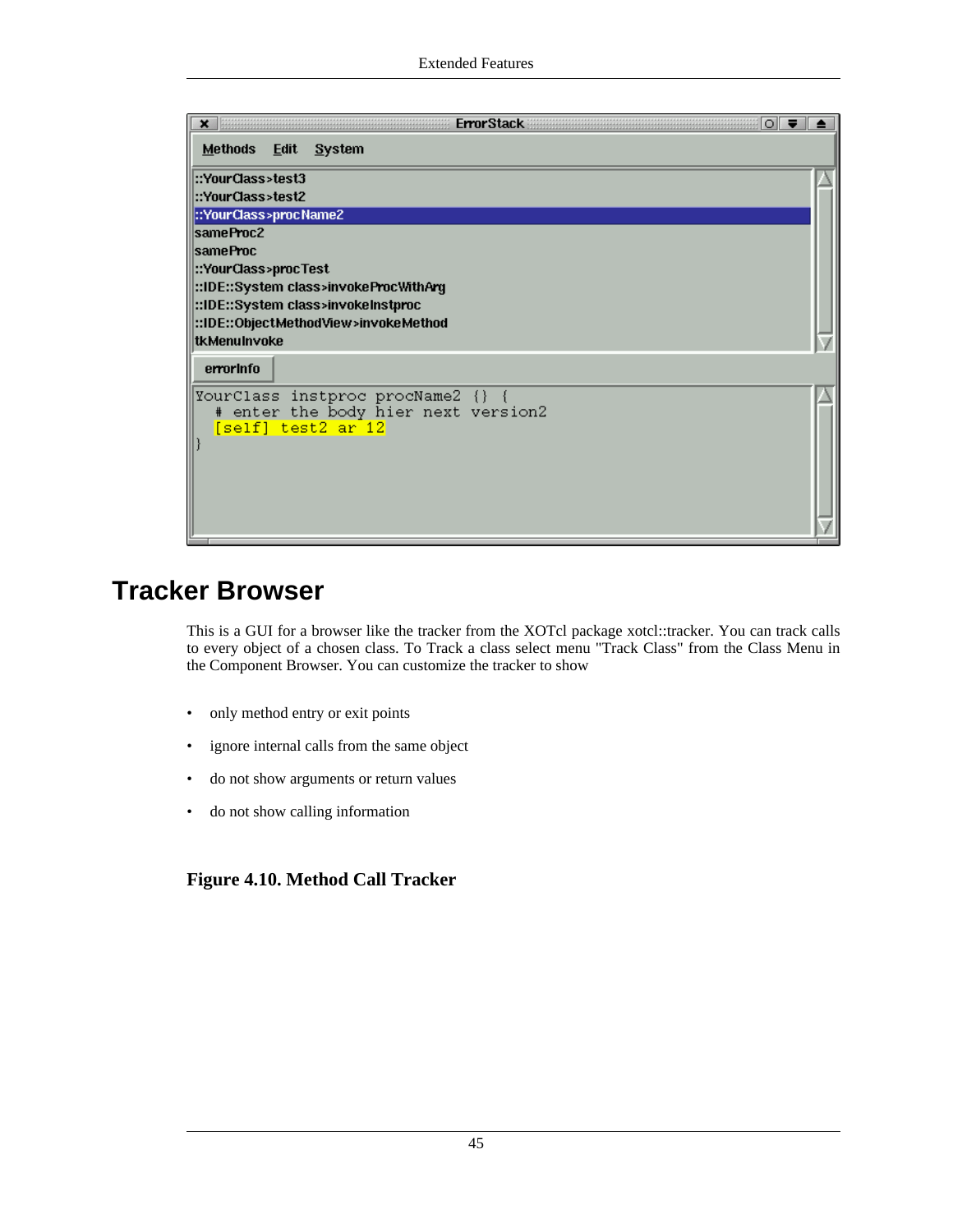| <b>Tracked Methods</b><br>Edit System<br><b>IDE::ClassViewDB</b><br><b>F</b> Prot Method Entry $\Box$ Ignore Arguments<br><b>Solution</b> I denote Calling Info<br><b>Prot Method Exit</b><br>$\Box$ Ignore Internal Calls<br>::IDE::ClassViewDB.::browser0::classview>selectItem from ::IDE::ClassV<br>iewDB.callingobject>callingprocIDE::MethodViewDB<br><::IDE::ClassViewDB.::browser0::classview>selectItem_from_::IDE::Clas><br>sViewDB.::browser0::classview>buttonPush<br>::IDE::ClassViewDB.::browser0::classview>selectItem from ::IDE::ClassV<br>iewDB.callingobject>callingprocIDE::CompViewDB<br><::IDE::ClassViewDB.::browser0::classview>selectItem from ::IDE::Clas><br>sViewDB.::browser0::classview>buttonPush<br>::IDE::ClassViewDB.::browser0::classview>selectItem from ::IDE::ClassV<br>iewDB.callingobject>callingproc{{}}<br><::IDE::ClassViewDB.::browser0::classview>selectItem from ::IDE::Clas<br>Clear<br>Number of items to hold | × | <b>TrackerBrowser</b><br>$\circ$ $\bullet$ $\bullet$ |  |
|----------------------------------------------------------------------------------------------------------------------------------------------------------------------------------------------------------------------------------------------------------------------------------------------------------------------------------------------------------------------------------------------------------------------------------------------------------------------------------------------------------------------------------------------------------------------------------------------------------------------------------------------------------------------------------------------------------------------------------------------------------------------------------------------------------------------------------------------------------------------------------------------------------------------------------------------------------------|---|------------------------------------------------------|--|
|                                                                                                                                                                                                                                                                                                                                                                                                                                                                                                                                                                                                                                                                                                                                                                                                                                                                                                                                                                |   |                                                      |  |
|                                                                                                                                                                                                                                                                                                                                                                                                                                                                                                                                                                                                                                                                                                                                                                                                                                                                                                                                                                |   |                                                      |  |
|                                                                                                                                                                                                                                                                                                                                                                                                                                                                                                                                                                                                                                                                                                                                                                                                                                                                                                                                                                |   |                                                      |  |
|                                                                                                                                                                                                                                                                                                                                                                                                                                                                                                                                                                                                                                                                                                                                                                                                                                                                                                                                                                |   |                                                      |  |
|                                                                                                                                                                                                                                                                                                                                                                                                                                                                                                                                                                                                                                                                                                                                                                                                                                                                                                                                                                |   |                                                      |  |
|                                                                                                                                                                                                                                                                                                                                                                                                                                                                                                                                                                                                                                                                                                                                                                                                                                                                                                                                                                |   |                                                      |  |
|                                                                                                                                                                                                                                                                                                                                                                                                                                                                                                                                                                                                                                                                                                                                                                                                                                                                                                                                                                |   |                                                      |  |
|                                                                                                                                                                                                                                                                                                                                                                                                                                                                                                                                                                                                                                                                                                                                                                                                                                                                                                                                                                |   |                                                      |  |
|                                                                                                                                                                                                                                                                                                                                                                                                                                                                                                                                                                                                                                                                                                                                                                                                                                                                                                                                                                |   |                                                      |  |
|                                                                                                                                                                                                                                                                                                                                                                                                                                                                                                                                                                                                                                                                                                                                                                                                                                                                                                                                                                |   |                                                      |  |
|                                                                                                                                                                                                                                                                                                                                                                                                                                                                                                                                                                                                                                                                                                                                                                                                                                                                                                                                                                |   |                                                      |  |
|                                                                                                                                                                                                                                                                                                                                                                                                                                                                                                                                                                                                                                                                                                                                                                                                                                                                                                                                                                |   |                                                      |  |
|                                                                                                                                                                                                                                                                                                                                                                                                                                                                                                                                                                                                                                                                                                                                                                                                                                                                                                                                                                |   |                                                      |  |
|                                                                                                                                                                                                                                                                                                                                                                                                                                                                                                                                                                                                                                                                                                                                                                                                                                                                                                                                                                |   |                                                      |  |
|                                                                                                                                                                                                                                                                                                                                                                                                                                                                                                                                                                                                                                                                                                                                                                                                                                                                                                                                                                |   |                                                      |  |
|                                                                                                                                                                                                                                                                                                                                                                                                                                                                                                                                                                                                                                                                                                                                                                                                                                                                                                                                                                |   |                                                      |  |
| Protocol on<br>Requiar expresion match $\Box$ inverse match                                                                                                                                                                                                                                                                                                                                                                                                                                                                                                                                                                                                                                                                                                                                                                                                                                                                                                    |   |                                                      |  |

### **Variable access tracking and watching**

<span id="page-51-0"></span>XOTclIDE can be used to track read or write access on global variables or object variables. To add some track use variable menu in global variables browser or object inspector. The some selected access occurs the debugger will be invoked in access place. You can inspect in debugger the access context and resume the operation per button resume. The variables can be also watched in entry Tk widget link per textvariable with chosen variable.

#### <span id="page-51-1"></span>**Figure 4.11. Variable Tracker and Variable Watch**

In this screen-shoot are 4 tracked variables. By variable *tk\_library* the debugger are invoked on every read access. There are also one XOTcl variable (object variable) objectVar from object c written in XOTcl style as ::c::objectVar. Local procedures variables can not be tracked or watched.

To add new tracks for chosen variable use Object Inspector or Global Vars Browser. For example Variables->Debug on Write Access to add write access track. You can have multiple tracks (read, write, watch) on one variable.

#### **Warning**

Watches on variables can prevent proper unset of variables. Therefore watches can influence program flow.

# **Importing Tcl Projects into XOTclIDE Compon-**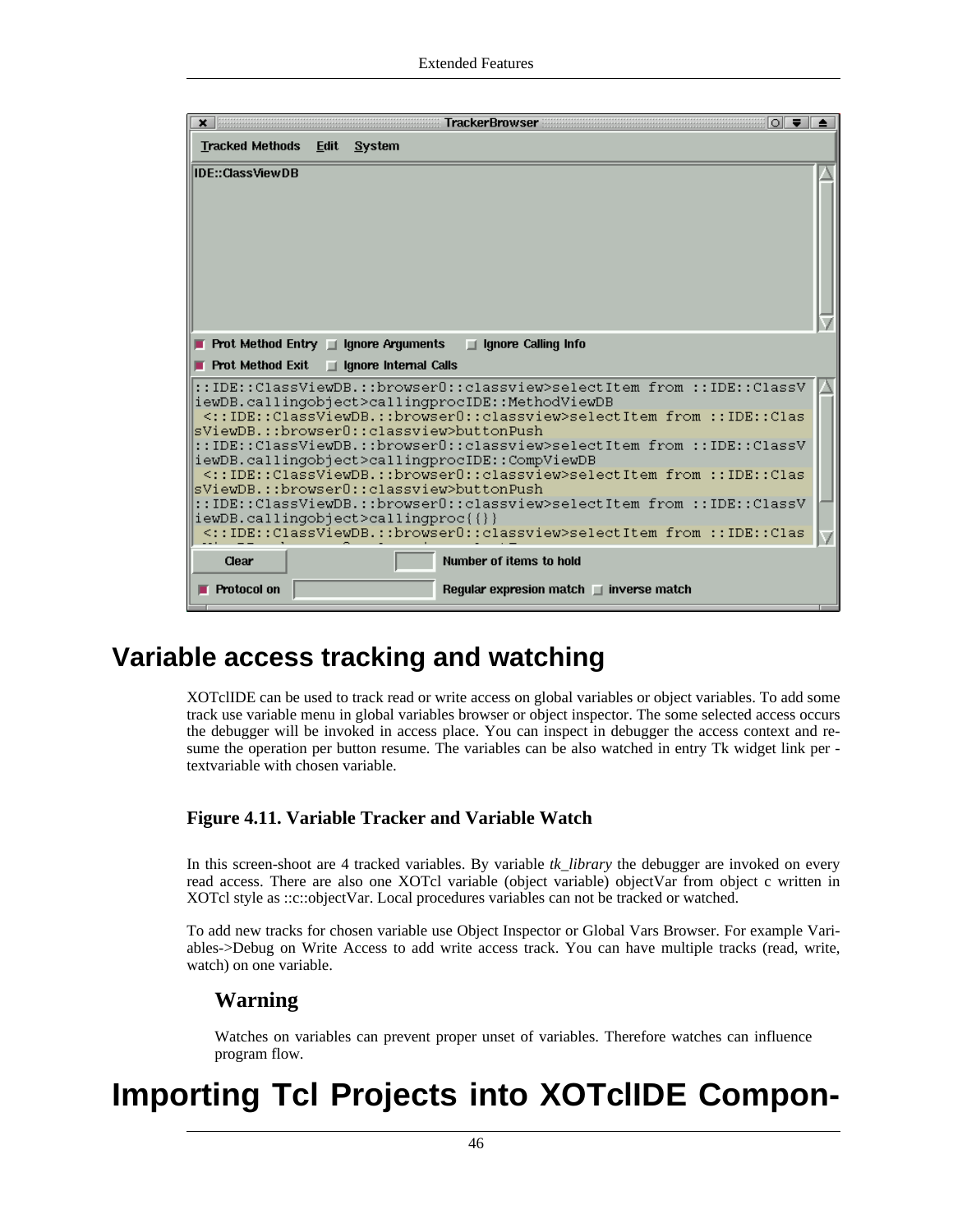### **ents**

<span id="page-52-1"></span><span id="page-52-0"></span>In XOTclIDE there are three ways to import your existing Tcl sources into XOTclIDE components. This section describes how these importing function work and what their limits are. Generally if your Tcl program is well structured and has no commands or a few commands in the global script context other than class or procedure definitions the importing works out of the box.

### **Importing by definition tracking**

There are two main importing functions in XOTclIDE, both accessible from the **Component Browser**

| Load Package         | Component->Load Package With this function you can load any Tcl package ac-<br>cessible in your Tcl system by calling <b>package require name</b> . |
|----------------------|-----------------------------------------------------------------------------------------------------------------------------------------------------|
| <b>Import Source</b> | Component->Import Source This importing function can evaluate any script in the                                                                     |

file system. It is the same as using the command **source filename**.

The importing functions in XOTclIDE do not parse Tcl scripts but evaluate them with the Tcl Interpreter. Therefore the importing works very reliably. Any package or script can be loaded into XOTclIDE. XOTclIDE tracks the definition of Tcl procedures with the **proc name arguments body** command and the definition of XOTcl Classes, Objects and their instance methods and class methods. The importing tracker notices every newly defined procedure, creates components, and adds the procedure to this component. All procedures are also normally evaluated by Tcl interpreter. The importing tracker does not notice any other script evaluation in the global context.

#### **Limits of Source Importing and manual adaptation**

Let's examine a Tcl script in the file myapp.tcl that should be imported.

```
# This is great script that I want to reuse in XOTclIDE
# Author: old Tcl'er
# Revision:
package require Tk
# set debug 1
set color red
set configfile myapp.conf
if {![file exists $myapp.conf]} {
    # error "can not find config file $configfile"
}
# Starting Application
# parameters: None
proc startApp {} {
    button .re -text "Quit" -command "quite"
    # ... your program
}
... many other defined procedures
# next line starts the application
startApp
```
The importing function will create a new component with the name *myapp* with all your procedures. The new component can be seen as follows

# automatically generated from XOTclIDE package provide importExample 0.1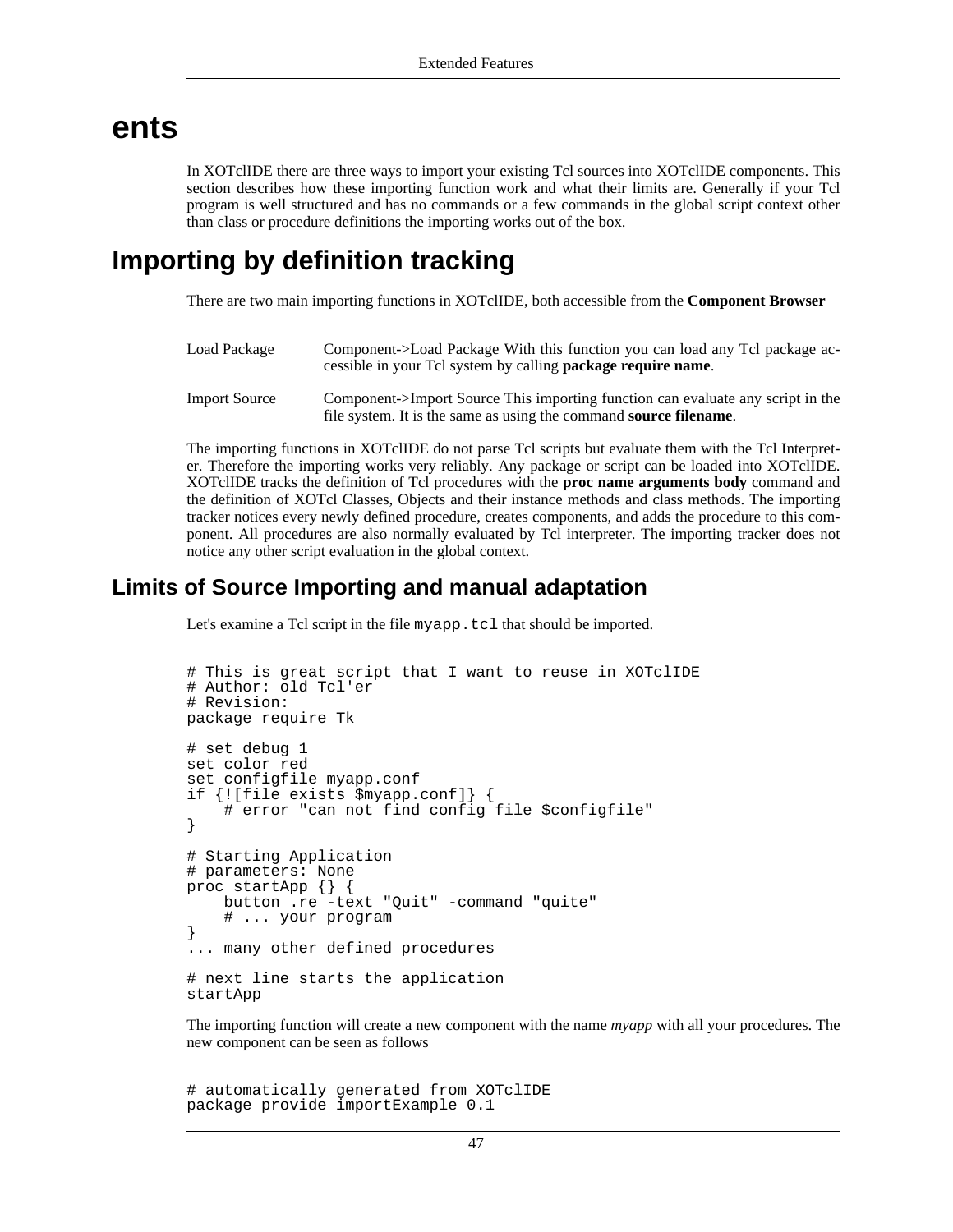```
@ tclproc startApp idemeta struct importExample default
proc startApp \{\}# button .re -text "Quit" -command "quite"
   # ... your program
}
```
As you see, all comments, global context commands and the application starting command are lost. Comments (# lines) in the global context are not imported during evaluation because Tcl ignores them. You can use the comment importer (see [the section called "Importing Tcl comments"](#page-55-0)) to add these comments to the component.

Another problem is the evaluation of Tcl commands in the global context. In XOTclIDE you should have just one such line coded in the configuration map (see t[he section called "Configurations Manage](#page-44-0)[ment"](#page-44-0)). To enable proper import the definition block should be moved to a special new procedure. The example above could appear as follows:

```
# This is great script that I want to reuse in XOTclIDE
# Author: old Tcl'er
# Revision:
package require Tk
# set debug 1
proc defineGlobalConstans {} {
    global color configfile
    set color red
    set configfile myapp.conf
}
proc checkConfigFile {} {
    global configfile
    if {![file exists $configfile]} {
         # error "can not find config file $configfile"
    }
}
# Starting Application
# parameters: None
proc startApp {} {
     button .re -text "Quit" -command "quite"
     # ... your program
}
proc basicStartApp {} {
     defineGlobalConstans
     checkConfigFile
     startApp
}
... many other defined procedures
# next line start the application
basicStartApp
```
In this case we have only one line with direct script evaluation and this can be imported into XOTclIDE without losing information. I think good Tcl programs should be written this way - no evaluation in the global context - anyway.

#### **Importing - Load regular Tcl Package**

To import a regular tcl package use menu Component->Load Package in **Component Browser**. A new component with the same name as the imported package will be created, along with nested packages that are loaded from the imported package using package require.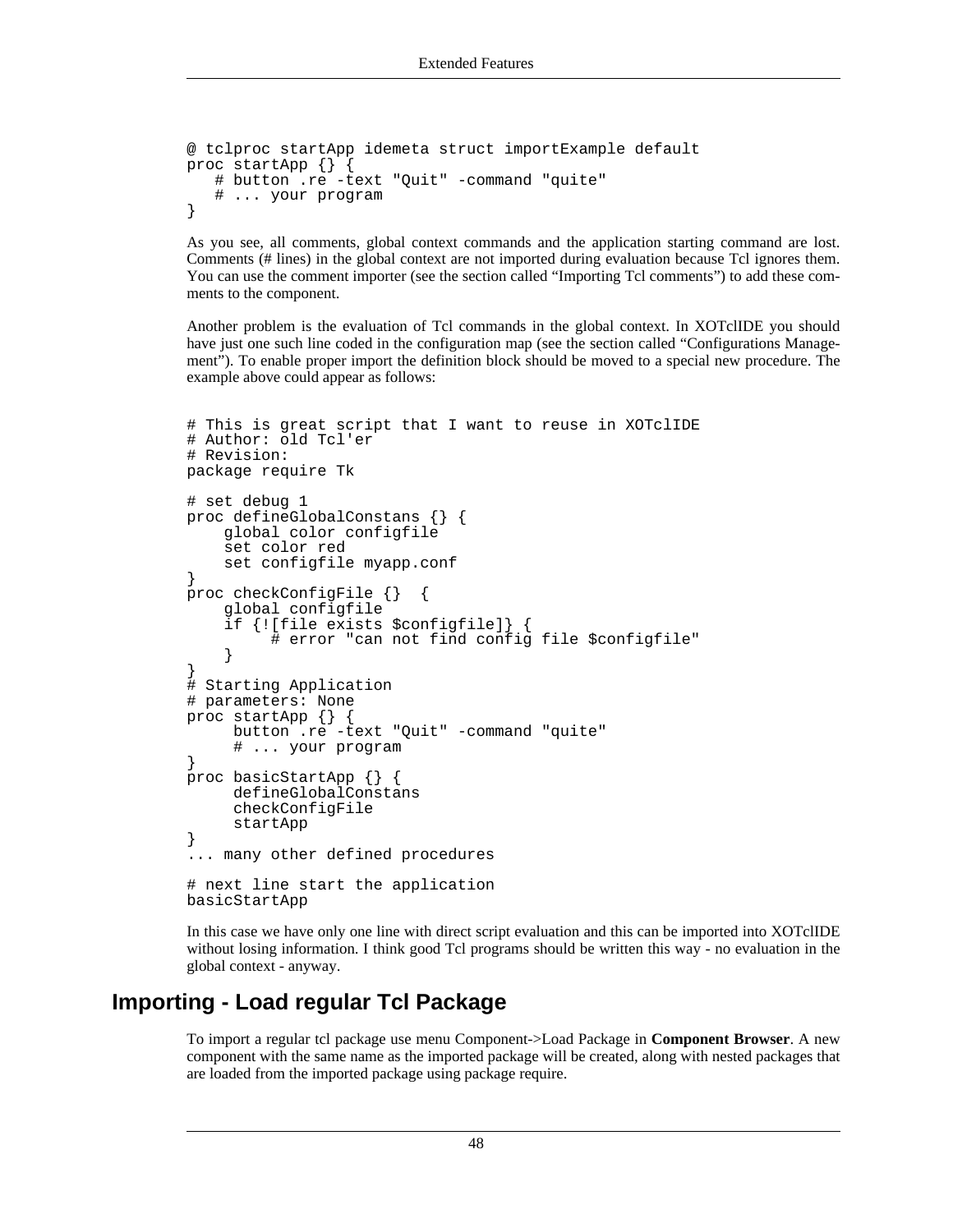<span id="page-54-1"></span>

| Dialog                                                                                                    |  |  |
|-----------------------------------------------------------------------------------------------------------|--|--|
| Warnig: experimental. Load xotcl package or any tcl<br>package aviable for your system by package require |  |  |
| <b>IDEView</b>                                                                                            |  |  |
| <b>Itcl</b>                                                                                               |  |  |
| litk                                                                                                      |  |  |
| <b>Iwidgets</b>                                                                                           |  |  |
| <b>MyTest</b>                                                                                             |  |  |
| <b>PlatformLogDumper</b>                                                                                  |  |  |
| Sample                                                                                                    |  |  |
| Sample Component                                                                                          |  |  |
| <b>Tcl</b>                                                                                                |  |  |
| <b>Tcisha1</b>                                                                                            |  |  |
|                                                                                                           |  |  |
|                                                                                                           |  |  |
| $\overline{\mathsf{O}}$ K<br>Cancel                                                                       |  |  |

#### **Importing - Import Source**

Newly created components will have names that correspond to the script file name, without extension. Any nested script evaluation or package require commands are respected. Before sourcing the script XOTclIDE changes the working directory to the path of the script file. The application will start normally. A problem may appear when the application uses a toplevel window, as the toplevel window is already used by the XOTclIDE Transcript window. If an error occurs while importing, importing is interrupted with the error message.

<span id="page-54-0"></span>Procedures defined in the :: namespace will be added to a Tcl-Proc-Group named "default". Procedures with names "mynamespace::myname" with be added to a Tcl-Proc-Group named "mynamespace".

## **Importing by System Introspection**

Another way to import your application is to start XOTclIDE from your application and introspect it with XOTclIDE. XOTclIDE can import procedures and XOTcl object classes directly from a running Tcl interpreter. To start XOTclIDE from your application you can use the START.tcl script in the XOTclIDE directory. Change the working directory to the XOTclIDE directory with the START.tcl script.

To import code from your running application you must first create a new component where all proced-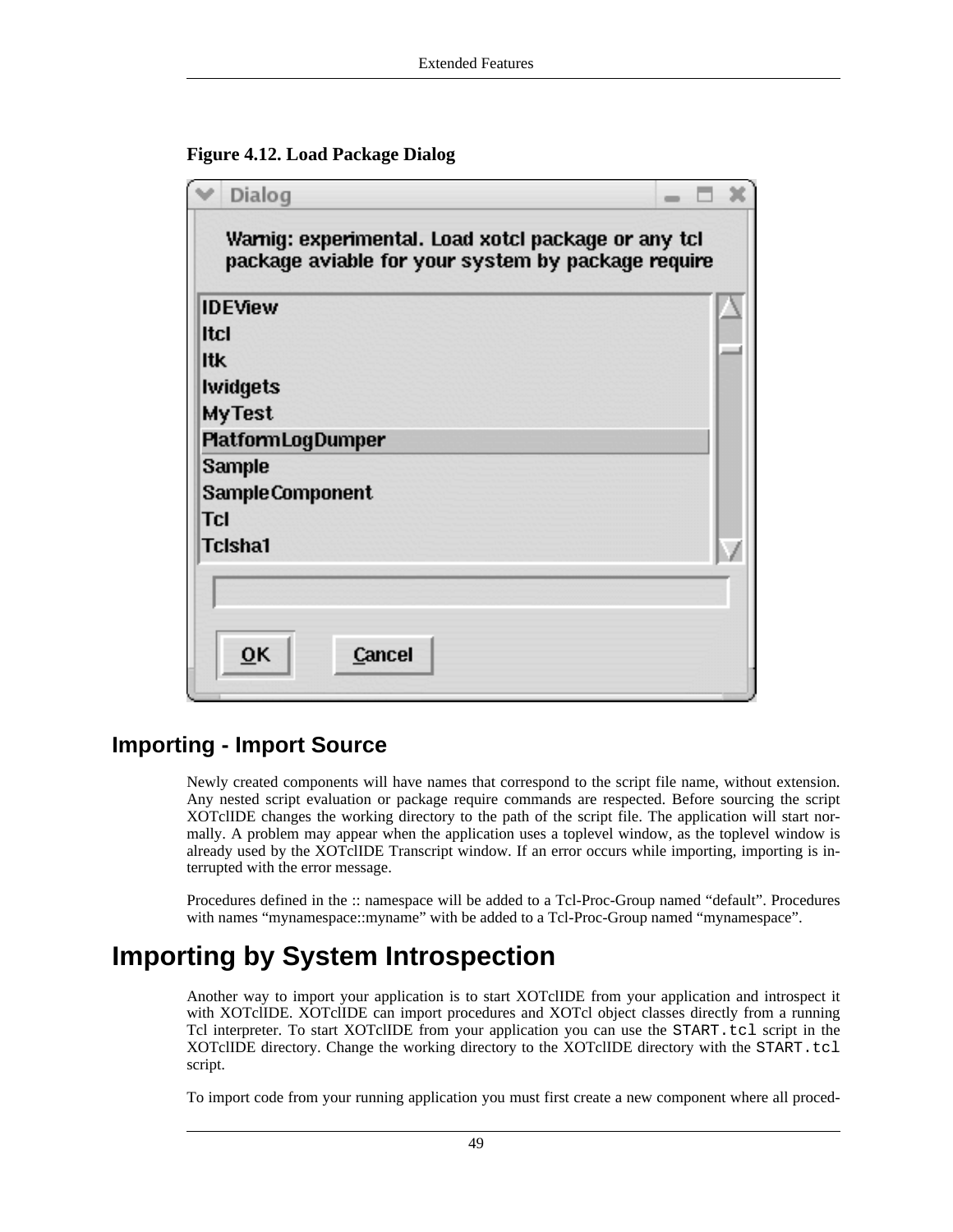ures and classes from the Interpreter will be stored. To import a Tcl procedure from the Tcl interpreter, first select the component where you want to import to and use menu Command->Low Level Functions- >Register Tcl Proc from Interp in **Component Browser**

To import XOTcl Classes from the Interpreter select the component and choose menu Command->Low level Functions->Register Class from Interp in **Component Browser**

<span id="page-55-0"></span>Although importing an application like this is more work, it's a good choice if you want to import only part of an application or the application is not in a readable format.

### **Importing Tcl comments**

Consider the example below

```
# This procedure make magic initialization of
# X Module.
# Warning:
proc initModuleX {{path {}} {
     #
     #
}
```
The three line comment belongs to procedure initModuleX. XOTclIDE has a special parser that can scan Tcl script files and associate the comments to previously imported components. To launch the # Comments Scanner use the menu System->Extras-># Comments Scanner Unlike the source importer, this tool does not evaluate the selected scripts but scans all lines after a leading # character.

<span id="page-55-1"></span>**Figure 4.13. Comment Scanner Tool**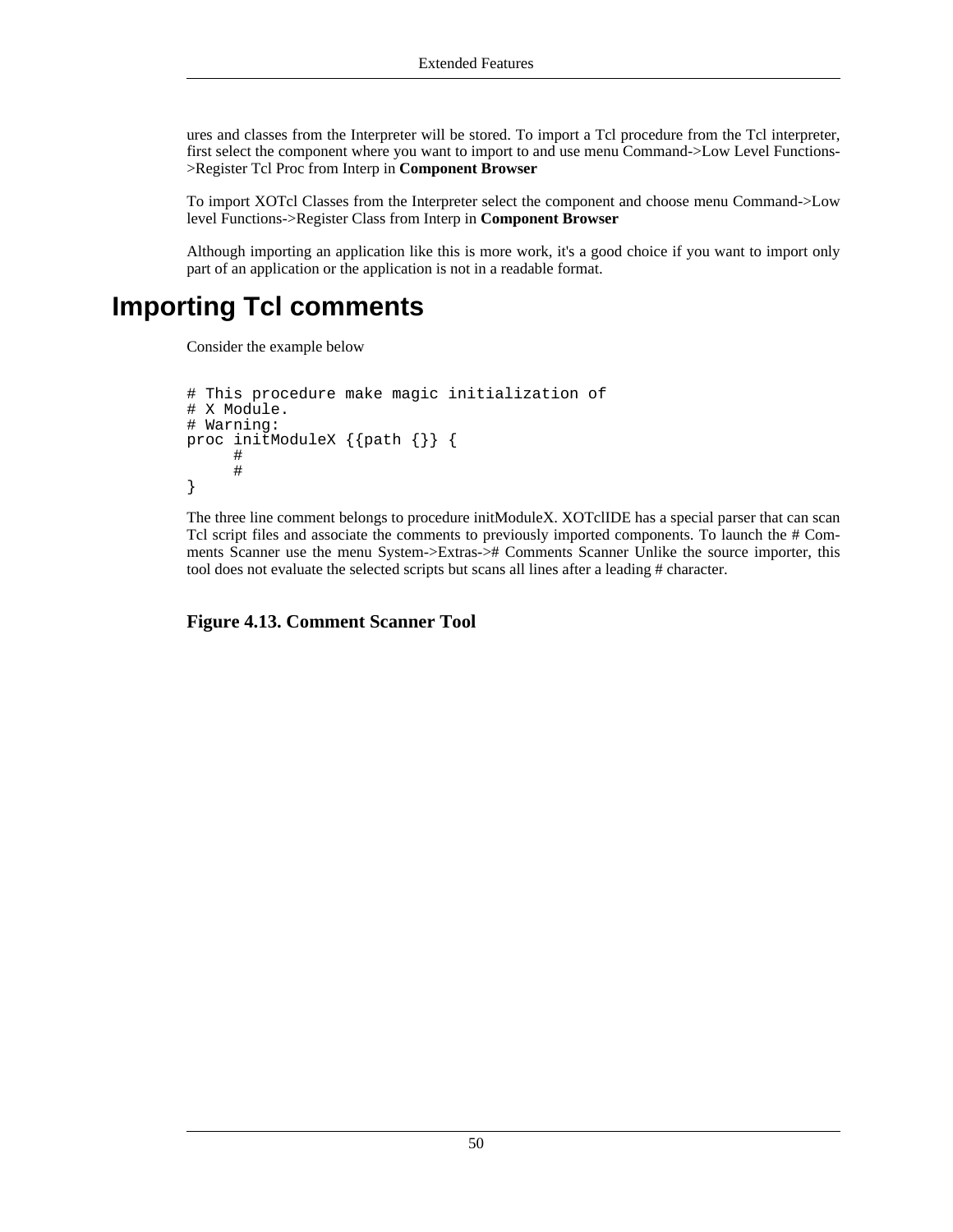| # Comment Scaner                                                                                                                                                                                                          |            |
|---------------------------------------------------------------------------------------------------------------------------------------------------------------------------------------------------------------------------|------------|
| This tool try to extract the standart tcl comment $#$ (just<br>before procedure header) from choosen files and set them<br>as XotclIDE comments.<br>You can use this tool just after importing xotcl stuff to<br>xotclide |            |
|                                                                                                                                                                                                                           | Change Dir |
| FormEditor.tcl~                                                                                                                                                                                                           |            |
| Form Server.cfmap                                                                                                                                                                                                         |            |
| Form Server.tcl                                                                                                                                                                                                           |            |
| FormServer.tcl~                                                                                                                                                                                                           |            |
| <b>IDEBaseGUI.xotcl</b>                                                                                                                                                                                                   |            |
| <b>IDECHANGES</b>                                                                                                                                                                                                         |            |
| <b>IDECHANGES~</b>                                                                                                                                                                                                        |            |
| <b>IDEConfiguration.xotcl</b>                                                                                                                                                                                             |            |
| <b>IDEConverter.xotcl</b>                                                                                                                                                                                                 |            |
| <b>IDECore.xotcl</b>                                                                                                                                                                                                      |            |
| All files<br>All tcl files                                                                                                                                                                                                |            |
| Scane                                                                                                                                                                                                                     |            |

### **Plug-ins Architecture**

<span id="page-56-0"></span>One of main advantages of XOTclIDE is easy customizing of XOTclIDE for users needs. Many of XOTclIDE components are loaded dynamic at runing time only on demand. In menu System->Plug Ins are all currently registered plug-ins accesible. The plug ins are normal components the registration and start scripts are specified per file pluginslist.txt in XOTclIDE directory.

Following Plug-Ins are currently delivered with XOTclIDE

| Unit Test Framework           | Unit Test Framework programmed after Smalltalk SUnit (JUnit,<br>NUnit).<br>Unit<br>also<br><b>Tests</b><br>Homepage<br>See<br>[http://www.xprogramming.com/testfram.htm] |
|-------------------------------|--------------------------------------------------------------------------------------------------------------------------------------------------------------------------|
| <b>XOTclIDE Unit Tests</b>    | Tests of XOTclIDE itself                                                                                                                                                 |
| <b>Funny Graphics Example</b> | Small XOTcl Application taken from Tcl Wiki                                                                                                                              |
| <b>HTML</b> Doc Generator     | Generate HTML Source Code Documentation from Source Com-<br>ments                                                                                                        |
| # Comments Scaner             | Importing tool described in the section called "Importing Tcl com-<br>ments"                                                                                             |
| Tcl Wiki Reaper               | sniplets<br>form Tcl<br>Wiki<br>Tcl<br>import code<br>wiki<br>Can<br>[http://mini.net/tcl/8179]                                                                          |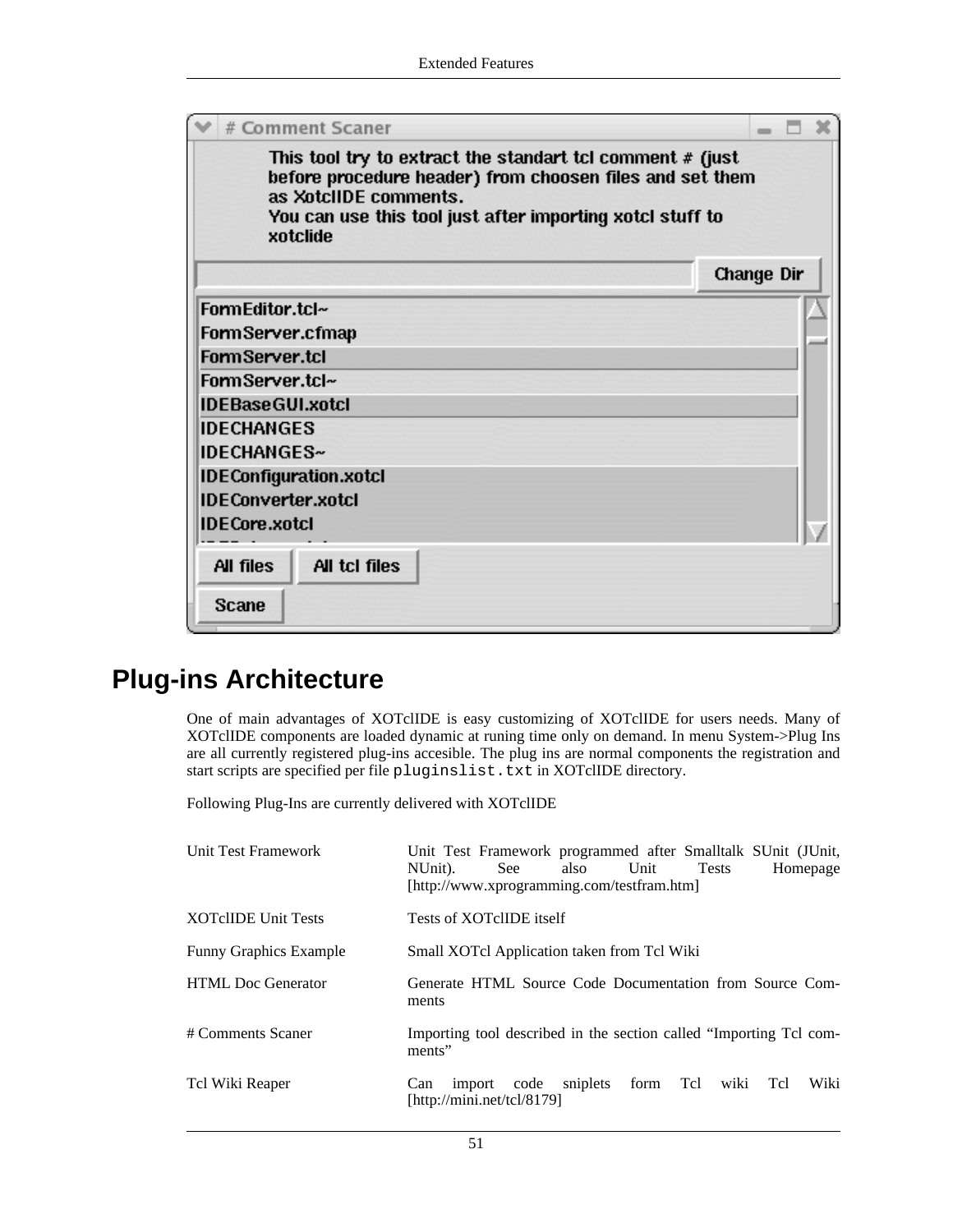| <b>TclKit Deploeyer Tool</b> | This tool extend the functionality of Application Deployer Wizard. It<br>can generate TclKit Distributions or standalone Starpacks directly<br>from XOTclIDE. It work properly only form XOTclIDE TclKit ver-<br>sion or if TclKit envirorment are installed properly in your Tcl sys-<br>tem |
|------------------------------|-----------------------------------------------------------------------------------------------------------------------------------------------------------------------------------------------------------------------------------------------------------------------------------------------|
| Tk Win Inspector             | This tool can inspect all Tk windows. It can be used to view and<br>change all configuration of every Tk window. Tk Inspector includes<br>also widget serializator that can be used to serialize every windows<br>and their descend to Tcl script that can be used as code snippet.           |
| Tel Script Editor            | Ideal for edit and test short Tcl-scripts that all contents are evaluated<br>in global context. You can use all advantages of XOT clIDE: syntax<br>highlighting, syntax check, code completion. The script can be eval-<br>uated in slave interpreter.                                        |
| <b>SQL Browser</b>           | GUI helper for SQL access to all databases supported by XOTclIDE.<br>Additional 2 Lists-Views show all table names and columns names<br>(schema of DB). The result will be displayed in TkTable-Widget.<br>Every cell can be also viewed in separately view.                                  |
| Visual Regexp                | This plug-in is adapted GPL program written by L. Riesterer original<br>source [http://laurent.riesterer.free.fr/regexp/]                                                                                                                                                                     |